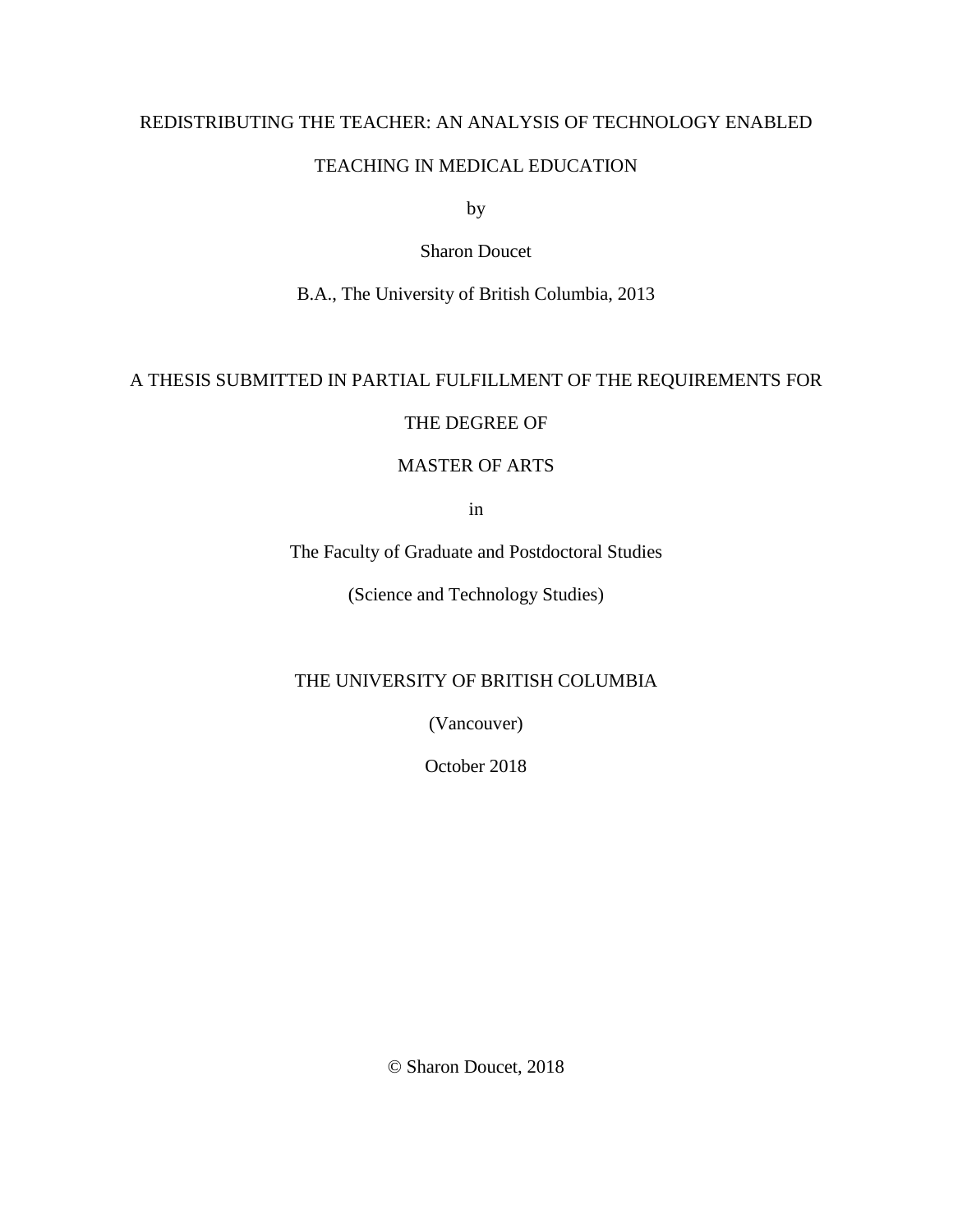The following individuals certify that they have read, and recommend to the Faculty of Graduate and Postdoctoral Studies for acceptance, a thesis/dissertation entitled:

Redistributing the Teacher: An analysis of technology enabled teaching in medical education

|    | submitted by Sharon Doucet    | in partial fulfillment of the requirements for |
|----|-------------------------------|------------------------------------------------|
|    | the degree of Masters of Arts |                                                |
| in | Science in Technology Studies |                                                |
|    |                               |                                                |

# **Examining Committee:**

Dr. Stephen Petrina **Supervisor** 

Dr. Robert Brain Supervisory Committee Member

Dr. Barry Mason Additional Examiner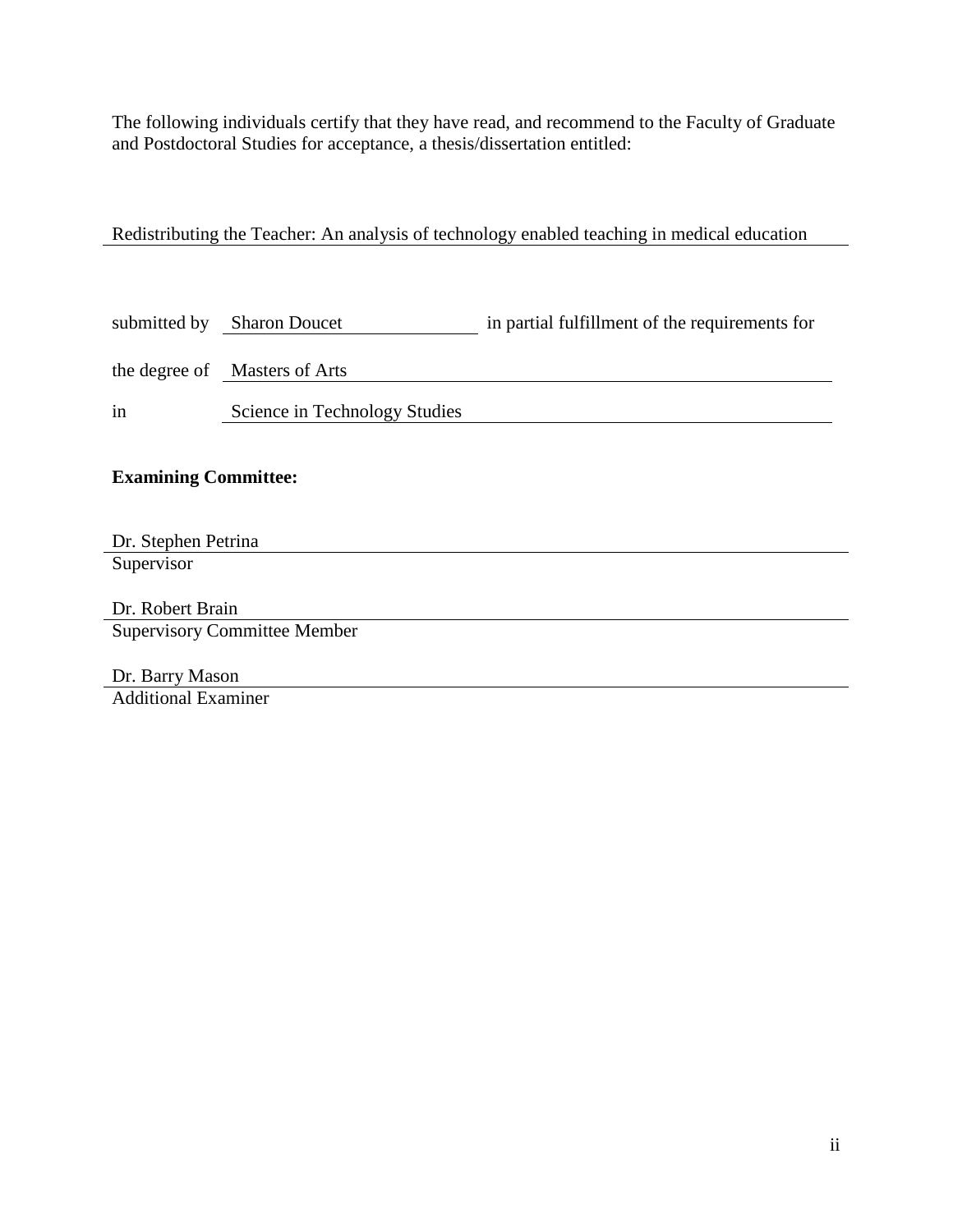### **Abstract**

Educational technologies (ETs) are increasingly used in undergraduate medical education to train the next generation of doctors. However, once introduced to a learning environment, ETs can have intended and unintended consequences. Current research in medical education frequently renders these ETs as simple tools to be used by teachers, and ignores their unintended effects on the learning environment. This thesis employs actor-network theory (ANT) to chart the distribution of teaching from human to ETs to determine: 1) In what ways are the properties or roles of the teacher distributed across advanced learning technologies (ALTs) in medical education? 2) In what way is this distribution acknowledged among teachers within medical education discourses? Discourse analysis methods were used to analyze a selection of twentyfive medical education research and practice articles drawn from the PubMed database (2007 present). The distribution of teaching to ETs, specifically ALTs, in these articles is extended through time and space, teaching context, and content, and modifies human teaching. Acknowledgement of this distribution was evident in faculty members' or teachers' concerns of being displaced or overshadowed by ALTs. Human teachers and nonhuman ET teachers ought to be considered partners. Once introduced, the nonhuman ETs become socially embedded and their participation requires continued attention and critique. Finally, when examining the effectiveness of ETs' role in a learning environment, scholars should consider the ways in which their inclusion was deliberate, transparent, and accepted by other actors within the network.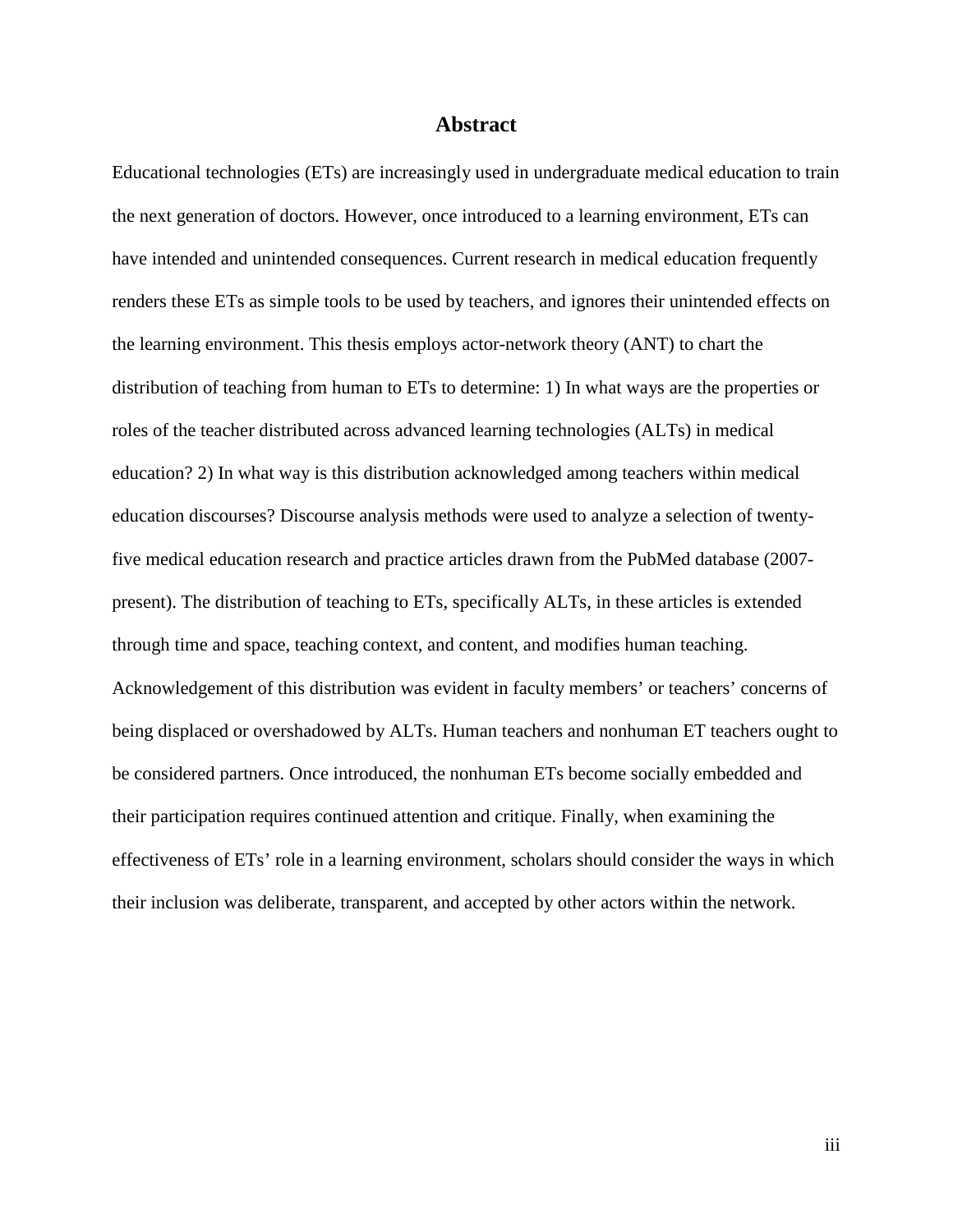# **Lay Summary**

The goal of this thesis is to chart how human teachers distribute parts of their roles to educational technologies when they are utilized in undergraduate medical education. Current medical education research treats educational technologies as simple tools to be utilized for effective teaching. Through charting the distribution of teaching roles from human to technology, this thesis demonstrates that these technologies are best understood as partners, as nonhuman teachers. Educational technologies have intended and unintended effects on learning environments and those within. By considering educational technologies as co-teachers instead of tools, the distribution of teaching becomes intentional and deliberate and allows for a more symbiotic teaching relationship between humans and nonhumans.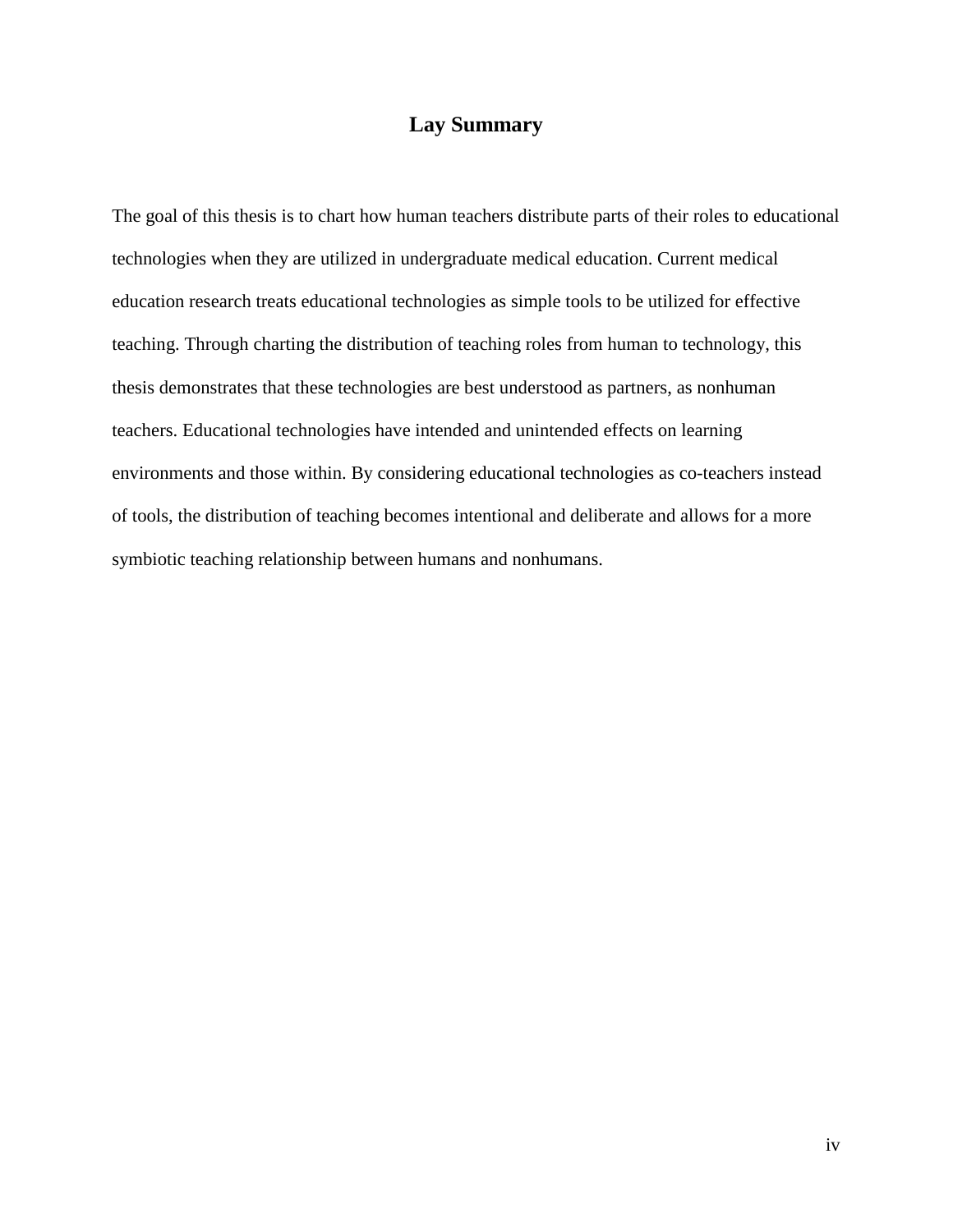# **Preface**

This thesis contains the original, unpublished, independent work by the author, S. Doucet.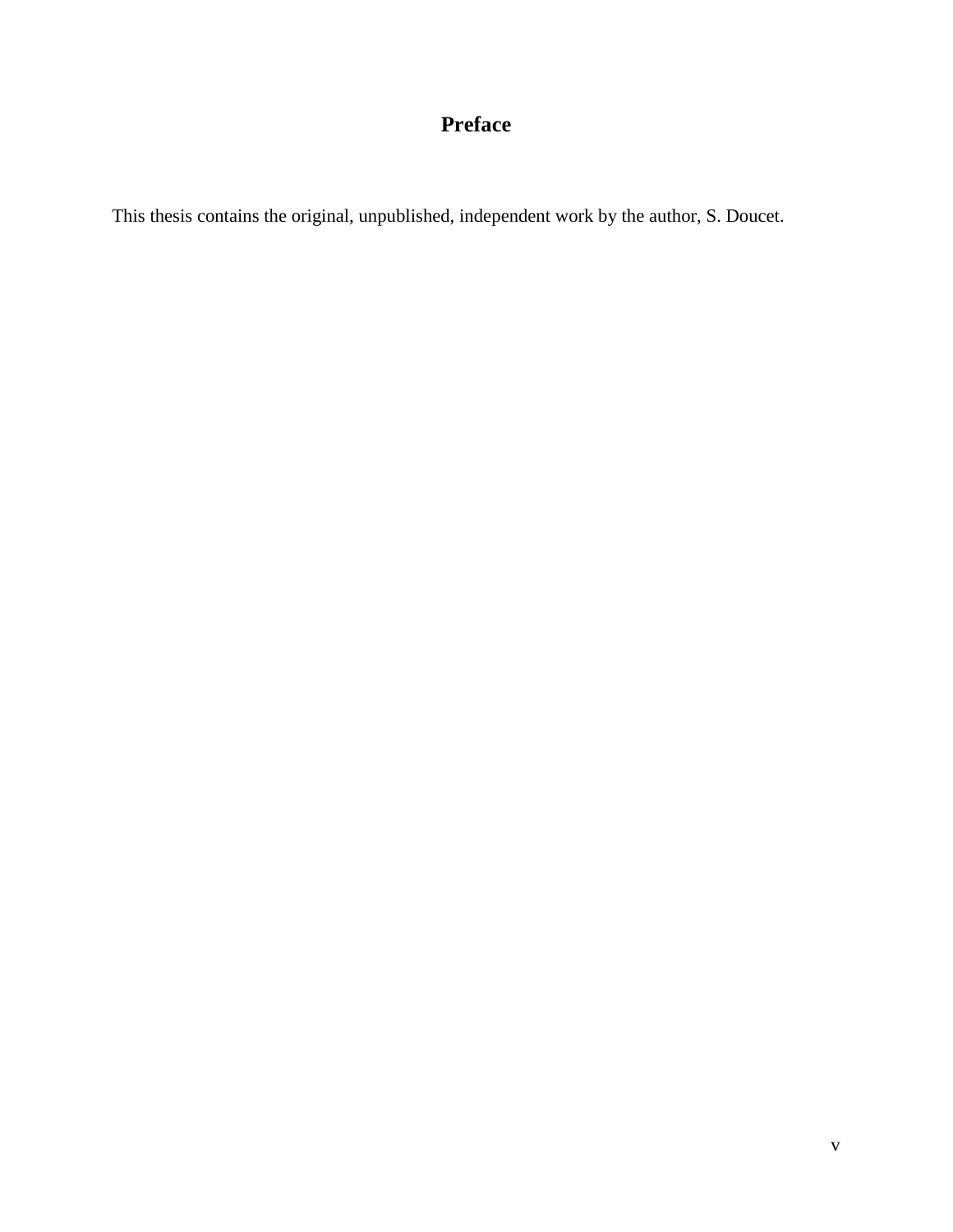# **Table of Contents**

| Education's Kozma vs Clark debate: What's the point of technology?  9<br>2.1 |
|------------------------------------------------------------------------------|
| 2.2                                                                          |
| 2.2.1                                                                        |
| 2.2.2                                                                        |
| 2.3                                                                          |
| 2.3.1                                                                        |
| 19                                                                           |
| 2.3.1.2                                                                      |
| 2.3.1.3                                                                      |
| 2.3.2                                                                        |
| 2.4                                                                          |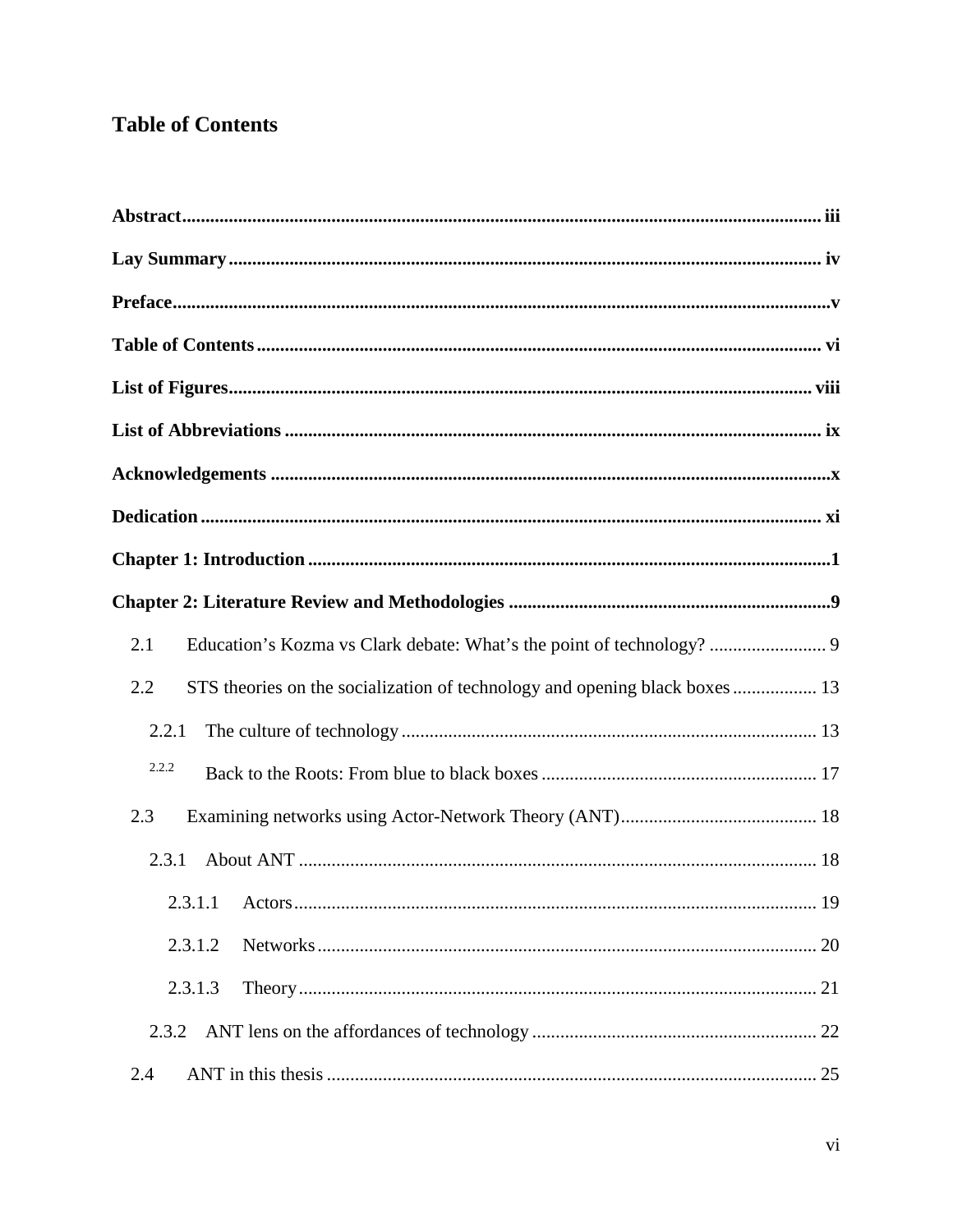| 2.4.1 |  |
|-------|--|
|       |  |
| 3.1   |  |
| 3.2   |  |
| 3.3   |  |
| 3.3.1 |  |
| 3.3.2 |  |
| 3.4   |  |
| 3.5   |  |
|       |  |
| 4.1   |  |
|       |  |
|       |  |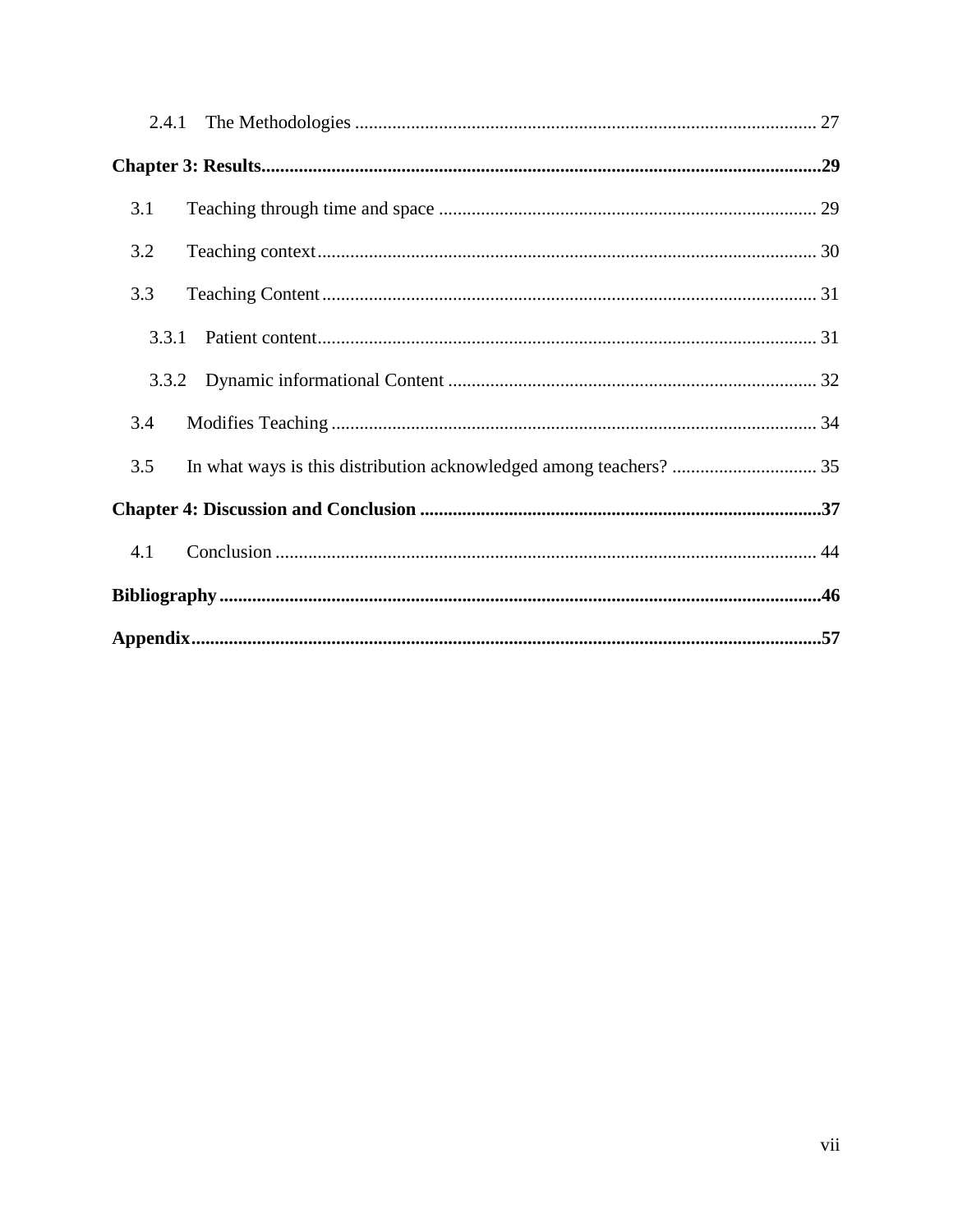# **List of Figures**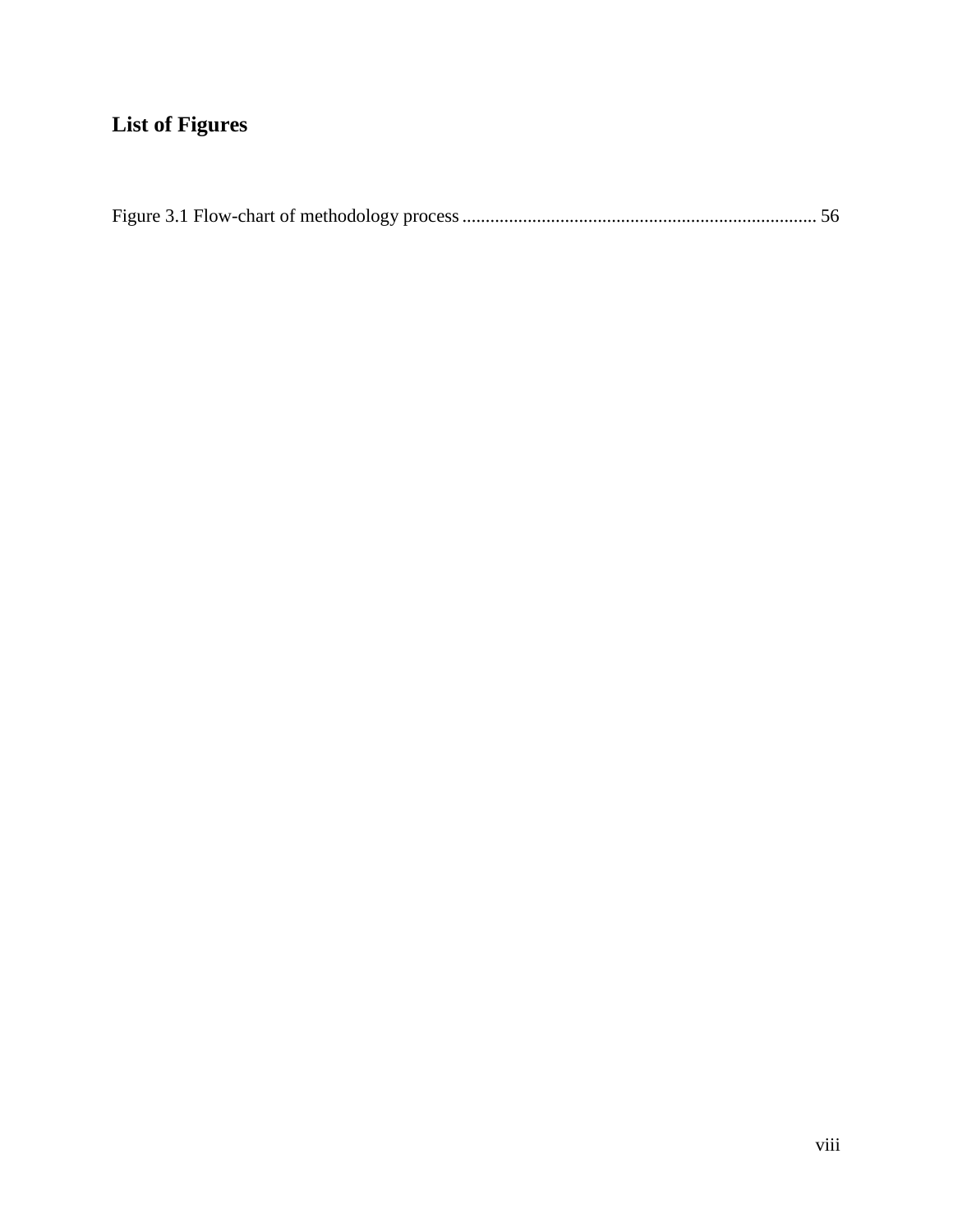# **List of Abbreviations**

| <b>ALT</b>  | advanced learning technology           |
|-------------|----------------------------------------|
| <b>ANT</b>  | <b>Actor-Network Theory</b>            |
| ARS         | audience response system               |
| <b>CDA</b>  | critical discourse analysis            |
| DA          | discourse analysis                     |
| ET          | educational technology                 |
| <b>STS</b>  | science and technology studies         |
| <b>UBC</b>  | University of British Columbia         |
| <b>UGME</b> | <b>Undergraduate Medical Education</b> |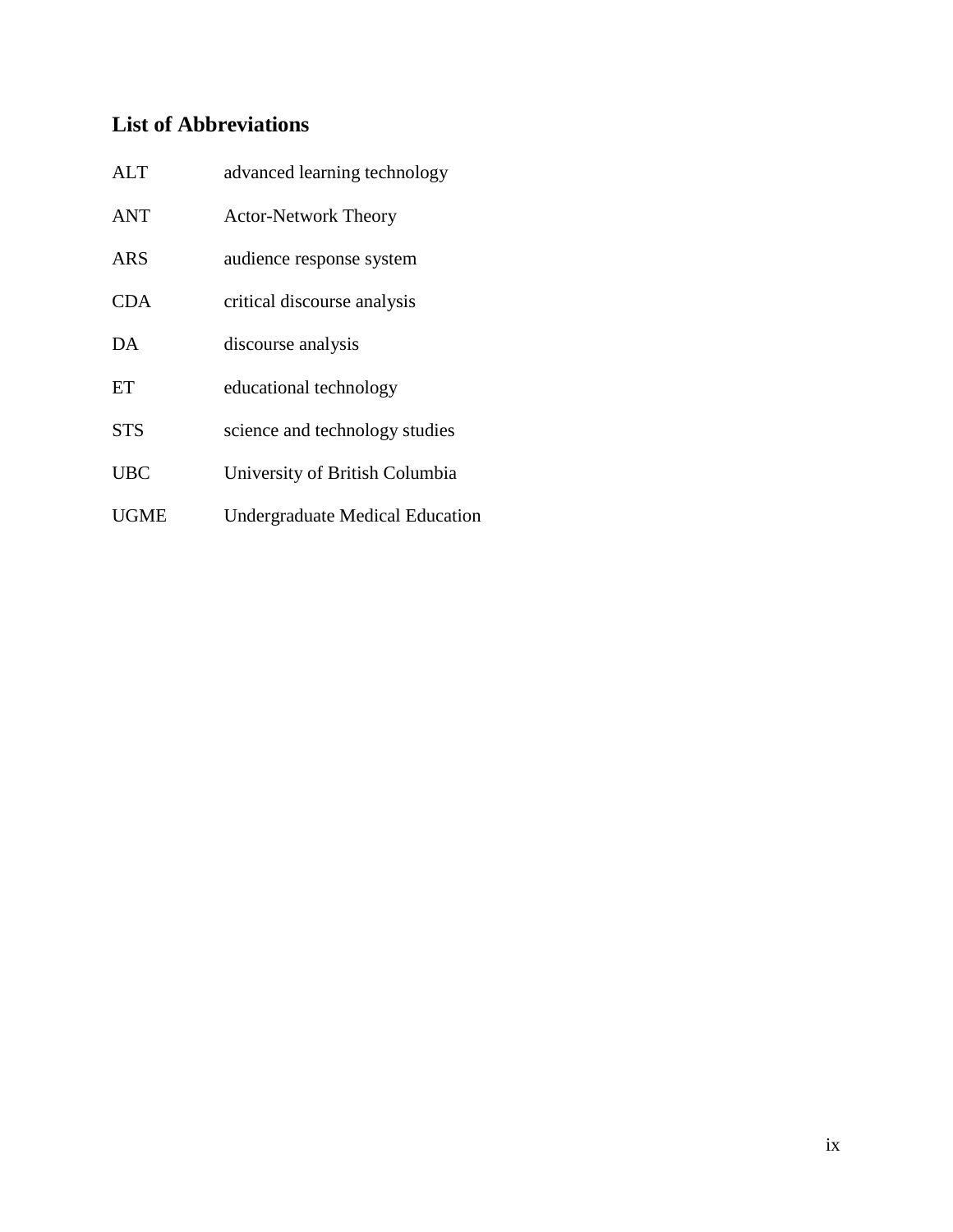# **Acknowledgements**

This work was made possible by the support and guidance of several UBC faculty and staff. Most notably is my thesis supervisor, Dr. Stephen Petrina, who provided constant guidance, encouragement, and unbridled excitement regarding my research that was essential in every step of my (slow) progress from the conception of this thesis, to the research, and finally, its completion. I thank Dr. Petrina for his unwavering support that made this thesis possible. I'd also like to give a special thanks to Dr. Robert Brain and Dr. Barry Mason for their incredible insights and feedback in the course of the thesis defence. From the STS program, I'd like to thank Drs. Adam Frank, Alan Richardson, Ian Hill, and John Beatty for their engaging and informative discussions that were instrumental in guiding my work. Next, thank you to my colleagues and friends in Faculty Development for their unwavering enthusiasm and appreciation for my research, and also for their patience when I was a bit slower on Monday mornings after researching and writing all weekend. I'd like to acknowledge Dr. Rachel Ellaway for her work that inspired this thesis and further for being so gracious when I accosted her at a medical education conference in Halifax to thank her in person. Thank you to Jenn Clark for being my Virgil, providing direction whenever I got lost. Thanks to my family for their love and support: my wonderful Mom and Dad, Gram, Matt, and my especially my husband, Cam, who always picked me up from the office with a smile, no matter how late it was, and to our beloved dogs, Simon and Abbi for their eternal adoration and reminder that walks in the woods are an excellent place to ponder teaching with technology. Finally, I'd like to thank my dear friends Marie and Nick, who actively listened to me pontificate for hours on educational technology research without previously having any discernable interest in the topic.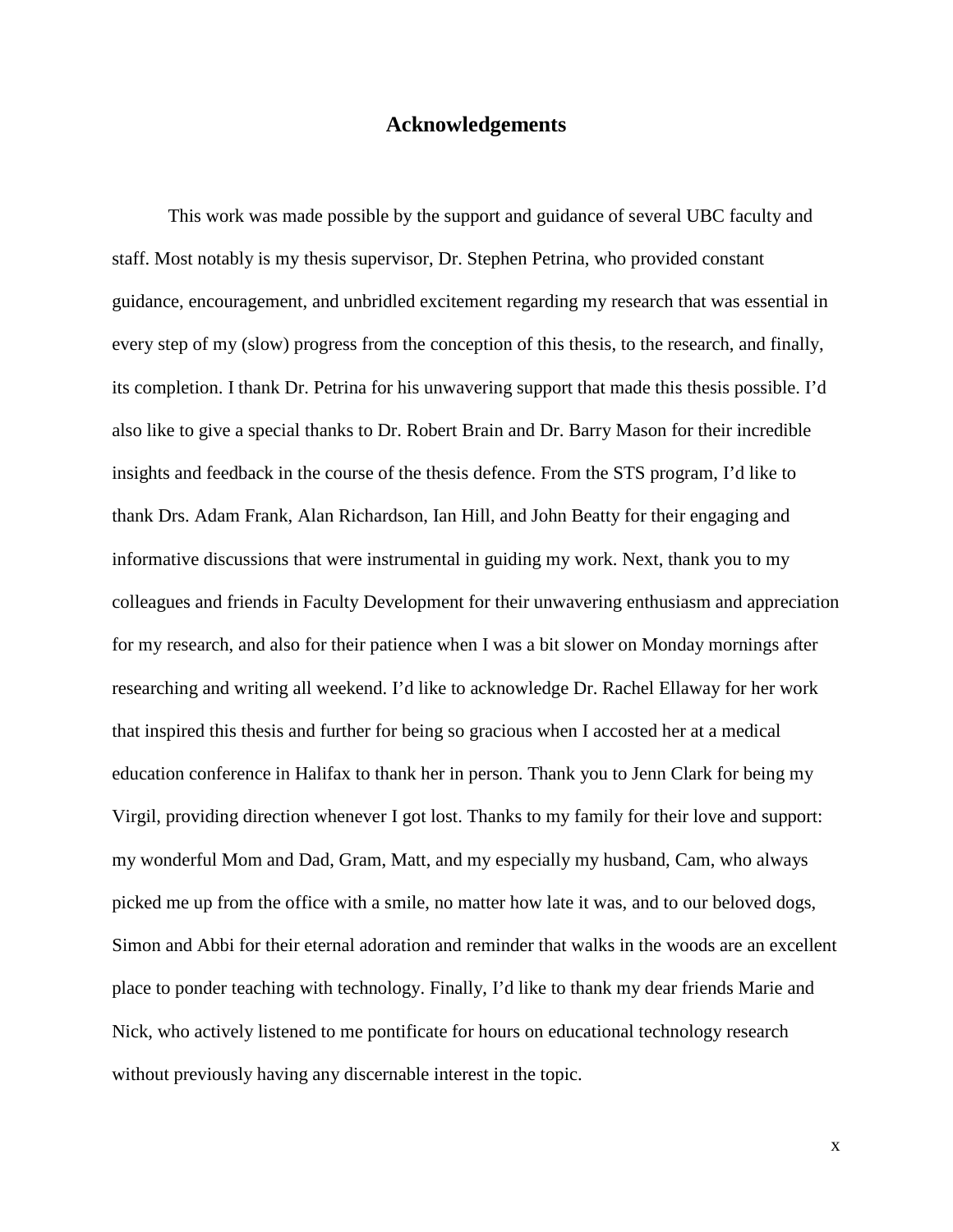# **Dedication**

This thesis is dedicated to all the passionate, brilliant faculty and students within the Science and Technology Studies program at UBC for being a constant source of inspiration and motivation.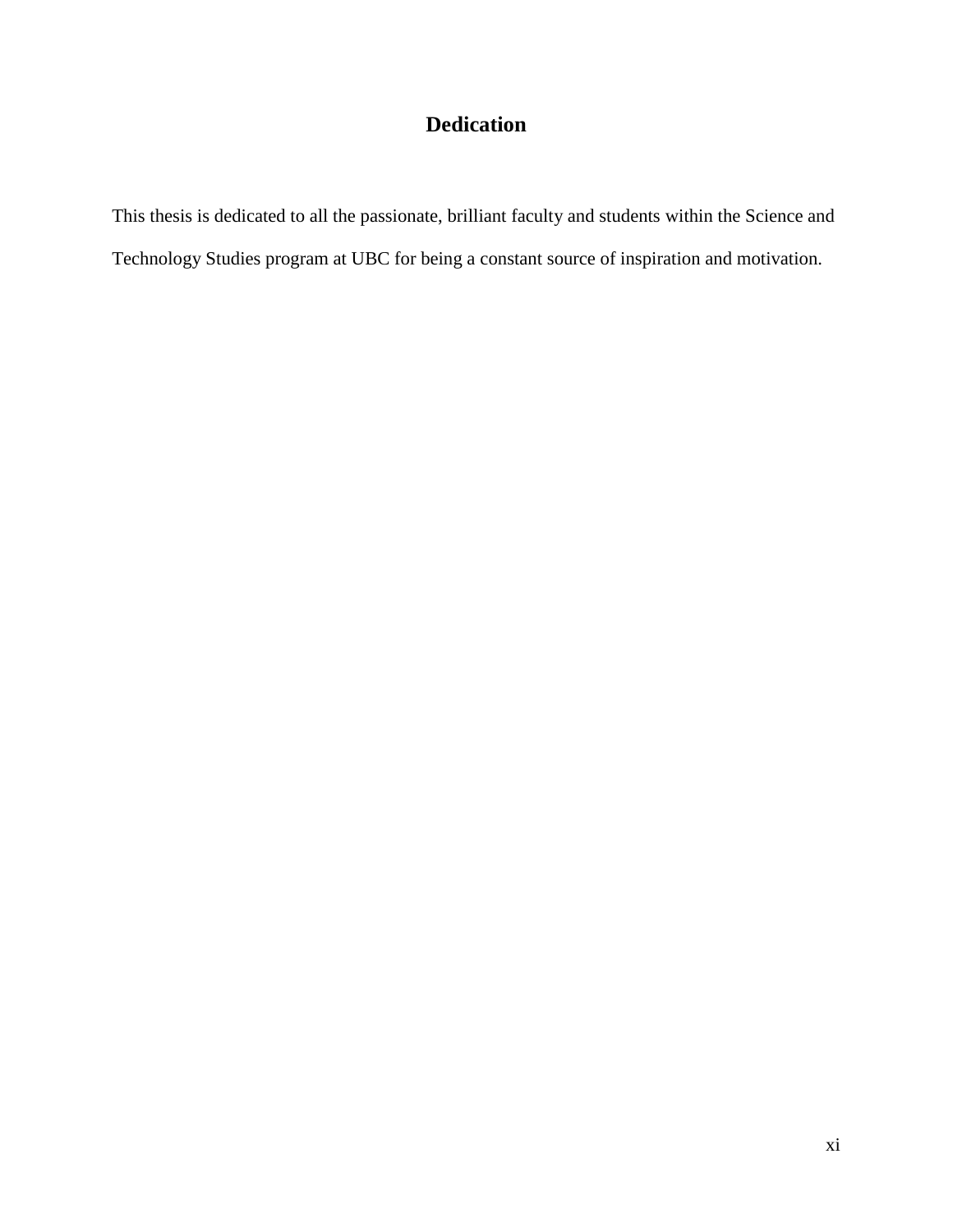## **Chapter 1: Introduction**

As an Instructional Designer in the Office of Faculty Development and Educational Support at the University of British Columbia's (UBC) Faculty of Medicine, part of my work involves building online learning modules to support physicians and foundational scientists who teach within undergraduate and postgraduate medical education programs. As an Instructional Designer, the affordances provided by technology when teaching are very apparent in my work. For example, broadcasting and online technologies allow me to extend my teaching across space and time, which is essential for supporting a medical school distributed across the province. Within my work, it is easy to take various technologies for granted, assuming they are stable and dependable tools for teaching. However, when technologies do not work, or there are unintended consequences impacting learning, I have to troubleshoot and examine these technologies' relationships with other actors to find a solution. For example, hospitals frequently have firewalls that block faculty from viewing teaching videos. This creates a challenge for faculty trying to access videos on effective clinical teaching strategies embedded within a learning module. Or when the institution, in this case UBC, chooses to focus their technology infrastructure on protected and secure platforms, quick and easy access to the modules in distributed medical education system becomes challenging. It is through these challenges that complexities of the teaching network, including me, the educational technologies (ETs), learners, institution, technological infrastructure, faculty's requirements, and IT developers, become apparent.

A habit of the medical education field is to borrow and adapt pedagogies or methods of training from other disciplines and put them to work. A few brief examples include: a simulation-based training approach from aviation, gross anatomy lessons from biological sciences, and investing in technological innovations from computer science and the broader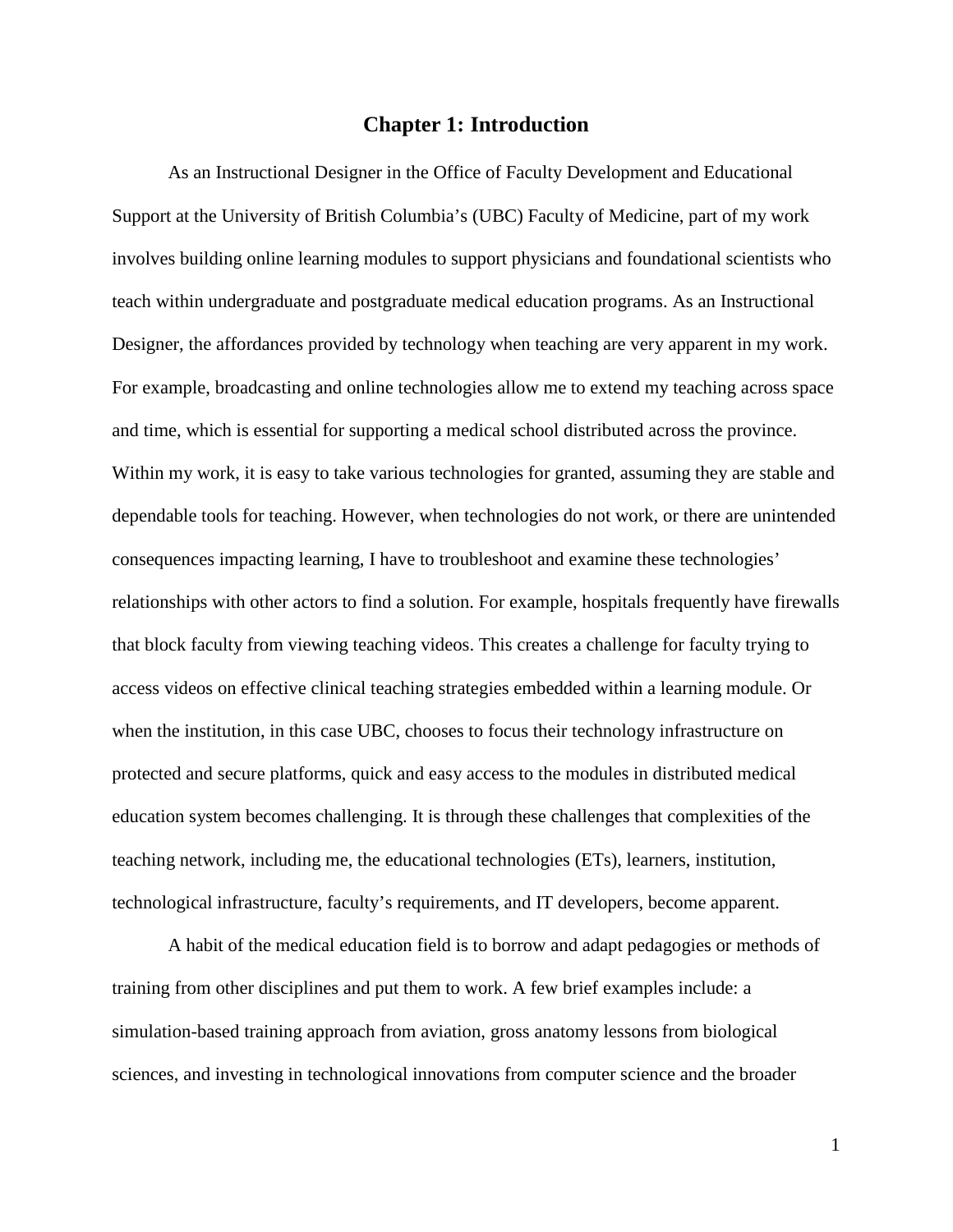culture of medicine to solve problems. Some of these adaptations transfer more easily than others, becoming so embedded it would be difficult to imagine medical education without them. This is the case in simulation-based training; early documentation of the use of simulation devices to support learning in medical education is traced back to 1737 (Castilano, Haller, Goliath, & Lecat, 2009; Moran, 2007). Simulations in undergraduate medical school provide an opportunity for students to practice their skills and techniques on non-living patients, to demonstrate their diagnostic reasoning, or counselling abilities to preceptors with paid actors playing patients. These simulations provide a low-risk environment for medical students to make mistakes and learn without impacting a patient's health. Other adaptations, such as investing in advanced learning technologies (ALTs) to solve education delivery problems are not always successful despite the commitment of institutions to integrate them (*Building the Future,* 2013 p. 20).

While education scholarship is robust with debates regarding the role of technology within learning environments and its pedagogical integration, medical education discourse includes a narrower evaluation of ETs. The current research on technologies in medical education often consists of focused studies on implementing technology (X) to improve student learning in comparison to a 'traditional' method (Y). For example, Owston, Lupshenyuk, and Wideman (2011) looked at whether or not the introduction of lecture capture and students accessing the recorded videos improved learning over attending the lectures in person. This common approach in medical education literature effectively renders ALTs or ETs as simple tools that can be applied in specific contexts and impact student learning.<sup>[1](#page-12-0)</sup> But this approach to

 $\overline{a}$ 

<span id="page-12-0"></span><sup>&</sup>lt;sup>1</sup> ETs and ALTs are used somewhat interchangeably in the Thesis when referring to contemporary media and technologies.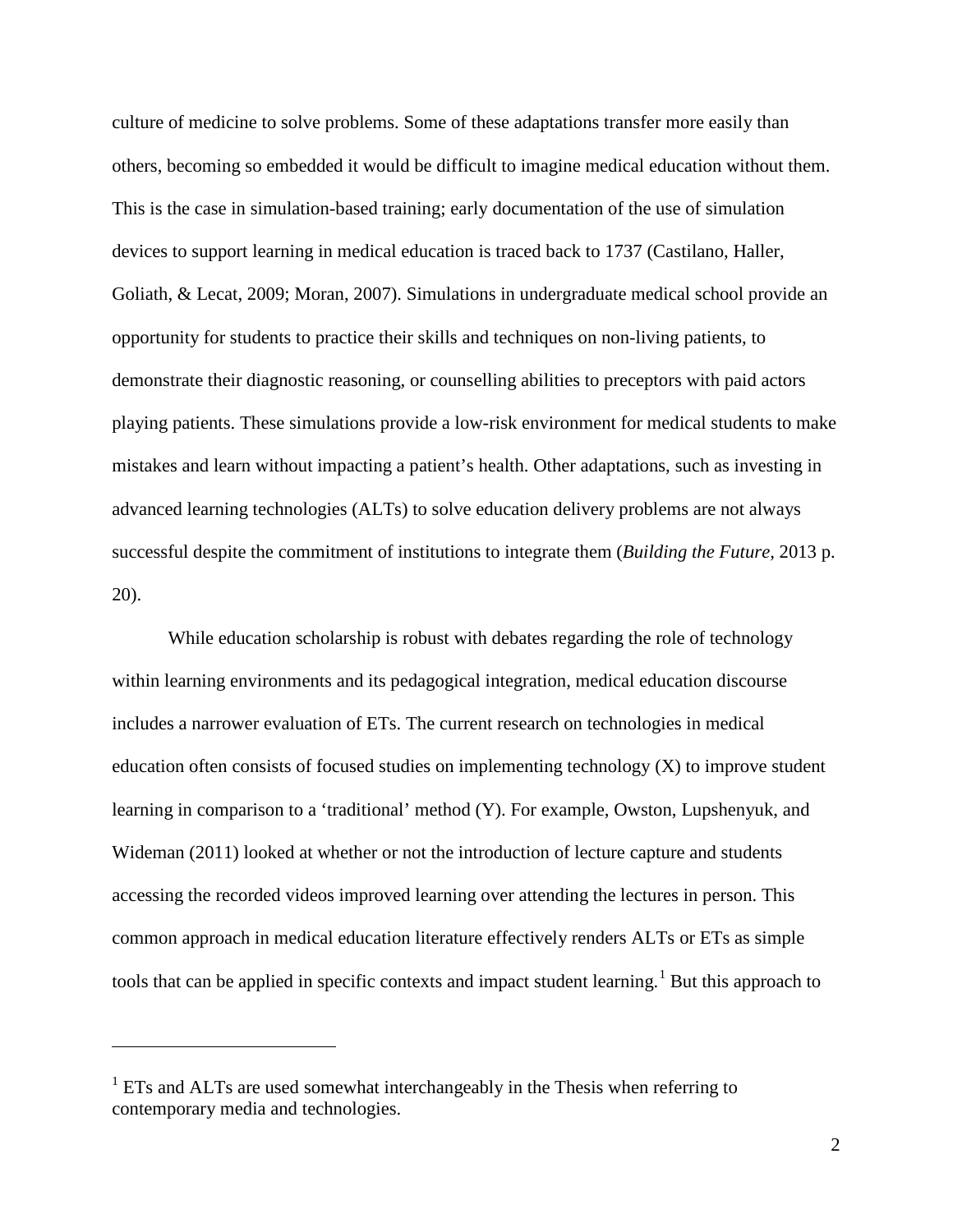viewing ALTs or ETs creates varying results across contexts. A different lens for reviewing the roles and impacts of learning technologies within medical education discourses is required to see the whole picture.

The complexities of teaching with technologies begin before attempting to disseminate them across the teaching network. Applying technology recommendations from the literature in one context does not always guarantee success in another. The variable contexts, technologies, teachers, students, institutions, and IT infrastructure continues to impact whether teaching with technology is a success or failure. This complex network makes it difficult to discern if ALTs are truly effective or what factors along the network need to be examined to ensure consistent success.

While how to use ETs effectively in teaching is debated within medical education discourses, there is a consensus that their use is increasing, and that integration has made a significant impact on reshaping the landscape. George et al. (2013) argued that "Medical educators are rapidly integrating technology into medical education curricula as a necessary intervention" (p. 522). Similarly, for McGee and Kanter (2011), "the use of information technology to support the educational mission of academic medical centers is nearly universal" (p. 279). Guze (2015) concluded the same: "The use of technology in medical education has been developing over many years. The trend in the use of technology has primarily developed in response to challenges facing medical education" (p. 260). Here, technology is consistently expanding within medical education and its integration is intended to solve problems. The idea that technology solves problems is a pervasive rhetoric of ETs within medical education. When ETs fail in solving a problem, or create unintended problems, the literature within medical education discourse does not provide a solution.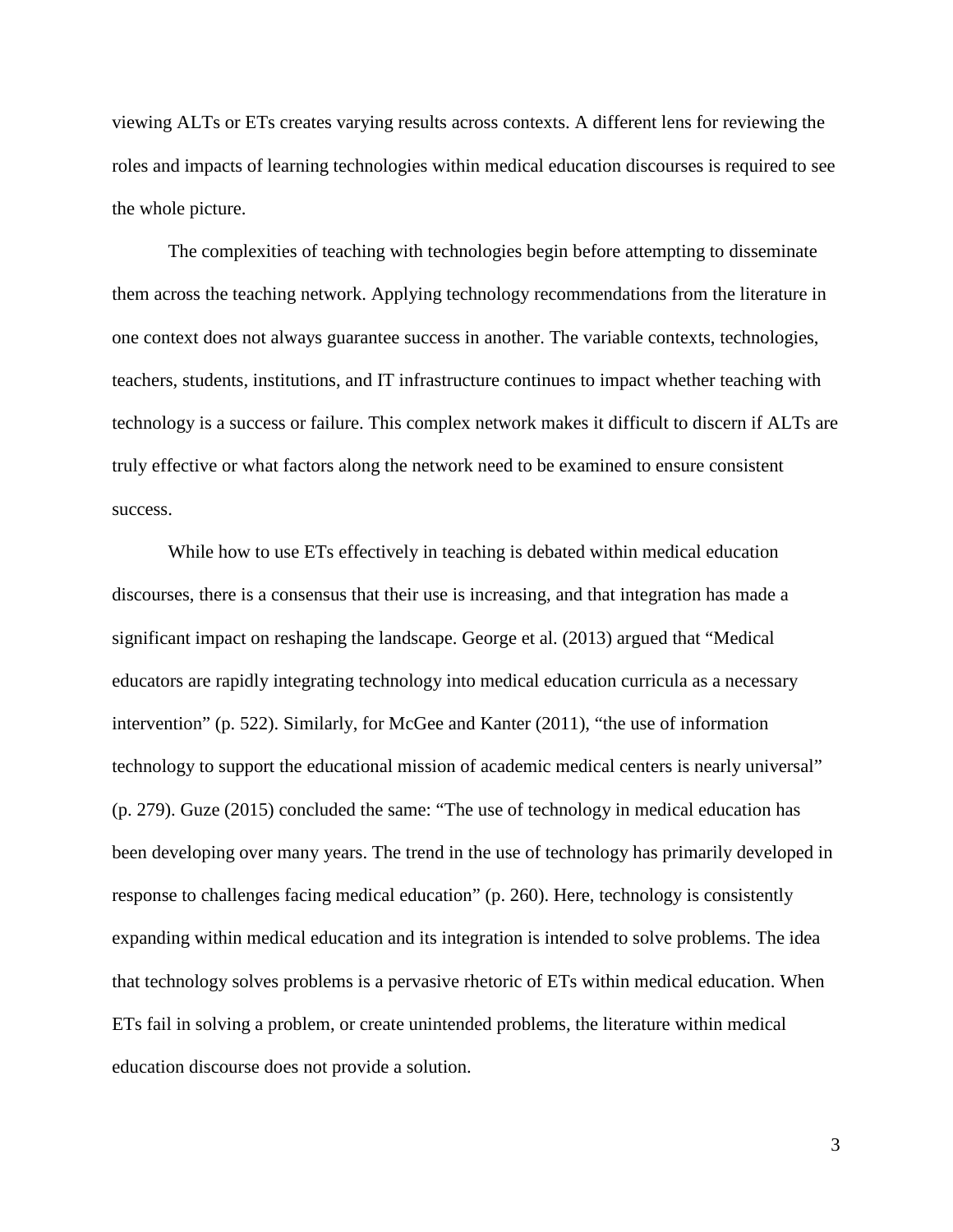An example of ETs impacting the learning environment and creating a problem is UBC's Undergraduate Medical Education (UGME) program's decision to shift to a paperless curriculum. This shift introduced ALTs to previously low-tech environments such as Case-Based Learning (CBL) small group sessions. CBL within the UGME involves six to eight students and one medical educator, referred to as a CBL tutor, who facilitates the group of students through the progression of a clinical case with a pre-designated patient. Through the introduction of the paperless curriculum, students were required to bring a device, i.e. a laptop or tablet, to their small group sessions. Through the introduction of devices to these small group sessions, CBL tutors had varying degrees of difficulty managing the addition of the nonhuman 'technology teachers' in the room. While their inclusion meant students could quickly access videos and other media relevant to the topic of the week, they also provided a distraction from learning among students who used them inappropriately or obsessively. Another unintended consequence involved students now spending more time staring at the screen or devices than interacting with each other, effectively shifting the focus of the learning environment from peer- or studentcentered to technology-centered. Students now had the case information at their fingertips instead of the CBL tutor unveiling the case step-by-step. The simple shift from analog to digital required CBL teachers to also shift how they taught students and re-think their role as teachers to make room for the nonhuman teachers in the learning environment. Integrating technologies requires role adjustments for many actors within the medical education network. UBC's sudden shift to a paperless curriculum is an example of introducing new actors to a complex learning network without fully understanding or considering the current actors, their role, and the changes to those roles required.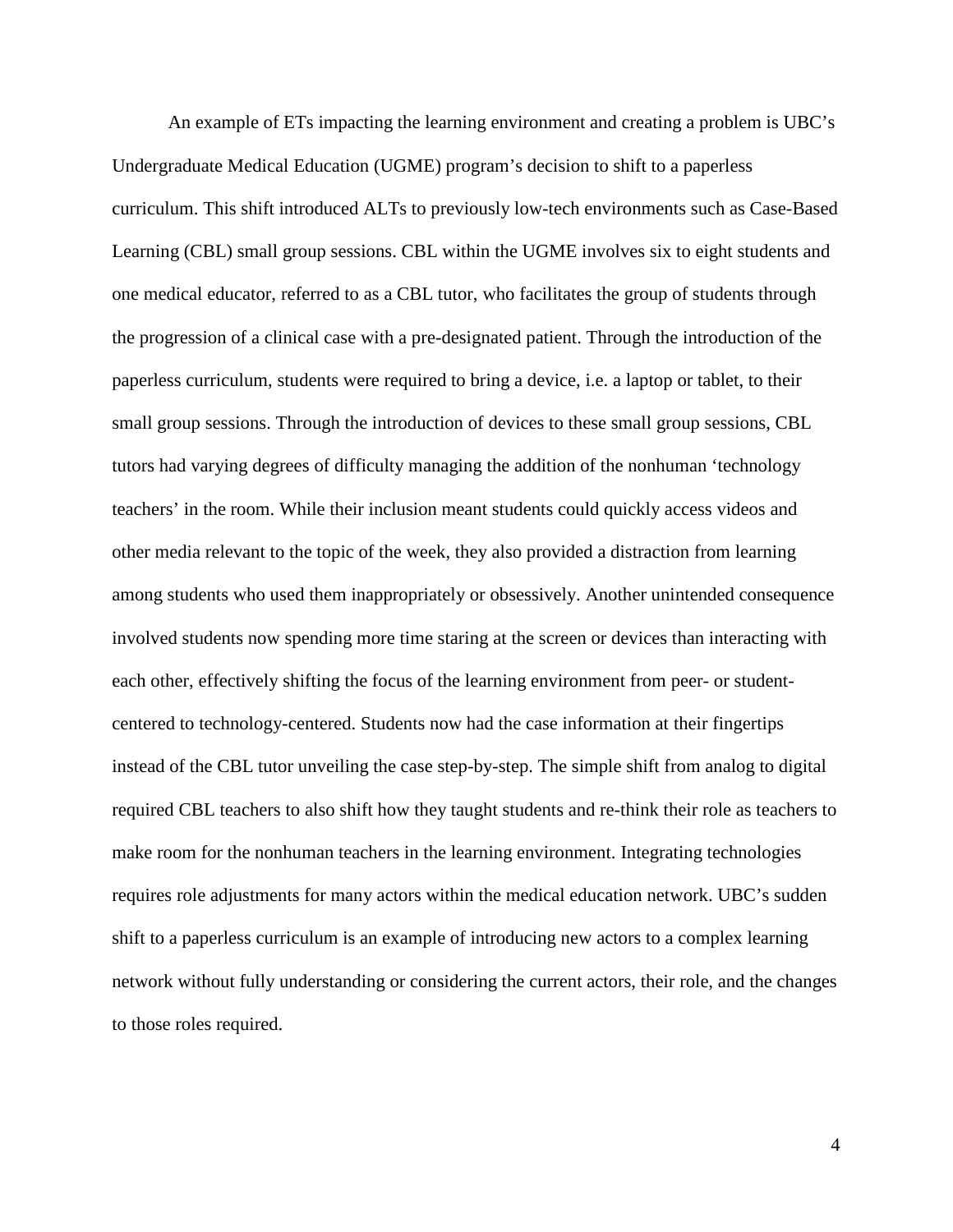As a Science and Technology Studies (STS) scholar, I have studied different approaches and bodies of thought to critically examine complex networks and the actors within them. Looking at medical education discourses with an STS lens allows me to unpack some unquestioned 'truths' regarding media and technologies within the medical education network. The first approach will dispel the notion that ETs are simply tools. STS scholar Bruno Latour (2005), interpreted technologies as actors along with humans within a social network and flattened the human/non-human hierarchies prevalent in technology discourses. The work of Latour (1987) and Callon, Rip, and Law (1986) provided an approach to examine the significant and insignificant ways in which ALTs work within the learning environment and their impacts on other actors in the network. Latour's (2005) lens, Actor-Network Theory (ANT), when applied to medical education discourse provide an effective view of complex medical education teaching actors and networks. STS scholars Woolgar (1991) and Pinch (1992) also provide a lens through which to explore the biases and rhetoric within medical education discourses that proffer ETs as tools to solve a problem. Medical education discourses feature a tension between proffering ALTs as revolutionary and unstoppable, while at the same time rendering them as simple, obedient tools used by human teachers. Critical STS approaches or methodologies illuminate how ETs are "black boxed" (Pinch 1992) by their perceived use and function. By identifying how ETs are black boxed and opening them, unquestioned beliefs or unrecognized actors driving their function can be compared to functions and roles when integrated into medical education learning environments and operating smoothly.

Rachel Ellaway, Assistant Dean and Associate Professor Education Informatics at the Northern Ontario School of Medicine, is a leading scholar in the field of ETs and their role in medical education. Ellaway's (2012) work in uncovering the complex relationship between ETs,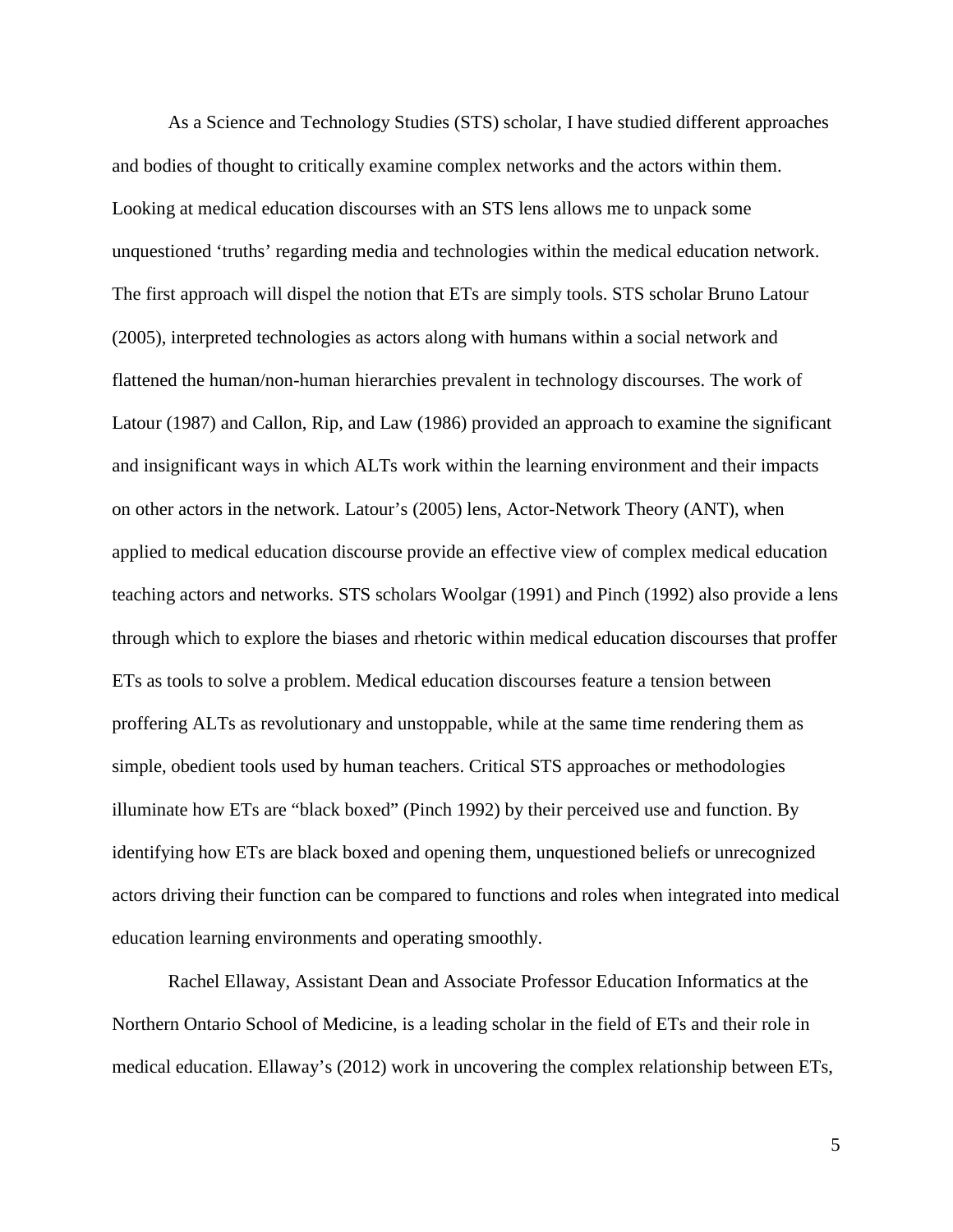the medical teacher, and their subsequent teaching goals provides a foundation for the construction of this thesis. In the passage below, Ellaway (2012) analyzes the role of ETs in medical education in terms of replacement of the teacher:

Educational technologies can be odd partners. Having invested so much effort in making, acquiring and/or customising them we often then tend to ignore them as no longer needing or deserving our attention. The underlying assumption often being that because our learners have access to technology X then learning Y will naturally follow and we need not worry about the matter any more. As such, many of these technologies stand in for the various aspects of a teacher's role. Technologies that act in this way are performing *in loco docentis* [in the place of the teacher]. However, we tend not to think in this way. We often disregard what it is a teacher does, focusing instead on learning outcomes. As a result the connection between the teacher, teaching and the role of educational technologies can become dysfunctional and disappointing. (p. 871) Ellaway (2012) outlines some of the core principles that will be built on and argued throughout

this thesis:

- 1) ETs should be considered partners in teaching.
- 2) Once introduced into the learning environment, ETs become socially embedded and their participation impacts the teaching network, requiring our continued attention and critique.
- 3) When examining the effectiveness of ETs' roles in the learning environment, researchers should consider ways in which integration was deliberate, transparent, and accepted by other actors within the teaching network.

For ETs to truly be 'partners', the teacher must distribute parts of their teaching roles that are compatible with both the technologies' abilities and their teaching goals. Optimization of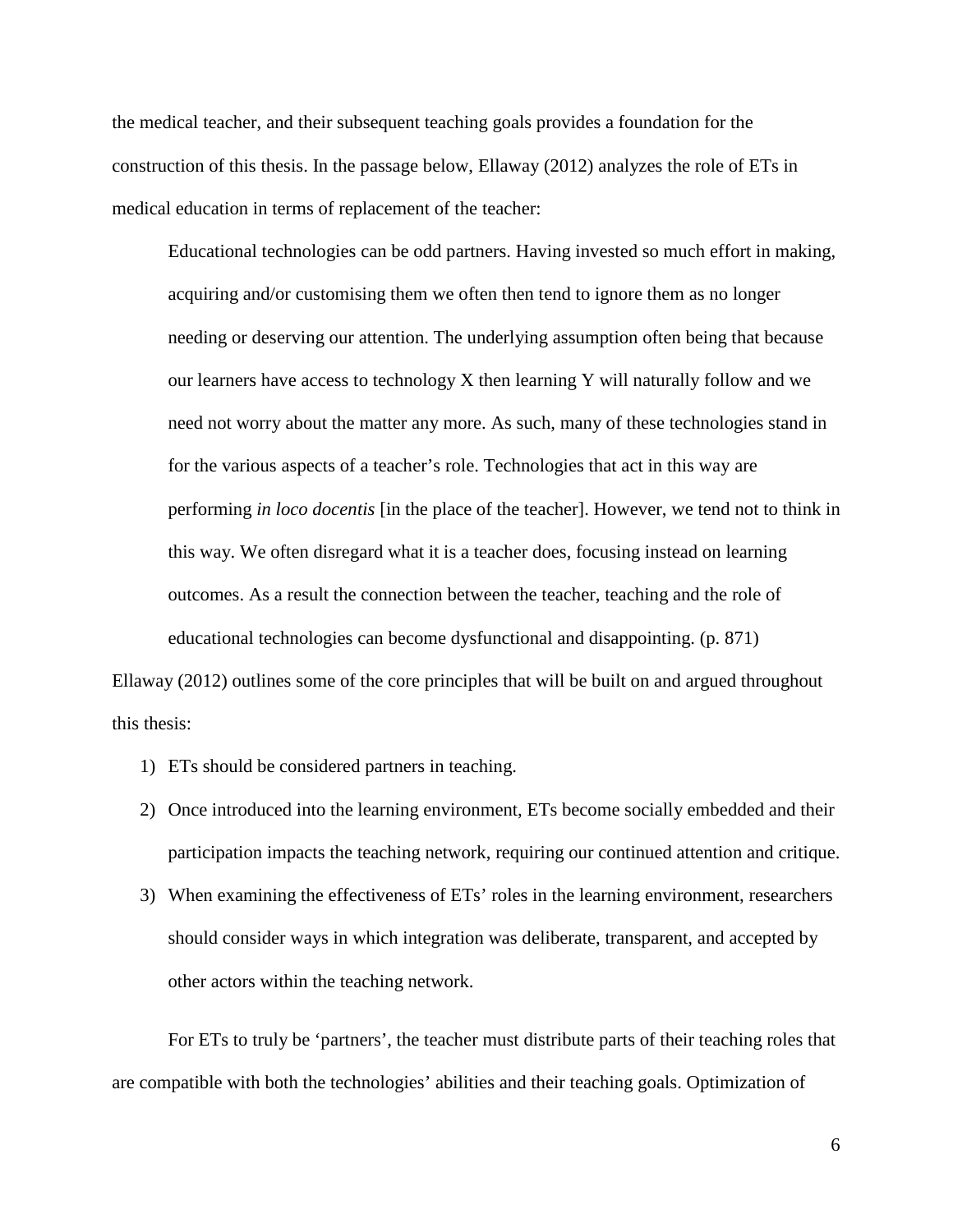learning requires this partnership to be a deliberate distribution of aspects of the human teacher's role to the nonhuman teacher. I argue that in an effective partnership, the ETs will not simply be standing in "place of the teacher", but rather working *alongside* the teacher. Ellaway (2012) uses a principle of replacement to see where the human teacher ends and the nonhuman teacher begins. Approaching technology in terms of replacement of human action allows for the autonomy of both human and technology teachers. However, focusing on replacement results in examples of the ways in which technology stands in the place of a human teacher, as though the action of teaching is a like a relay race hand-over, configuration of proxies, or delegation of tasks. While it is important to consider when the human teaching ends and the technology teaching begins, by reframing the focus to how teaching is distributed we can examine the collaboration, or partnership, of teaching, as well as the independent teaching of humans and nonhumans.

This thesis investigates the role of ETs in learning environments to demonstrate that ETs are not merely tools for human teachers to use; rather they are actors playing multifaceted roles alongside other medical educators. I use Latour's (1996) ANT to flatten the human/ET, hierarchies within relevant medical education literature to determine in what ways the properties or roles of the teacher are distributed across ETs in medical education. To better understand the role of ETs within a medical education network, I then examine the ways this distribution of teaching role to ET is acknowledged among teachers within relevant medical education literature. To effectively achieve this, the thesis first introduces the complex historical and social relationship between teachers and ETs. I unpack the history of the pervasive rhetoric of technologies as signifiers of progress, which effectively black boxes them as neutral, 'taken for granted' objects within medical education.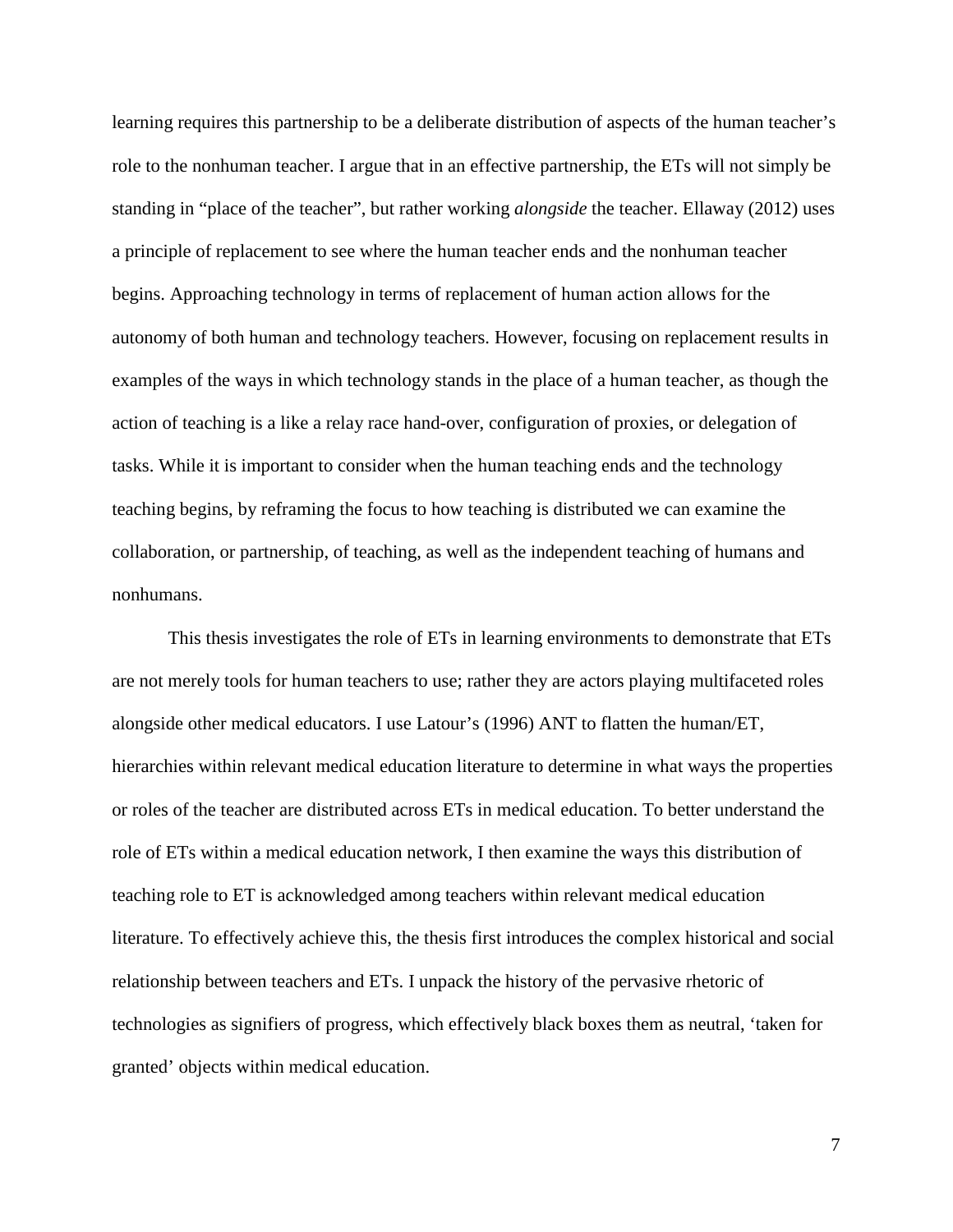Reviewing education scholarship, I first present a key historical debate to highlight two schools of thought regarding the pedagogy of ETs in student learning. Second, I introduce STS theories of how technologies are laden with rhetorical positioning of being synonymous with innovation and progress. Third, I outline a STS perspective of how ETs are 'black boxed', which helps them to be integrated uncritically into learning environments. The first half of the thesis establishes a conceptual framework while the balance provides an analysis of literature addressing the research questions: 1) In what ways are the properties or roles of the teacher distributed across learning technologies in medical education? 2) In what ways is this distribution acknowledged among teachers within medical education discourses?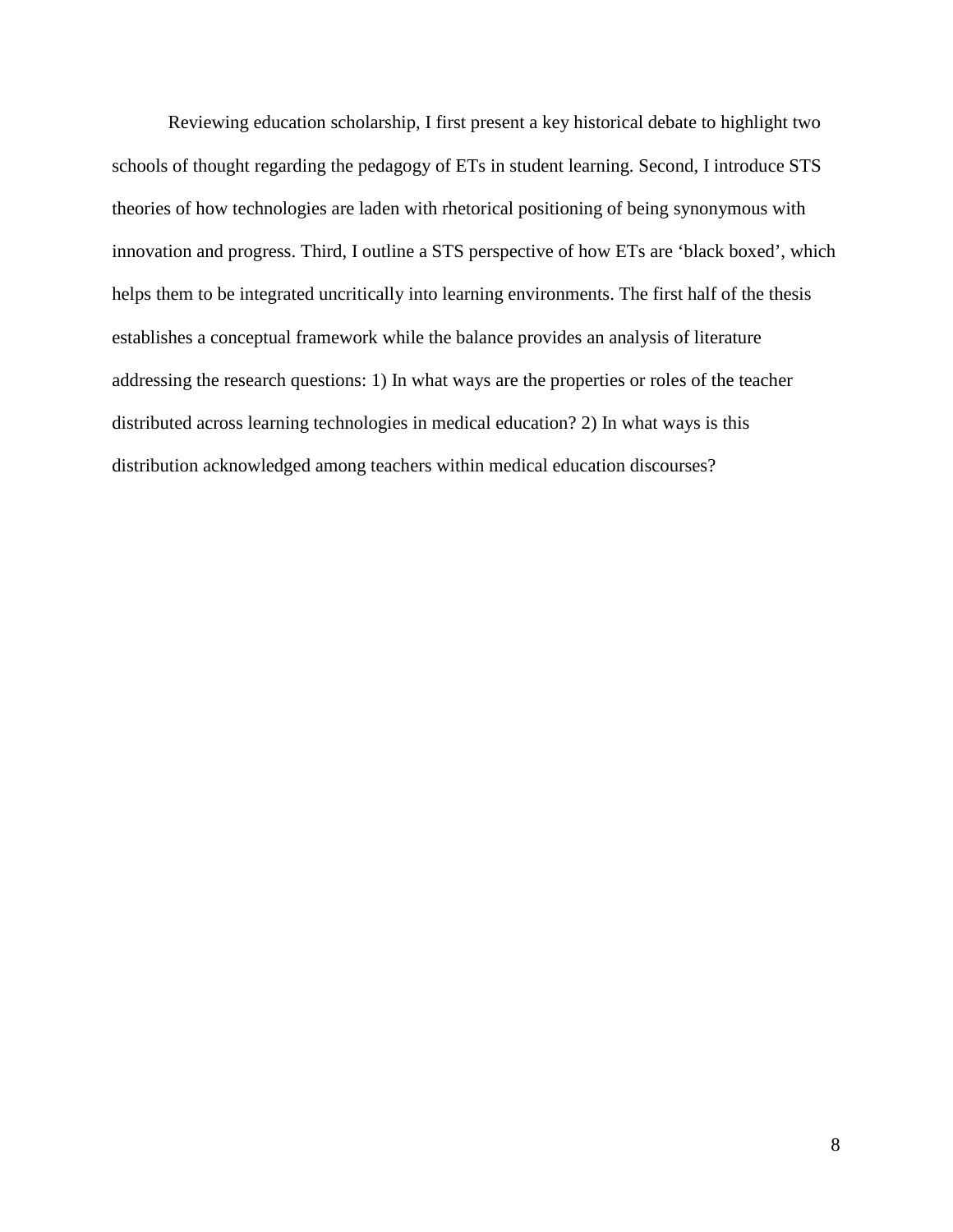## **Chapter 2: Literature Review and Methodologies**

#### **2.1 Education's Kozma vs Clark debate: What's the point of technology?**

While the research shows universities around the world have increasingly utilized technology to support teaching and learning in all departments, the rate of which these technologies enable learning is consistently debated among scholars. One of the most influential and lasting of these debates occurred between education scholars Clark and Kozma. Clark (1983) infamously proffered that "the best current evidence is that media are mere vehicles that deliver instruction but do not influence student achievement any more than the truck that delivers our groceries causes changes in our nutrition" (p. 445). Clark's position was firm: technologies, by themselves, do not increase or decrease student learning. The technological medium is irrelevant to student's learning; the content or teaching present in the material or resource is what matters for learning. Technologies are a vehicle to deliver learning to students. On the other side of the debate is Kozma who argued for call to action on the part of educators to increase the use of technologies for the purposes of educational reform. Kozma believed that ETs were the answer to improving student learning and revolutionizing education (1994). It was simply a case of finding the right technology for the job at hand. Kozma (1994) argues that some media "possess particular characteristics that make them both more and less suitable for the accomplishment of certain kinds of learning tasks" (para. 6). In other words, each medium can be broken down into attributes that can either impede or aid achieving a particular task. The role of educators is to first determine which attributes are required for a certain learning goal, and second match-make the right technology to facilitate student learning with those attributes. Kozma (1994) reframes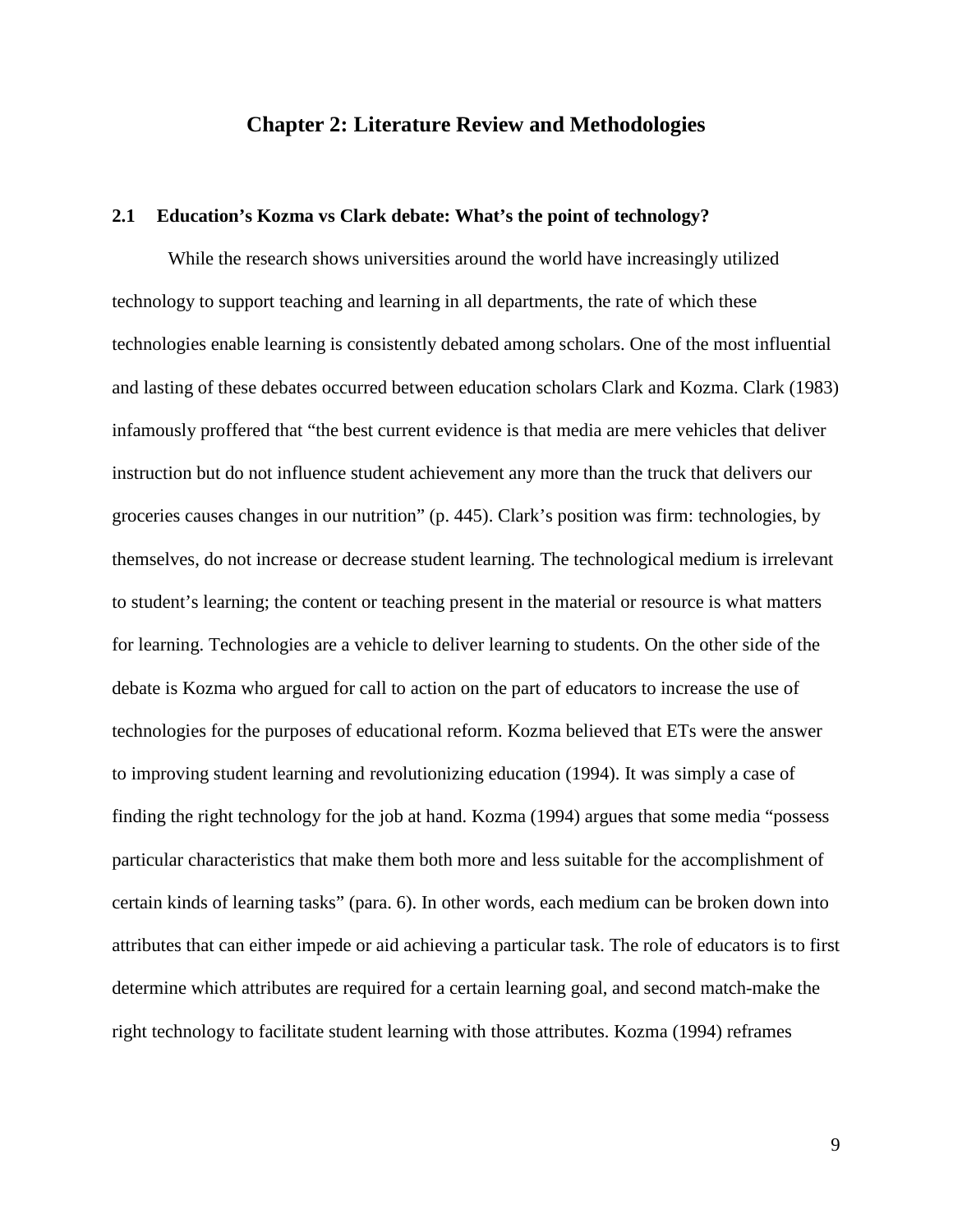Clark's argument by suggesting educators re-focus their research to not inquire as Clark did, *if*  technologies enable learning, but *how* they do it (p. 18).

Clark's (1983) philosophy provides a 'uses' determinant, where technology is approached as a simple tool to be called upon to achieve a goal. This position treats ETs as neutral objects that humans can engage to extend their teaching abilities. The assumption is that users of the technology control the effect the technology has on the learning environment. While Clark does not fall into the most common pitfall of uses determinism, which is assuming there is a technological fix for every problem, his treatment of technologies disregards their social influence in education that can lead to varying results from different actors. Kanuka (2008) argued that the problem with reducing technologies to simple instruments is:

There is an inclination to place emphasis upon the intentionality of agents, with an unbalanced focus on the interactions between the actors and the technologies. As a result, educators tend to narrowly focus on the role of agents and disregard the broader social structures and/or technological artefacts' effects on the learning outcomes, leading to

explanations that overemphasize the power and autonomy of actors. (pp. 4-5) By focusing solely on the interactions between the human actors and the technology actors, the supporting social and technological network enabling teaching is ignored. Overemphasizing the autonomy of actors can lead to inconsistent success integrating ETs into learning environments. Human control over technologies is undermined the minute they do not 'work', behave as they were expected to, or the server hosting the ET is offline for maintenance. Teachers who assume ETs are passive agents or perhaps were told by IT staff that they are simple and easy-to-use-tools will be disappointed and exasperated when ETs perform otherwise. The variability of performance and successful integration of ETs requires a closer look at the role of ETs within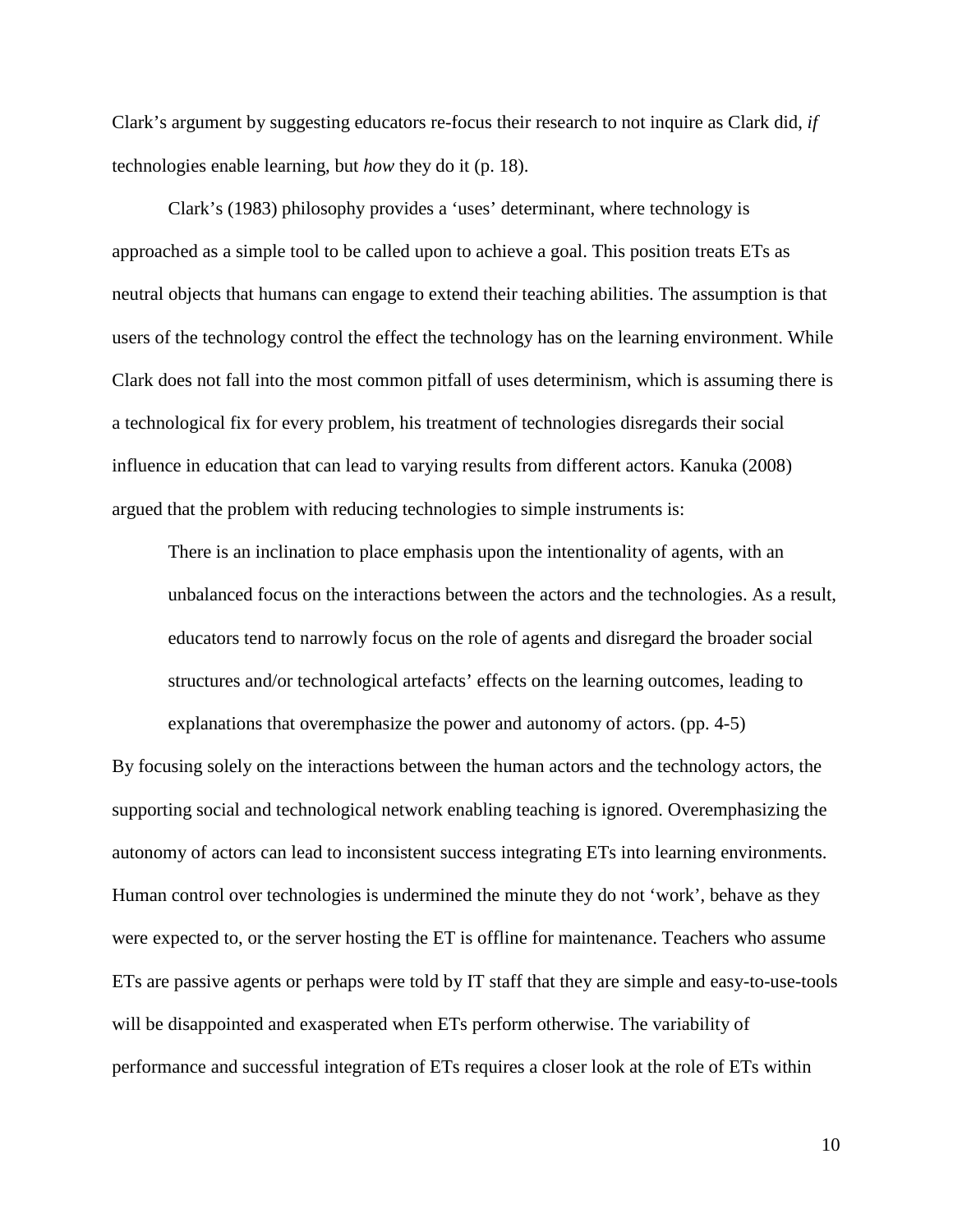education. In order to mediate ALTs' impacts on a learning environment, we first must recognize and examine their social role as actors within the teaching network instead of simple tools.

Kozma (1994) proffered a technological determinist approach and stresses the importance of considering the type of technology used to create the best learning outcome. A determinist approach can either be negative or positive due to the positionality of ETs. A negative deterministic approach is demonstrated through the following beliefs: 1) that ETs are designed or used to oppress students in universities; 2) ETs are designed or used to commercialize academic institutions and shift the focus from faculty to ALTs (Kanuka, 2008). Kozma's (1994) philosophy demonstrates a positive example of technological determinism, one that believes that ETs can transform a learning environment in unique ways for the benefit student learning. ETs serve, as Kanuka (2008) called it, a "catalyst for change" (p. 6) and institutions must reorganize to accommodate them. A common pitfall of determinism lies in the assumption that technologies are somehow outside of society, independent of it, as if they are constructed by alien developers, brought into human society where they create change in it (Woolgar, 1991, p. 26). Within medical education, many ETs are imported from external disciplines, which can create challenges that will be addressed later in more depth. However, the ideology driving technological change and innovation within medical education is not external from its culture. A second pitfall of technological determinism is the assumption that any change when technologies are integrated subsequently changes the society the technology was integrated in (Woolgar 1991 p. 26). However, this view ignores the other possible causes for changes within society and does not account for the times when changes in technology had no impact on the society it was integrated into. With those possible pitfalls of both the use determinism and the technological determinism briefly discussed, a common failing is that they effectively treat ETs as objects.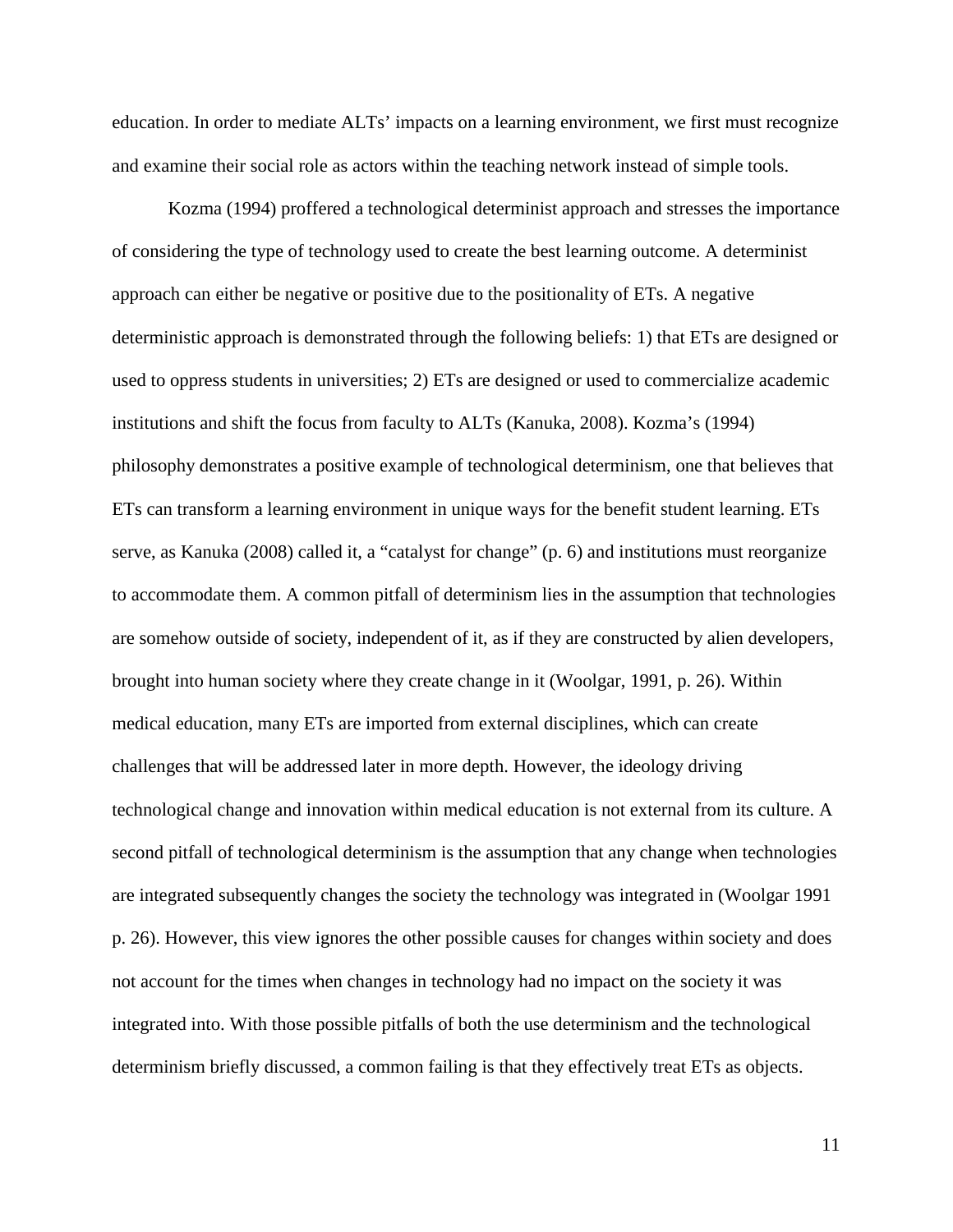This assumption that ETs are neutral tools to be used or acted upon, ignores the intended and unintended ways in which they impact teachers and students in learning environments. This omission creates a significant gap in understanding the various relationships among teachers, ETs, and the learning environment explored in this thesis.

As well as trying to influence educators' approaches to teaching with ETs, Clark and Kozma also critiqued or encouraged certain types of ET research. Clark (1983) claimed that academic publishers demonstrate biased editorial decisions by favouring publications that show significant influences of ETs in learning rather than publishing the plethora of studies showing little to no difference with their use (p. 446). Kozma's (1994) call for researchers to pursue a determinist approach by looking at *how* technologies support learning encourages the very publishing bias by focusing on studies that demonstrate differences in learning after the introduction of an ET. In medical education, Clark's concern is not as apparent since many of the controlled studies results comparing student learning using technology vs. no-technology in the reviewed literature ultimately demonstrate little to no difference in student learning (Jenkins, Goel, & Morrell 2008; Stoddard & Piquette, 2010). Medical education journals do not shy away from publishing those types of articles. However, Kozma's (1994) lens of technology as the solution is found to be the dominant perspective in the literature. Despite showing no differences in student learning via employing technology or without technology in the articles by Stoddard and Piquette (2010) and Jenkins et al. (2008), authors argued for the continued use of the ETs.

When it comes to research documenting student learning gains, Clark (1983) also dismissed studies demonstrating increased student learning gains from ETs by arguing that the time, funding, and knowledge that go into designing a learning activity far exceeds what is invested into teacher training (p. 449). Thus, if provided the same opportunities, human teachers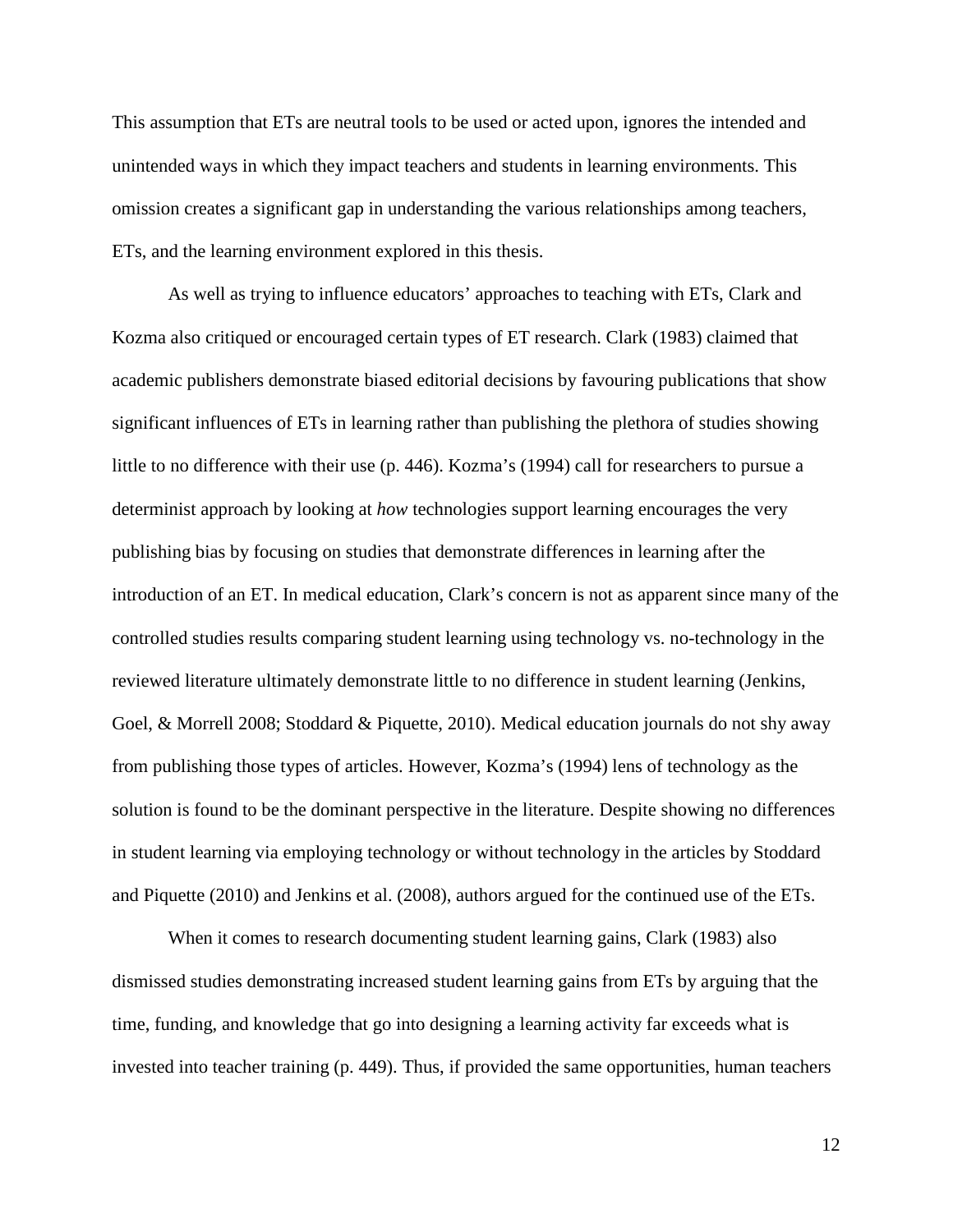would be able to show their students' increase in learning from their supported efforts as well as their ET counterparts. What influenced learning according to Clark was the actual teaching done by the teacher (1983, p. 456). Clark's argument here introduces a key area of exploration in this thesis. Medical educators and ETs cannot do their job effectively without being appropriately supported by the institutions that employ them. A medical educator is employed by a medical school due to their clinical or foundational science experience and their teaching is embedded within a longitudinal medical curriculum. A single teacher does not provide medical students with all the knowledge necessary to graduate. Rather, there is a network of teachers, supported by staff, faculty developers, instructional designers, and IT professionals all embedded within an institution that receives regular accreditation reviews from national bodies that allow them to issue medical degrees. Although the network of human teachers is often described in the salient medical education literature cited in this thesis, the network of ETs is often neglected with the exception of IT professionals. ETs come laden with marketing, software developers, user experience designers, or at the very least, infrastructure support services to enable them to operate. When medical educators employ ETs, the network of actors and influences in the learning environment grows by more than just a device.

## **2.2 STS theories on the socialization of technology and opening black boxes**

### **2.2.1 The culture of technology**

STS theories provide a way of thinking about technologies in medical education and can be used to construct understanding of visible and latent roles. The first concept briefly discussed as a pitfall of technological determinism is Woolgar's (1991) argument that technologies are part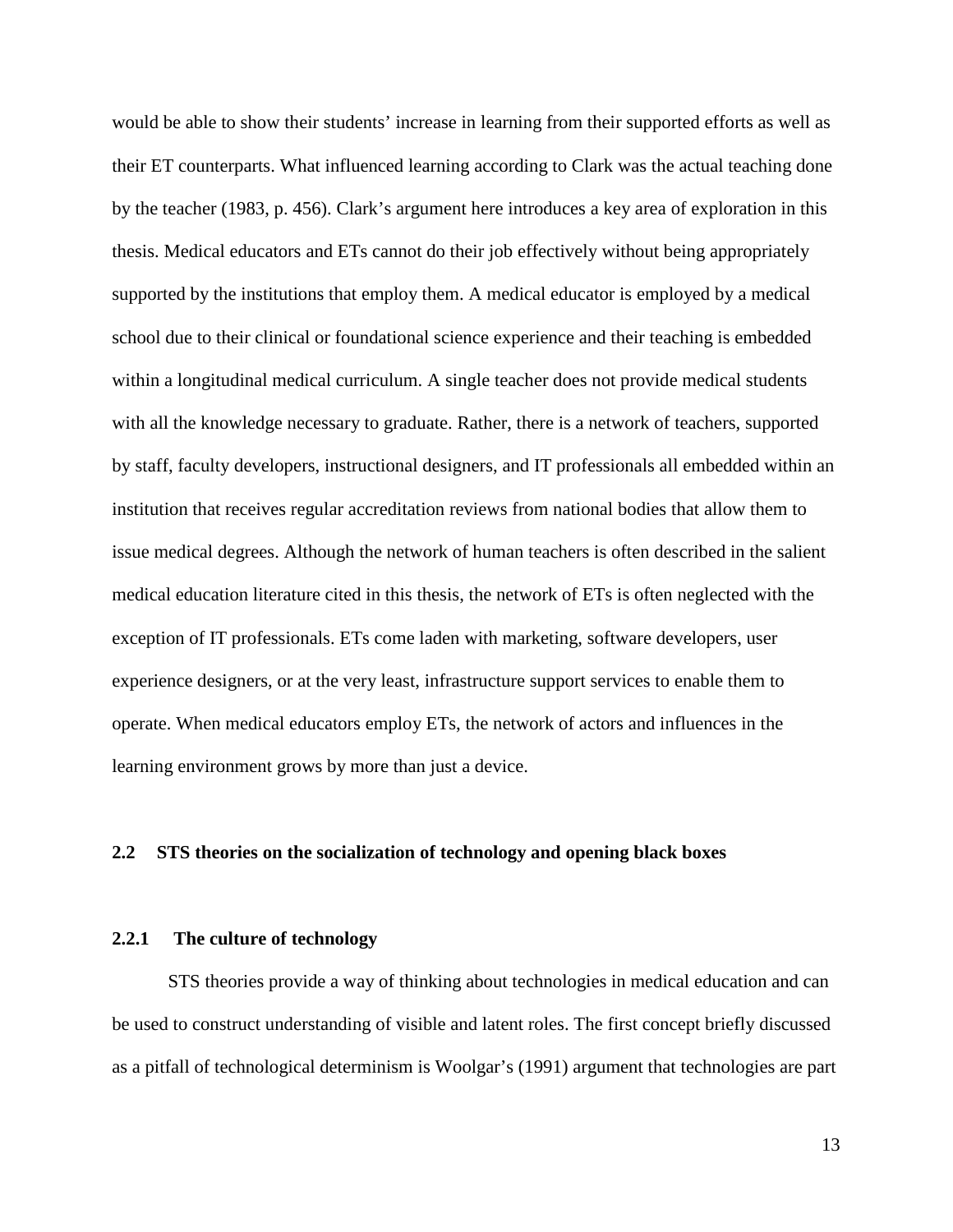of the social world of humans and not separate from it (p. 31). However, their role within societies is socially mediated (Woolgar, 1985, p. 565). In other words, since most ALTs cannot speak for themselves, our understanding of their possibilities, functions, and roles are marketed by people. Toscano (2012) argued that "technologies are products of the societies from which they come. By reading the technologies a culture creates, we can understand the ideologies of a culture" (p. 31). Technologies are reflections of cultures that bring them into existence. The type of technologies valued by specific cultures or social groups provide a glimpse of their principles, beliefs, and practices. When a social group accepts a technology or perceives a value in its abilities, they stabilize its role (Toscano, 2012, p. 30). Also, as social groups stabilize individual technologies, they also maintain the ideologies backing technologies. For example, the belief that technologies will always advance and that that advancement will have positive impacts on society is an ideology generally accepted within Eastern and Western cultures (Toscano, 2012, p. 30). In medicine, the ideology that technology *is* the future is culturally embedded. New machines that aid physicians in the diagnosis or treatment of patients are constantly being developed and medical breakthroughs are newsworthy stories. For example, in 2017 neurosurgeons in Calgary were able to experience first-hand the benefits of technological innovations within medicine as they performed brain surgery on a patient without even cutting into the patient's skin using a "magnetic resonance guided focused ultrasound (MRGFUS)" (Johnston, 2017 parra. 1). The MRGFUS technology allows doctors to target areas of the brain responsible for a patient's tremor and treat them using a high intensity ultrasound beam (Johnston, 2017). When technological advancements are praised and idolized within the medical social group, and physicians can directly see how they benefit the care and treatment of their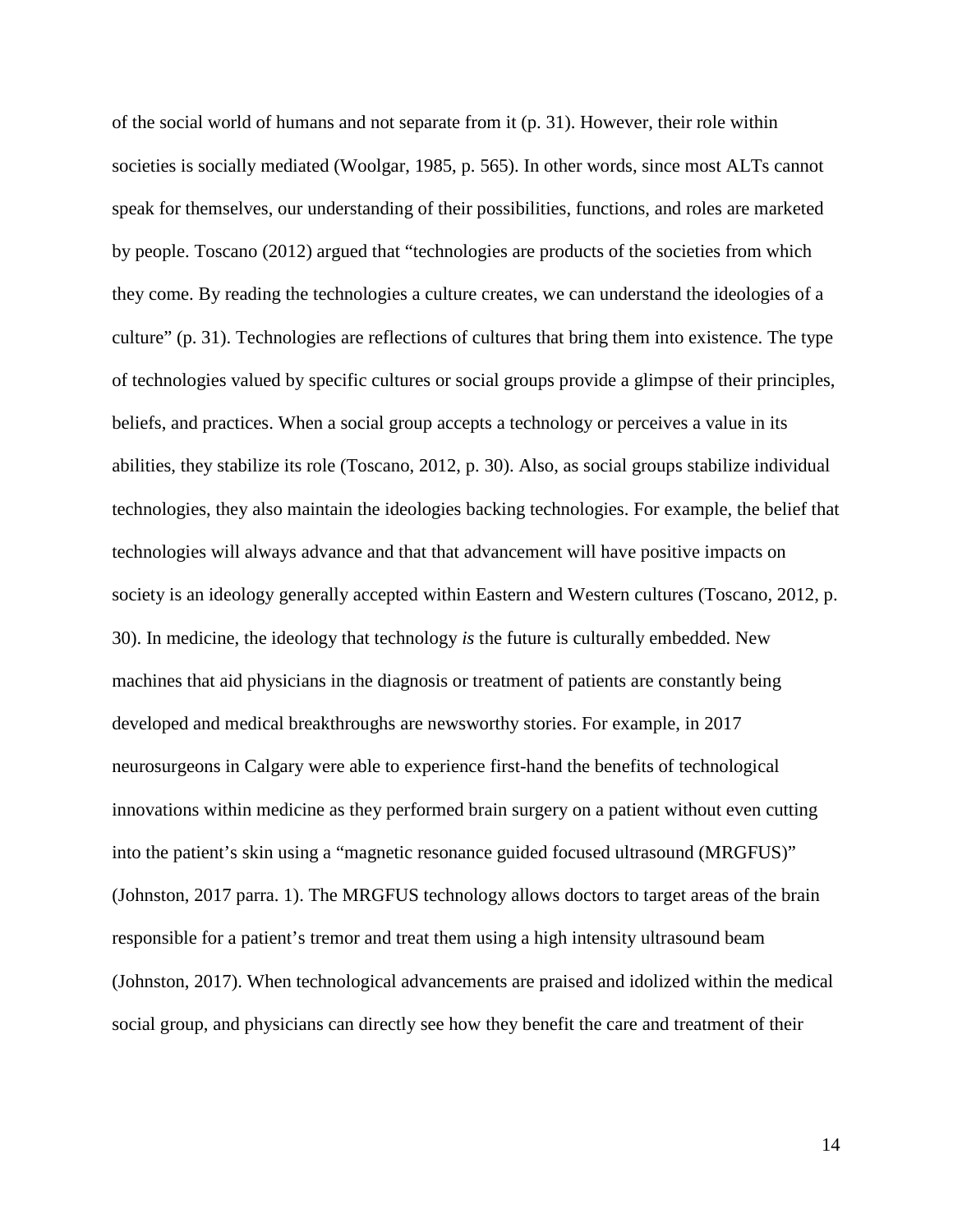patients, the rhetoric of technological advancement as progress becomes further stabilized within medicine.

Medicine's ideology that technology is the future is also present within medical education. The Royal College of Physicians and Surgeons of Canada (RCPC) recently made the integration of ETs into the medical curriculum a priority (Cenkner, Sonnenberg, von Hauff, & Wong, 2017). The RCPC framework of seven core competencies that all physicians must acquire by the end of their medical training, named CanMEDS, includes: medical expert, communicator, collaborator, leader, health advocate, scholar, and professional. The priority now is to integrate technology-based competencies within each of these roles (Cenkner et al., 2017, parra 2). Yet, as this thesis outlines, within medical education the adoption of ETs is not always accepted or successful within the learning environment. Decisions made at an institution-level regarding technologies is not always aligned with the values and goals of front-line teaching faculty. This disconnect becomes even more probable when ETs are driven by the rhetoric and sales pitches of technology developers. Bijker (1995) argued:

Technology is created by engineers working alone or in groups, marketing people who make the world aware of new products and processes, and consumers who decide to buy or not to buy and who modify what they have bought in directions no engineer has imagined. (cited in Toscano, 2012, p. 36)

There is frequently a disconnect between the software developer and the technology end-user. This is especially true in large institutions where each university's curriculum is organized differently and has different requirements and expectations of the technologies they invest in. Many new ETs implemented within medical education like mobile apps, virtual/augmented reality simulations, and online module software tools are frequently created externally by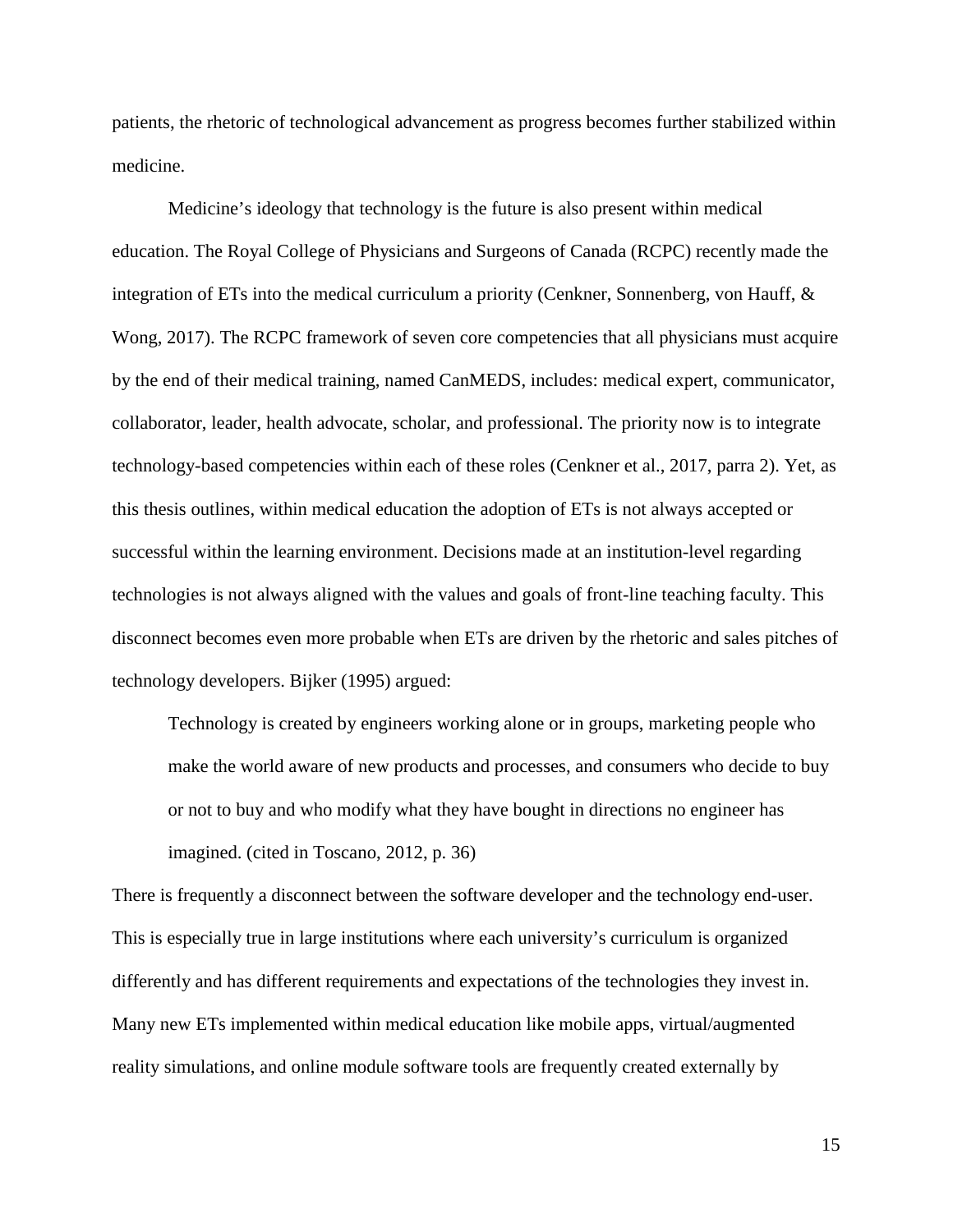software companies and marked for a wide variety of uses. Thus, their integration into a medical education learning environment can lead to unexpected problems for the actors.

Toscano (2012) advanced Latour's work to examine why a technology succeeds or fails. In *Aramis*, Latour (1996) tried to "show technicians that they cannot even conceive of a technological object without taking into account the mass of human beings with all their passions and politics and pitiful calculations"; so that then "they can become better engineers and betterinformed decisionmakers" (p. viii). Latour (1996) suggests that investigators follow the actions of all actors, the technology, and the humans the technology interacts with in order to understand why or how it fails or succeeds within a network (Toscano 2012 p. 19). By applying such a perspective, Latour's methodology lets the individuals' interactions with the technology supply meaning(s) for why a technology fails or succeeds. Or as Latour (1996) argues: "sociology prefers a local history whose framework is defined by the actors and not the investigator" (p. 33). Investigating the local history of how the technology and humans interact in an environment allows researchers to look at what actions occurred and how those actions differed from was expected. Woolgar (1991) completes this argument by stating that while it is difficult to determine the effects of technology, to have an attempt at success, "one requires a good theory of how society works, an understanding of the overall dynamics of society, before being able to specify the effects of a technology" (p. 30). In order to understand why a technology succeeds or fails in an environment, researchers must first look at all the actors at play, their interactions, and their expectations.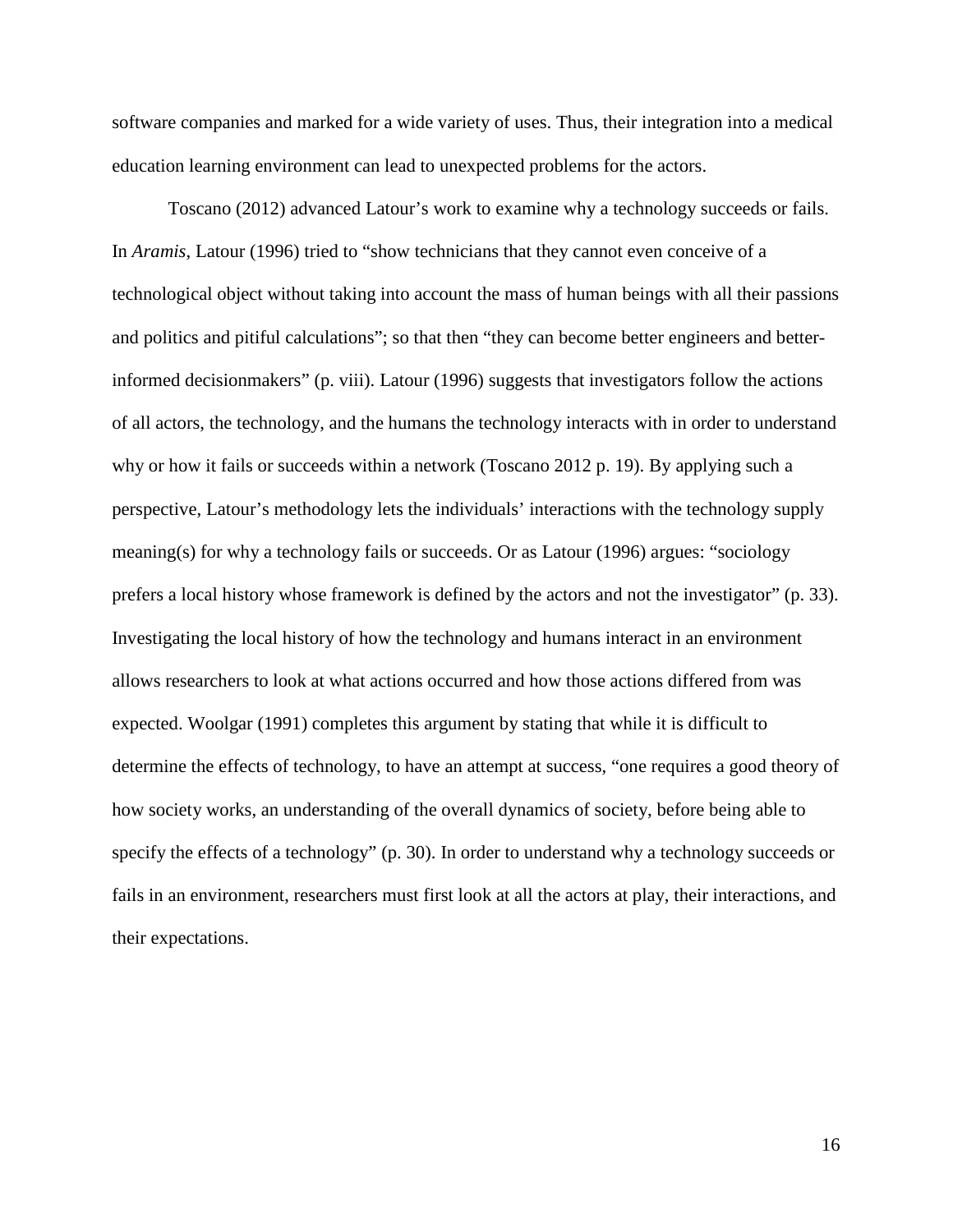# **2.2.2 Back to the Roots: From blue to black boxes[2](#page-27-0)**

To understand their role, researchers must open technology's 'black boxes' by critically examining their 'truths,' including their rhetorically mediated role as signifiers of progress. Layton (1977) argued that technologies are frequently rendered as black boxes in that their contents and their behaviours are assumed to be common knowledge, when in fact expectations may not be consistent across social groups (cited in Pinch & Bijker, 1984, p. 404). Black box theory is an important metaphor in relation to ETs within this thesis. Pinch (1992) claimed he first heard the use of the black box metaphor from his supervisor Richard Whitely in regards to the stopping the 'Black Boxism' of the sociology of science (p. 488). Pinch (1992) claimed that Whitely advised that sociologists study the processes by which scientific knowledge was formed instead of focusing just on its inputs and outputs. This process would allow for the opaque study of scientific research to be made transparent, effectively, opening a black box. This metaphor in STS can apply to anything that is accepted in an environment and its inner workings hidden from discourse. When something is 'black boxed' a boundary is created around that object, creating a closure in the network (Kaghan & Bowker, 2011, p.258). These network boundaries are culturally maintained, making black boxes seem neutral, passive, or even natural in the environments they exist in. Black boxes are reduced to their inputs and outputs, i.e. how they are used and the purpose they serve. Their history and the process of their integration into the social world is either forgotten or ignored. ETs are frequently black boxed in the environments they exist in through the belief that input, ET, leads to output, improved student learning. When this

 $\overline{a}$ 

<span id="page-27-0"></span> $2$  The first flight simulator invented by Edwin Albert Link in 1929 was named "Blue Box" and though it initially only gained traction in amusement parks, after several plane crashes were deemed due to bad weather conditions, renewed interest in the Blue Box by the United States Army Corps commissioned the simulator to be a mandatory part of pilot training (Jones, Passos-Neto & Braghiroli, 2015, p. 57).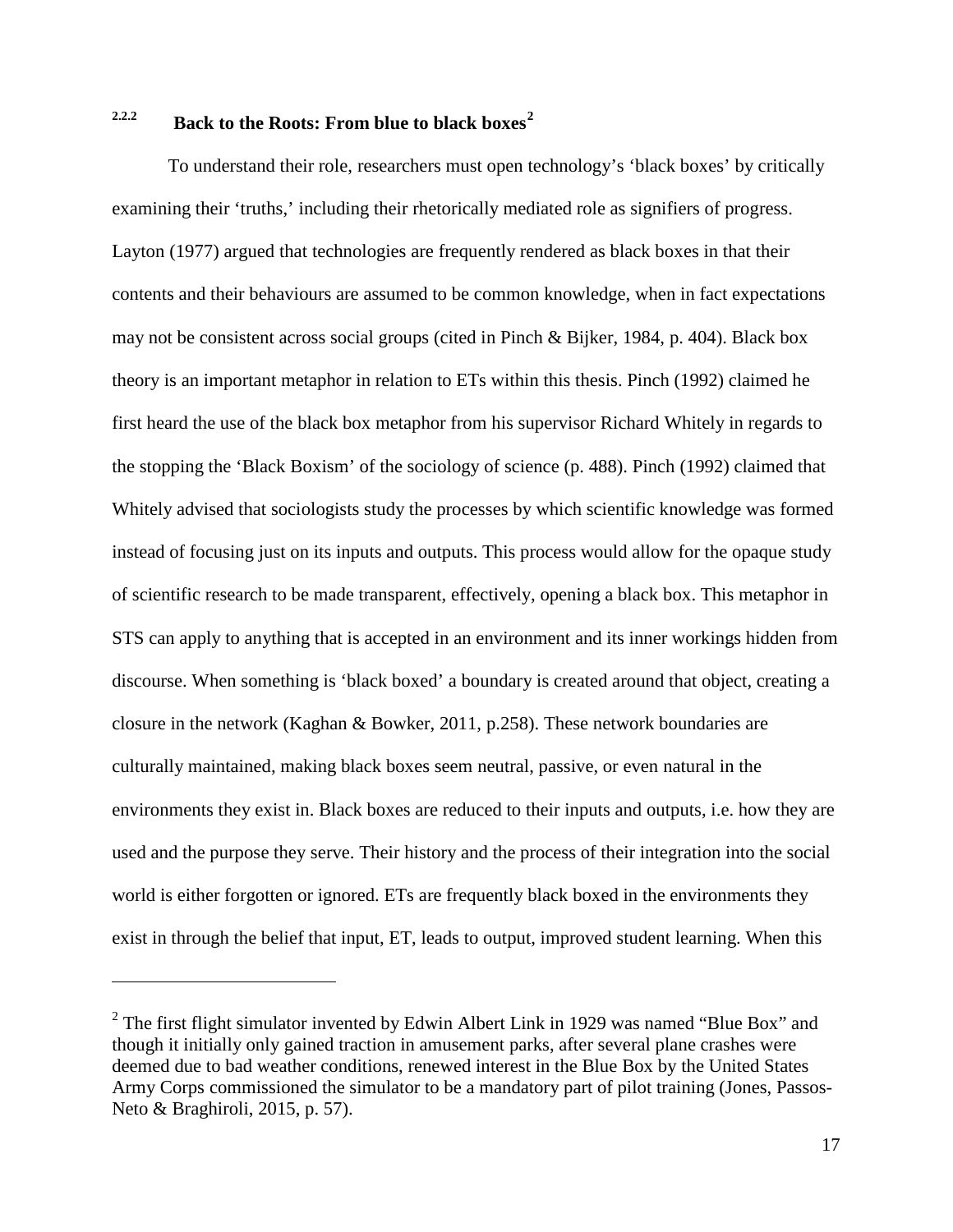belief is challenged by research demonstrating that ET is not successful in improving student learning or its integration was not functional or cumbersome for teachers within the learning environment, opening the black box illuminates the technical workings of the technology and the rhetoric driving its deployment or integration.

#### **2.3 Examining networks using Actor-Network Theory (ANT)**

## **2.3.1 About ANT**

ANT is a lens through which to view and think about actors and networks. Kaghan and Bowker (2001) defined an actor-network as "any collection of human, non-human, and 'hybrid' human/non-human actors who jointly participate in some organized (and identifiable) collective activity in some fashion for some period of time" (p. 258). Because the boundaries are socially mediated, almost anything can be considered an actor-network if one is thinking about actions occurring, and follows the actors performing those actions that impact the collective over a period of time. While this tracking can be messy, ANT's hierarchy-flattening perspective and action-focused lens provides a framing for the disjunctions that occur with the ideology and investment backing technologies and their on-the-ground roles in medical education. Cressman (2009) stated that ANT is a "theory that is best understood as something that is *performed* rather than something that is *summarized*" (p. 1). The performance of ANT involves identifying the actors who form a network, and then tracking the interactions of those actors to stabilize the network.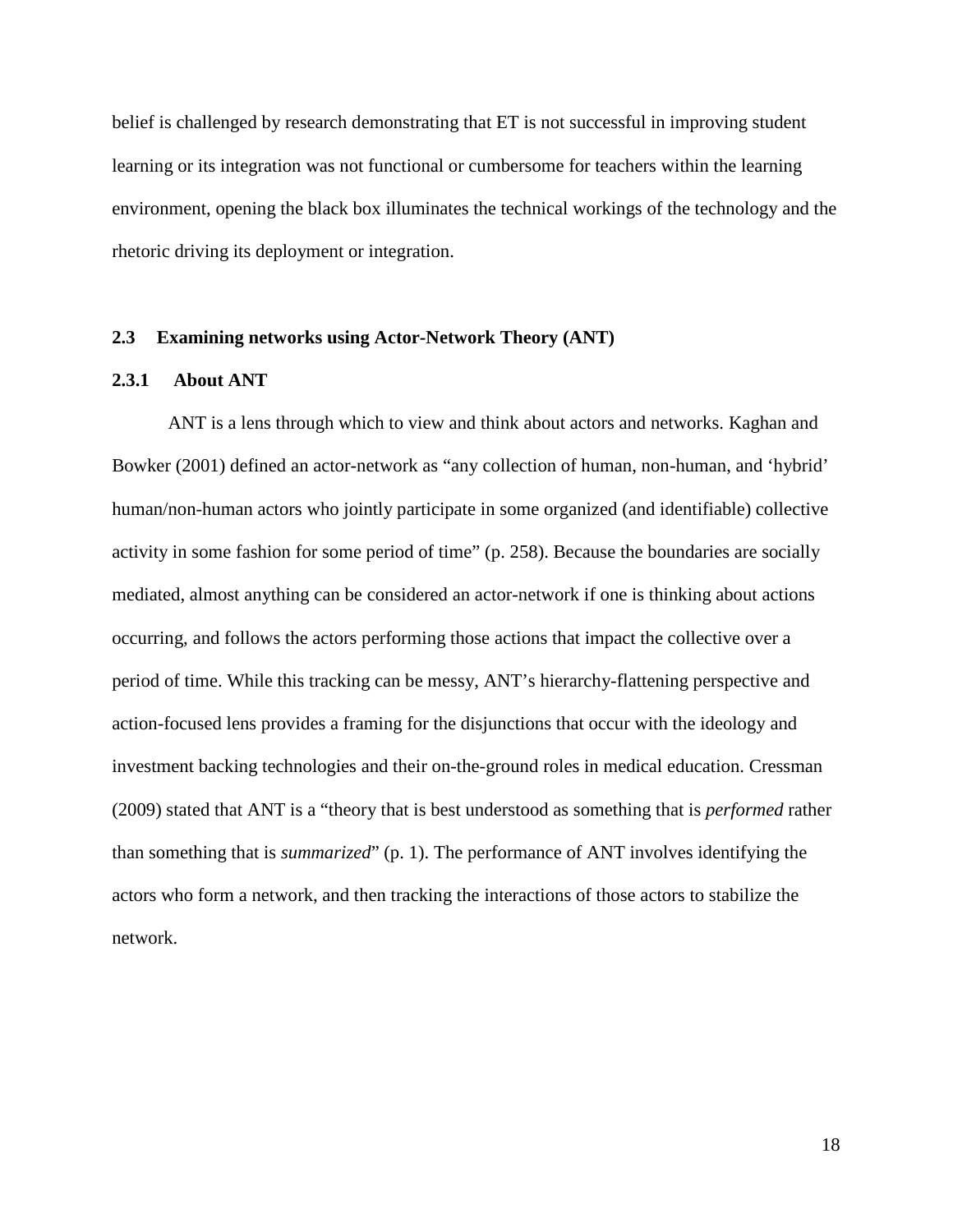#### **2.3.1.1 Actors**

Actors in ANT refer to all humans or nonhumans within a given network who possess agency and act within that network. By treating material objects, like technologies, with the same status of human actors, ANT allows us to examine all action that builds and maintains a network. Latour argued: "An actor in ANT is a semiotic definition—an actant—that is something that acts or which activity is granted by another… an actant can literally be anything provided it is granted to be the source of action" (1996, p. 373). Actors are defined by their action and their actions impact on other actors to form or exist within a given network. Actors in ANT are the humans, objects, symbols, or machines who possess the ability to act. By placing all of these things on the same level, and simply observing how the actors act and impact a network, we can learn about how their roles work together. ANT does not assume actors will act or behave in any presupposed or predetermined way. Rather, ANT insists actors have freedom to act (1996). Latour (2005) clarified that "[b]y definition, action is *dislocated.* Action is borrowed, distributed, suggested, influenced, dominated, betrayed, translated" (p. 46). Rather than being a theory of action, or why action occurs, ANT is a method of mapping action.

In medical education, there are multiple actors who build and maintain a learning environment for future doctors. Some of these actors are humans, like foundational scientists or practicing clinicians who perform specific roles in the medical curriculum. Other actors include the medical institution itself, governing the curriculum and hiring the medical educators. There are also nonhuman, technology actors that are consistently embedded into the learning environment, though these actors are made up of different types or forms and act in varying ways. Latour (Johnson [pseudonym], 1988) described the actions performed by technologies in the place of humans as delegation. An example he outlined is that of a traffic light in a city. The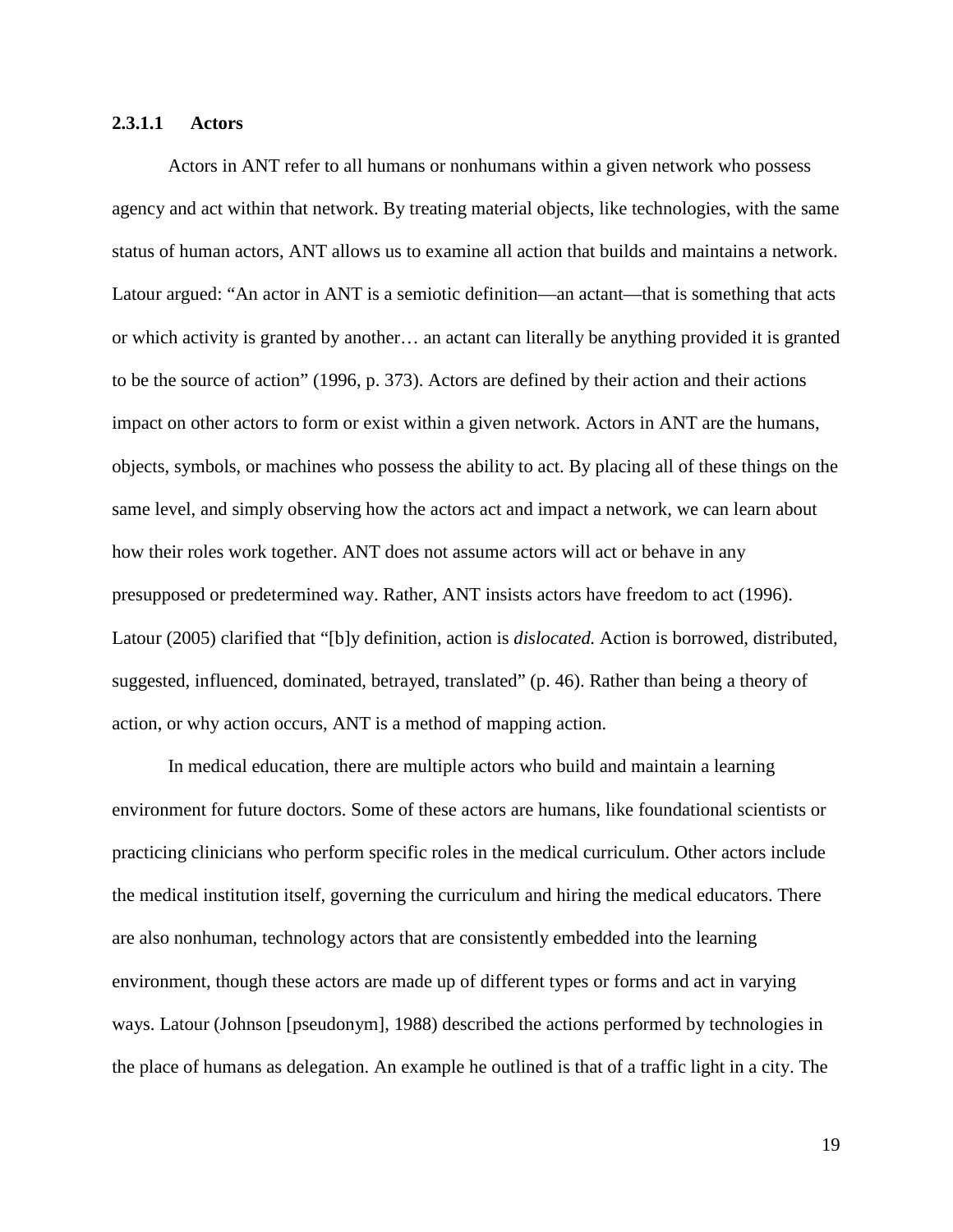traffic light is a technological replacement of a human traffic cop. The directing of traffic to either stop or go is delegated from the human traffic cop to the traffic light. Drivers are then trained to follow the traffic light in the same way they are trained to follow the instructions from police. As police are also drivers on the road, on and off duty, they also follow the instructions of the traffic light (Latour, 1988, p. 305). Latour used the term delegation to describe the passing of action or skill from either human or technology to the other. In this thesis, I track distribution instead of delegation. An important distinction, since the terms are similar, the term delegation implies there is an authority, or decision made either by technology or human, to delegate a task or part of it from one actor to another. Distribution allows for the simultaneous teaching by both the human and ET actors. It also unearths the potential of unintentional teaching distributed to technologies or human actors.

#### **2.3.1.2 Networks**

Latour (2011) described a network as observable "whenever action is to be redistributed" (p. 797). Networks are as pliable as the actors that act within them. Actors themselves can be made up of networks. ANT brings to light the hidden or assumed actions of an actor within a network. Often, technologies are black boxed in a social context, and their role in the network is only demonstrated when they are not working as expected. For example, when a YouTube video will not play in a distributed lecture theater, a previously contained object, the YouTube video, actually contains an entire other network of the internet, software developers at YouTube, and even the institution's own IT professionals and the firewall the institution decided to buy that can block videos. At the moment of malfunction, other actors in the learning environment are made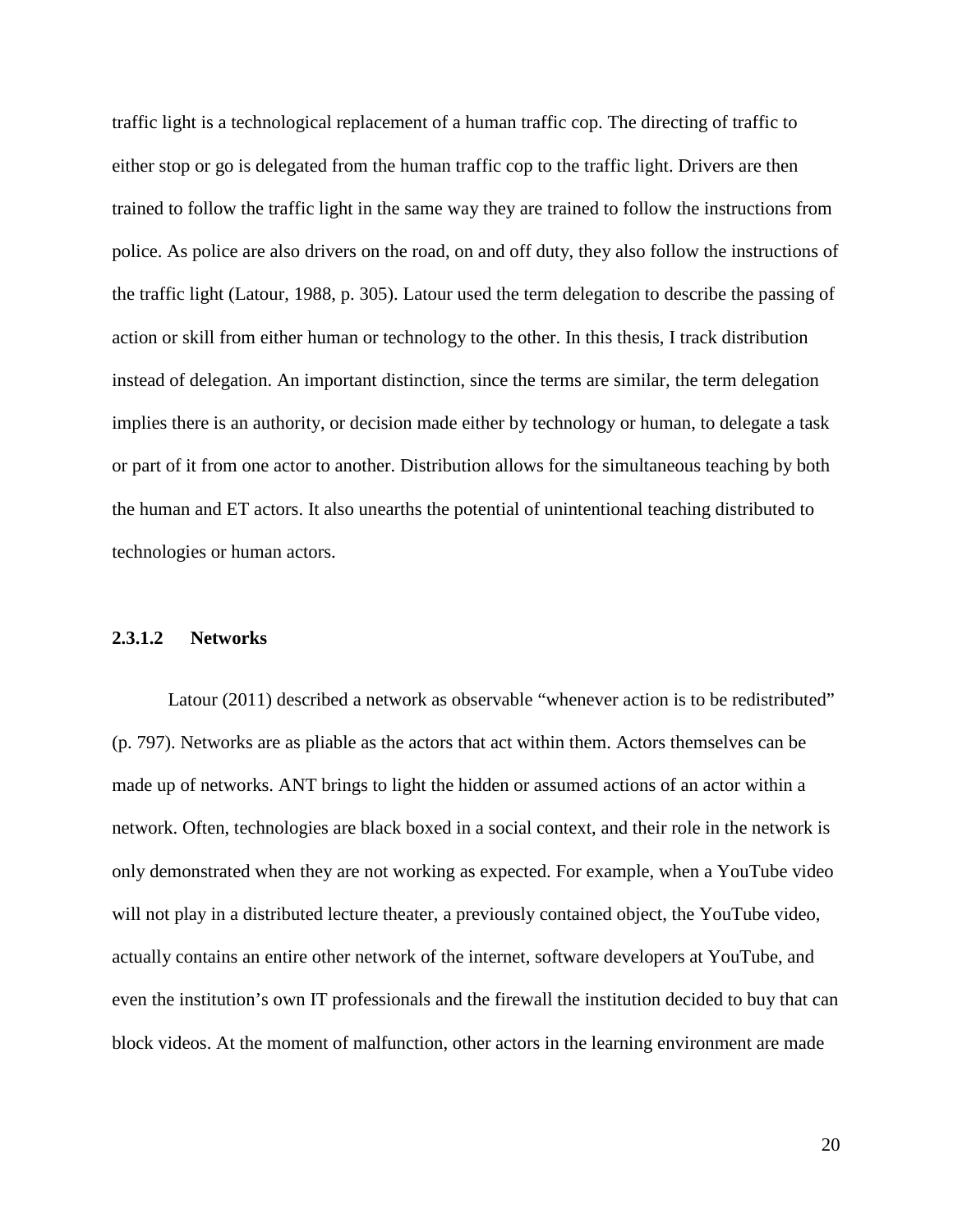discernable or visible. The ways in which actors relate so that associations are formed develop the network.

Actors within a network can act as mediators or intermediaries – a crucial distinction in ANT. To Latour (2005), an intermediary is a vehicle of meaning or force that does not transform or alter the meaning or force in the process. Latour (2005) stated: "For all practical purposes, an intermediary can be taken not only as a black box, but also as a black box counting for one, even if it is internally made of many parts" (p. 39). Latour distinguishes mediators from intermediaries, noting that mediators change or warp the meaning of whatever it is they are moving. Or as Latour (2005) argued: mediators "transform, translate, distort, and modify the meaning or the elements they are supposed to carry" (p.39). Intermediaries can become mediators and mediators can become intermediaries. Latour (2004) wrote: "As we will slowly discover, it is this constant uncertainty over the intimate nature of entities—are they behaving as intermediaries or as mediators?—that is the source of all the other uncertainties we have decided to follow" (p. 39). In medical education, by tracing the distributed role of the medical educator from human to technology to student, we can see if the technology teachers are being positioned as intermediaries when they are really performing as mediators or vise-versa. Ultimately, juxtapositioning the roles in which the technology teachers are acting in the learning network in the human teacher's role will show if the distribution of roles is aligned effectively.

## **2.3.1.3 Theory**

ANT, when applied, more accurately resembles a method than a theory since it cannot be empirically tested (Bleakley, 2012). However, theories informing ANT include illuminating 'black boxed' concepts like 'social' by treating them as constructs requiring performed actions,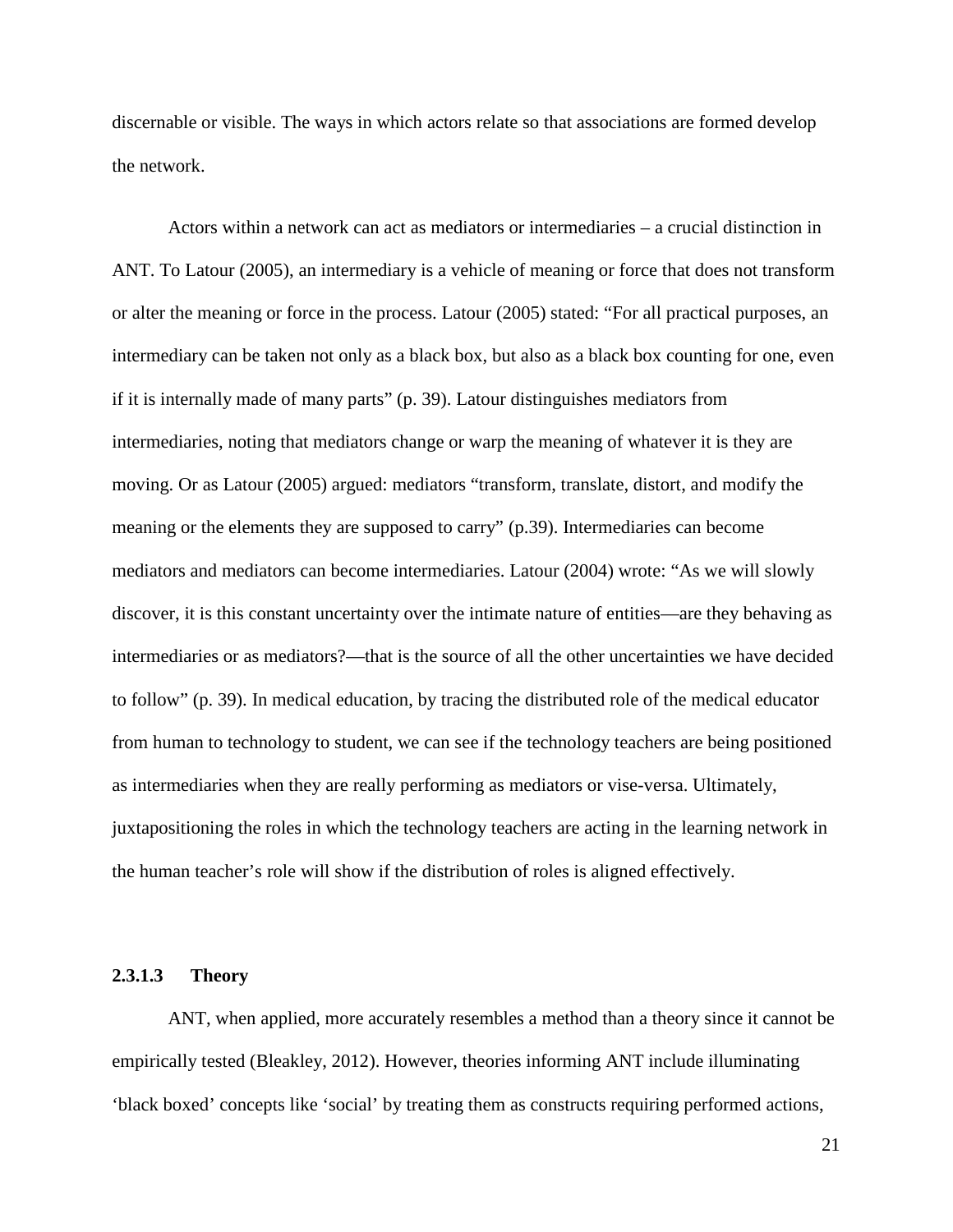understandings, and rules that form a network. ANT, rather than an analytical approach, as Fenwick and Edwards (2010) argue, is "more like a sensibility, an interruption or intervention, a way to sense and draw nearer to a phenomenon" (p. ix). ANT can provide a lens from which to map the "actions" of both human and nonhuman actors in learning environments. The most relevant action in this thesis is teaching, how it is discussed in the literature, and what parts are performed by the ETs and the human teachers.

#### **2.3.2 ANT lens on the affordances of technology**

Within medical education, a way ANT has been employed relevant to this thesis is the examination of how ETs affordances have driven their investment and expansion within medical education networks. Wright and Parchoma (2011) called for a mobilization of ANT to critically examine the ways in which mobile technologies are articulated and positioned within medical education research as ALTs. The rhetorical positioning of affordances of technology is a common approach in the literature reviewed in this thesis. A brief overview of the goal of Wright and Parchoma's work supports a subsequent analysis of the rhetoric that technology is, potentially, more advanced and useful teachers than their human counterparts.

Mobile learning is significantly represented in medical education discourses (Wright  $\&$ Parchoma, 2011, p. 249). Medical students' undergraduate curricula consist of overwhelmingly full schedules and mobile learning is positioned as a solution to adding flexibility in students' learning. However, Wright and Parchoma (2011) found that even in the term mobile-learning, the focus is on the technology rather than the learner. The ability of a device to be mobile is through the motion of the human user. For the most part, without a human, a mobile device simply has the ability to be moved and maintain internet or network connections. Mobile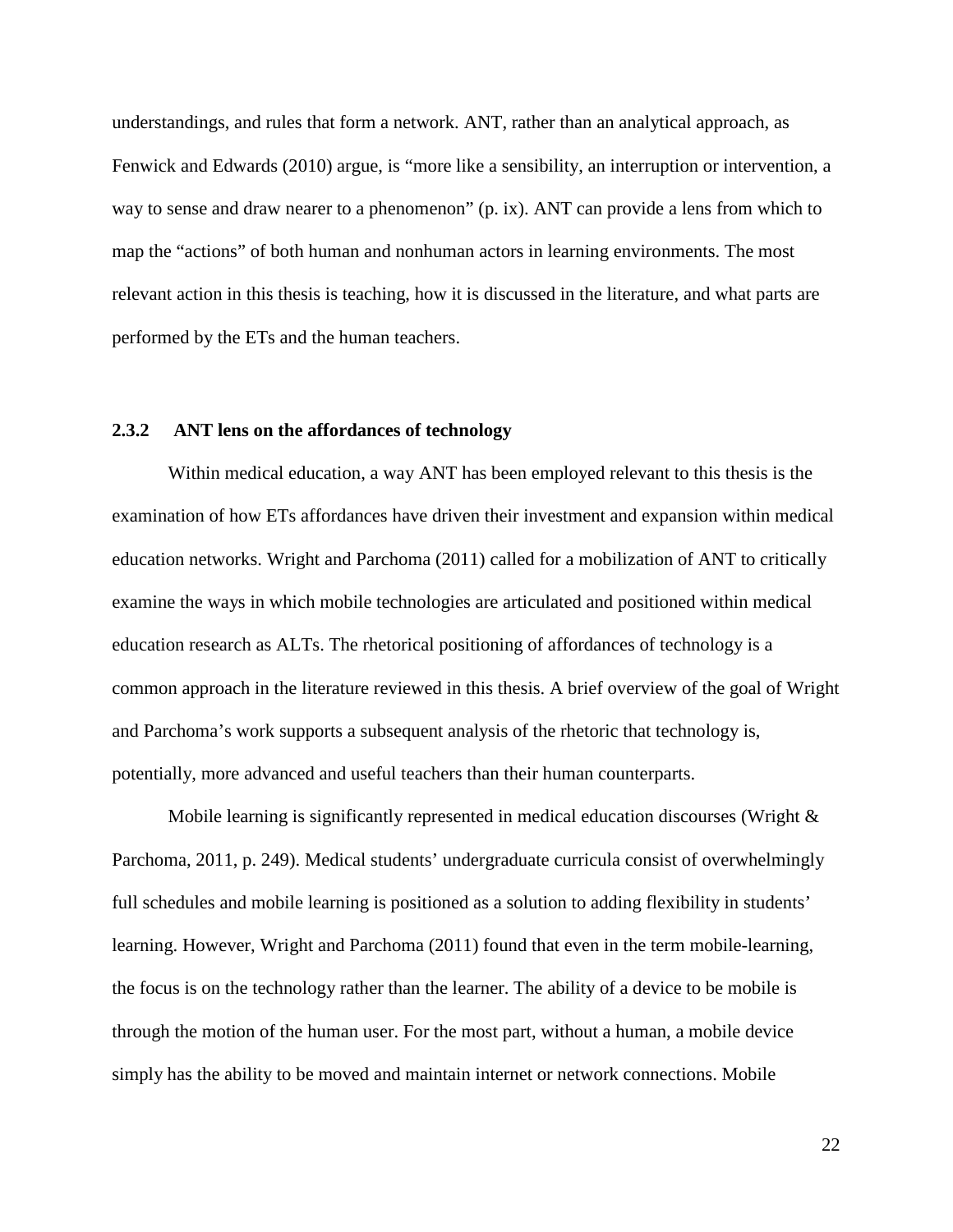learning implies a learner is mobile, but also that learning will occur. While interrogating the term 'mobile learning' may be considered nitpicking or engaging in semantics, I agree with Wright and Parchoma (2011) that the analysis is worth a closer examination because the concept mobile learning assumes an outcome of using a device. In fact, the concept is made up of affordances offered to learners, mobility, and a device in which to procure information, potentially for learning. Wright and Parchoma (2011) argued that mobile learning is coined as "anytime, anywhere learning" in medical education discourse (p. 252). 'Anytime anywhere learning'

Becomes shorthand, casually 'afforded' by the technologies and presented as obvious and inherent. Rendering something as complex as the idea of *anytime anyplace learning* in this way closes it to investigation; it simply becomes a *black box* with an input of access, which occurs anytime or anywhere, and an output of learning. (Wright & Parchoma, 2011, p.252)

By black boxing the affordances of mobile technologies, it creates a boundary that is maintained by actors within the network, that the 'can' of anytime anyplace learning leads to students 'will' learn. Wright and Parchoma (2011) discerned that mobile learning technologies promise results when, in actuality, further engagement from the user is required for learning to occur. What technologies afford or offer in a learning environment has become a commonplace way of positioning technologies in medical education discourses (Wright & Parchoma, 2011). Wright and Parchoma, (2011) found that mobile devices were originally developed and designed for selling products via corporate markets and retail and that the co-opting of mobile devices in medical education follows the same trends of co-opting desktop computers from their role in the corporate world to individual users (p. 256). Most educators and students use personal computers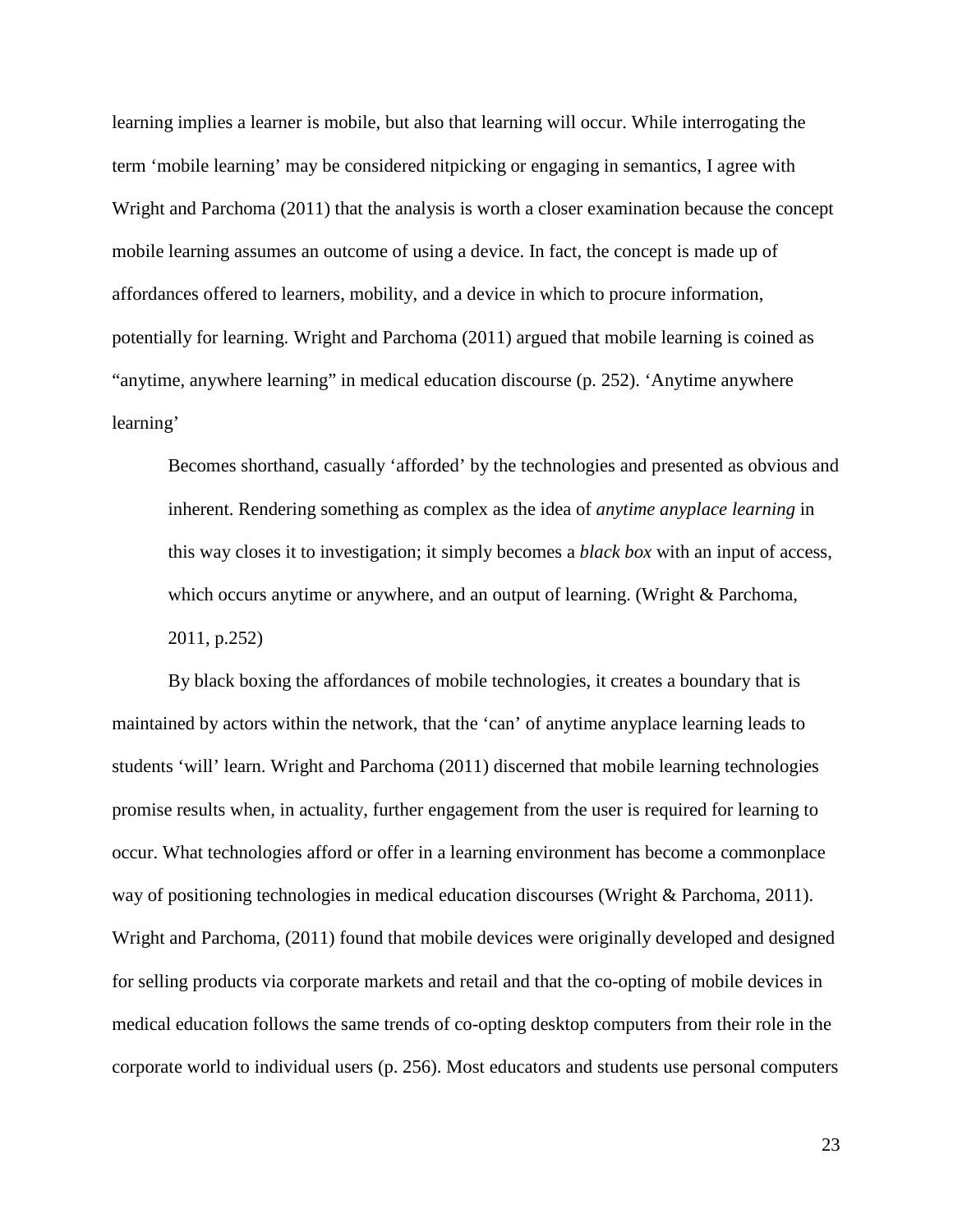for their work or studies, but people also use their computers for non-academic pursuits. Simply having access to a computer does not ensure learning will occur. Wright and Parchoma's (2011) research demonstrates that much of the literature regarding mobile learning consists of experimental, pilot-projects where researchers pre-selected a technology and documented student use (p. 254). This pursuit misses the mark by focusing on students' use of a certain technology instead of asking what technologies students learn from and how. The problem with positioning the affordances of technologies is that they may overpromise a learning outcome without qualifying other necessary actions required by students or by educators to produce knowledge. Herrington and Herrington (2007) called current use of mobile technologies "pedagogically regressive" (p. 4). When adopting new ALTs, in this case devices such as smartphones, educators often "revert to old pedagogies as they come to terms with the capabilities of new technologies" (Herrington & Herrington, 2007, p. 4). While the affordances of technologies as tools for learning are consistently proffered, without deliberate integration as teachers in the learning environment, educators may in fact stunt the technology teacher's ability to teach by employing it regressively. This thesis argues that the role technology teachers play in a learning environment must be deliberate and explicit to students. The affordances offered by technologies alone are not enough to warrant their place in a learning environment. Further, by focusing on the affordances offered by technologies, instead of how and what students are currently learning from technologies, we miss an opportunity to strengthen the current relationship between technology teachers and human teachers in medical education.

Black boxing the affordances of technologies in medical education is prevalent and ignores the required action of both medical educators and the learners to engage in an activity. Kaghan and Bowker (2001) stated: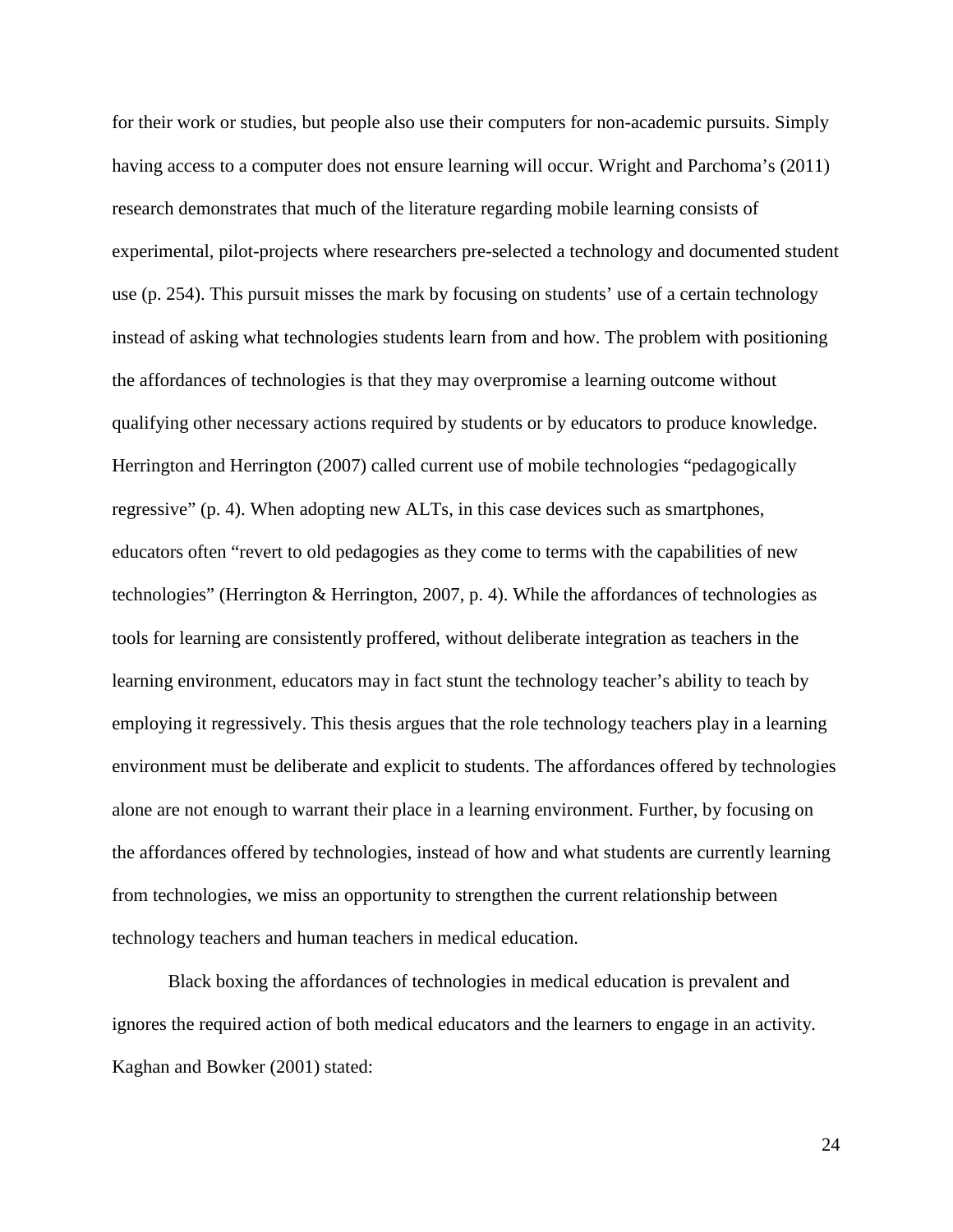How the actors inside the black-boxes transform or translate inputs into outputs becomes unimportant unless the connections to the larger network come to be challenged in some fashion. The black-box can simply be treated as another actor in the network. Crucially, black-boxes are always the outcome of socio-technical negotiations — it takes continuing work both to create them and to hold them in place. Closure is neither complete nor final. (p. 258)

Thus, in order for the 'truth' driving the affordances of technologies, the actors within the network have to challenge them. Like Wright and Parchoma's (2011) use of ANT to trace the essentialist positioning of mobile technologies to their roots, this thesis uses ANT to trace the distribution of teaching to technologies and how this distribution is challenged and maintained by actors within the medical education network.

#### **2.4 ANT in this thesis**

When ALTs, like online learning modules, simulated learning environments, or videoconferenced lectures, are introduced, the social network of teaching and learning becomes increasingly complex. The role of the teacher utilizing the ETs is distributed further and the variables that determine if learning is effective are more difficult to identify. ANT is an effective way to map the distribution of a teacher's role. Latour (1996) calls for us to redefine 'the social,' normally defining groups of humans within a society, to include nonhumans, since to the extent in which humans interact with, rely on, and are acted upon by nonhumans makes extracting them impossible (p. 372). By employing ANT, the complexity of the combined role of the teacher and the ET to improve student learning can be brought to light, as well as the variables that determine an effective outcome.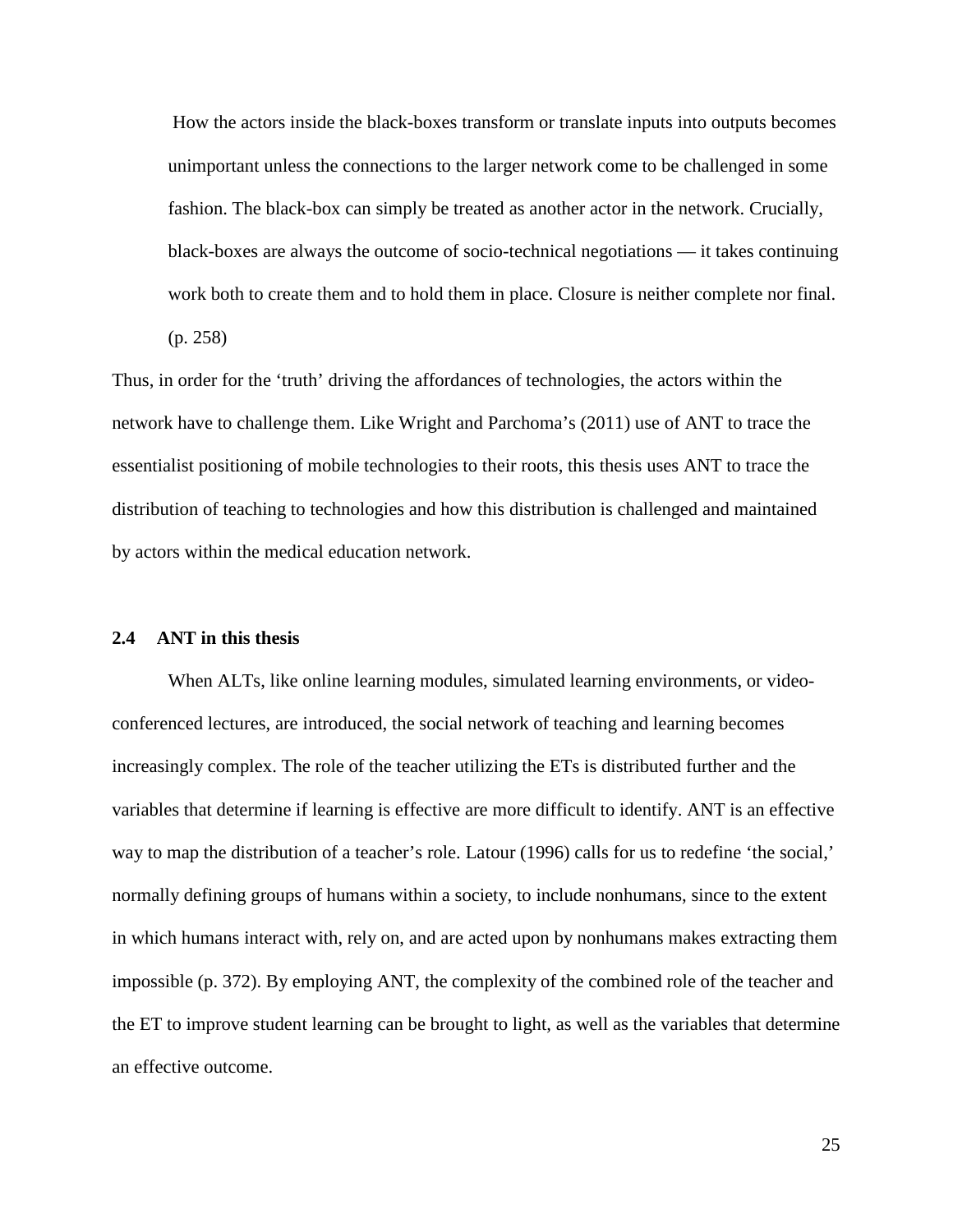Medical education discourses also frequently contain varying human-technology hierarchies that influence our understanding of technologies' role in a learning environment. Using Latour's lens, we can briefly ignore the differences between humans and ETs and focus on the actions they perform in a medical education learning environment. This will allow us to: 1) bypass the potential pitfalls Wright and Parchoma (2011) outlined in the rhetorical positioning of technology use as synonymous with learning due its affordances; 2) bring to light the ways in which teaching is distributed between human and technology teachers in medical education, both deliberately and accidently; 3) see how the distribution of teaching is acknowledged among human teachers to highlight human teachers' understanding of their role alongside technology teachers. Ultimately, the goal of this thesis is to provide a closer look at the roles of the human teacher and the roles of the ET teacher(s).

This focus on the distributed role of the teacher has largely been absent in the ET discourses. Failing to consider how an ET actor is utilized to share the role of teaching causes the actors to be treated as 'black boxes', a process Latour (1999) defined as one that "makes the joint production of actors and artifacts entirely opaque" (p. 183). When ETs are black boxed, and not considered actors in their own right, a significant gap in understanding how learning occurs onthe-ground in a learning environment with human and technology actors at play. I argue that medical education scholars should consider all the actors and their distribution of roles within the medical education network to support learning environments when determining if ETs are effective teachers. When ETs are utilized to teach students, the role of the teacher is distributed to the technology actors. To fully understand how ETs teach effectively, we must first analyze the way in which the teaching is currently distributed from teacher to ET, and see if that distribution is deliberately intended or driven by the ETs affordances. When ALTs are used, the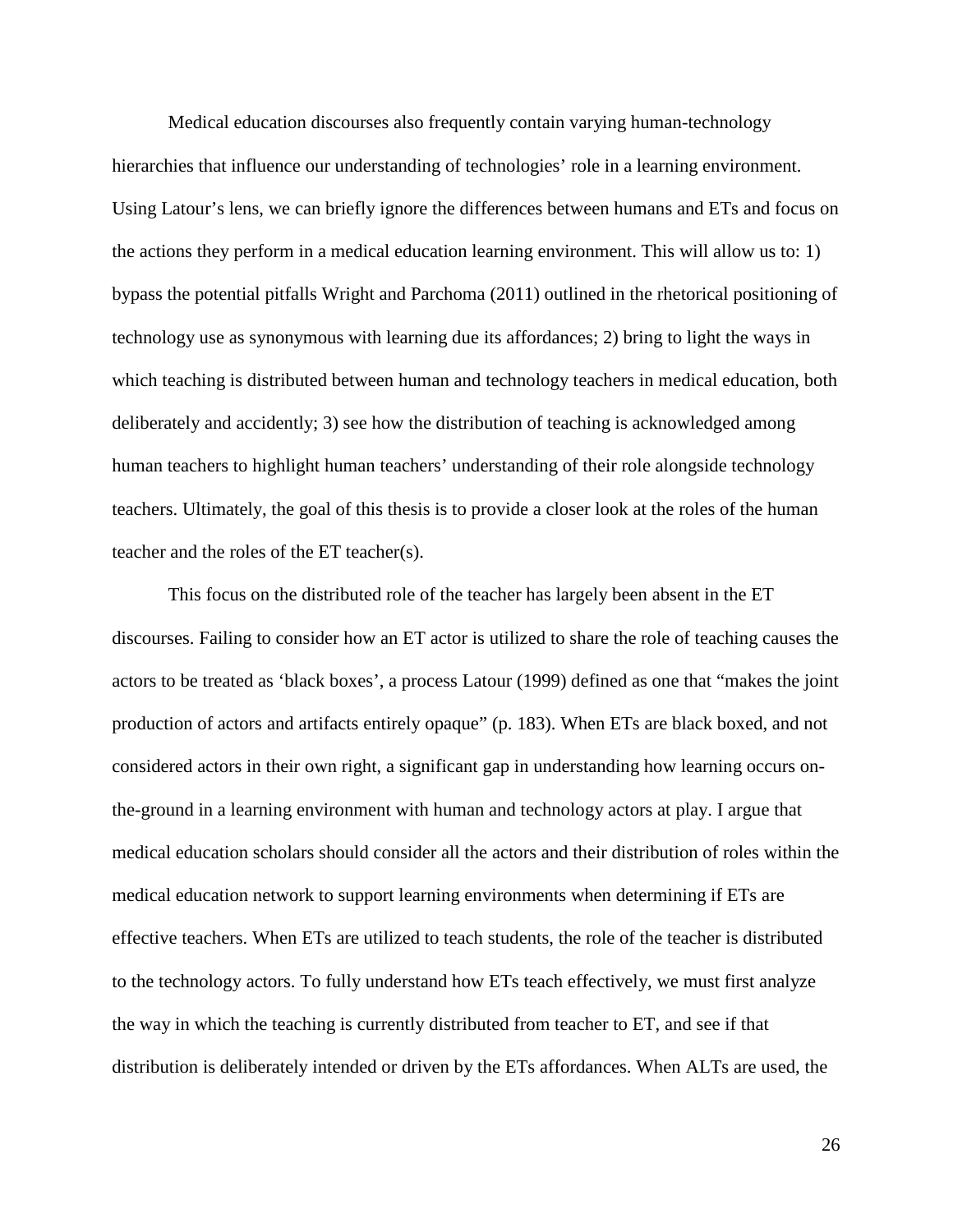network of teaching and learning becomes increasingly complex. Through ANT, the complexity of the role of the teacher and the ET teacher to improve student learning can be brought to light, as well as the variables that determine an effective outcome.

ANT also enables me to bypass the varying human-technology hierarchies that can be prevalent in education research. Latour (1988) stated,"I do not hold this bias ["between the human and the inhuman"] but see only actors—some human, some nonhuman, some skilled, some unskilled—that exchange their properties" (Johnson [pseudonym], 1988, p. 303). Latour flattens human-technology hierarchies and considers all actors basically equal. Actors exchange their properties.

#### **2.4.1 The Methodologies**

Addressing the research questions, I searched the Medical Teacher and PubMed databases. Within Medical Teacher, I searched for "undergraduate medical education" anywhere within the publication and "technology" in the title and limited the search from 2007 to the present. Within PubMed, I searched for both terms: "undergraduate medical education" and "technology" within the publication title or abstract and limited the search from 2007 to the present. The result of these two searches was a combined 177 articles. I filtered the articles on the basis of their content removing 152 articles. Exclusion criteria included: articles that were from authors outside of Canada and the United States, duplicate articles from both searches, articles focused on health professions outside of the Faculty of Medicine (i.e., nursing, dentistry, midwifery, or veterinary medicine), articles that were focused on selling or marketing commercial technologies and lacking an education perspective, and articles that focused on the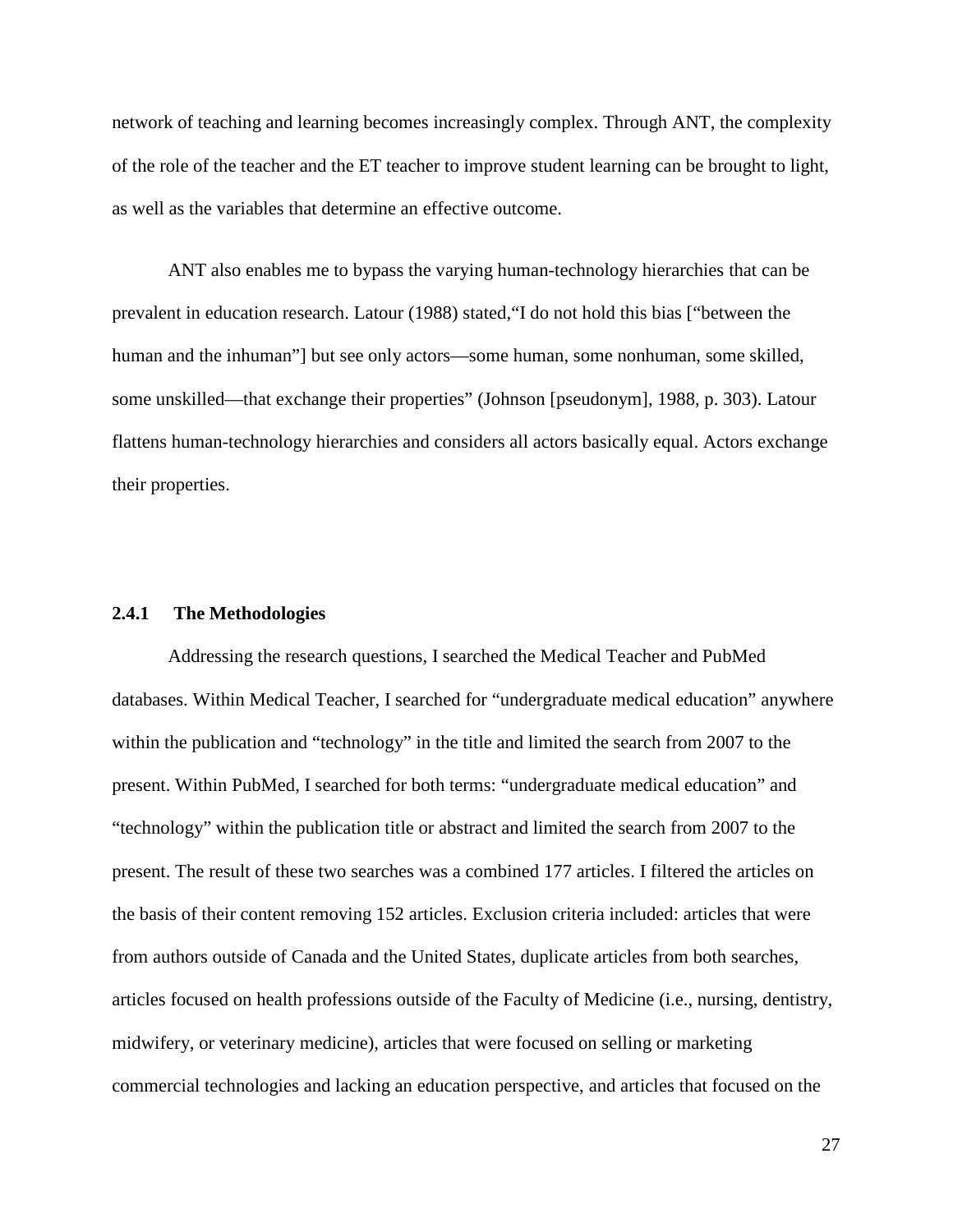use of technology in medical practice, not in teaching. Articles were also eliminated based on applicability to the research questions in that they did not discuss or demonstrate any interaction between teachers and ETs or did not include any reference to teaching with technology. Lastly, I excluded articles that did not involve lecture, online module, or simulation ETs in order to limit and focus the analysis. This excluded articles on teaching with ultrasound imaging, mobile applications, video-conference, and video games. Of the 25 articles remaining, 8 articles focus on simulation training, 8 on lecture-based teaching, 6 on online teaching, and 3 articles on technology in general. See Appendix 1 for a flowchart of this process.

In addition to drawing on ANT as a methodological framework for analyzing these 25 articles, I relied on techniques drawn from discourse analysis (DA) and somewhat from critical discourse analysis (CDA). For the research, the selected articles represent a body or system of discourse constructing how ETs and ALTs are understood and used in undergraduate medical education. DA is a systematic analysis of texts that represent the discourse in the field. Phillips, Lawrence, & Hardy (2004) defined DA as "the systematic study of texts— including their production, dissemination, and consumption— in order to explore the relationship between discourse and social reality" (p. 636). The method focuses on an "analysis of collections of texts" and "the ways they are made meaningful through their links to other texts" (p. 636). Critical techniques, or CDA, draw links between micro scales of discourse with macro scales of politics and identity norms, such as gender or professional affiliation (Phillips, Sewell & Jaynes, 2008). CDA helped me shift between these articles and trends within medical education.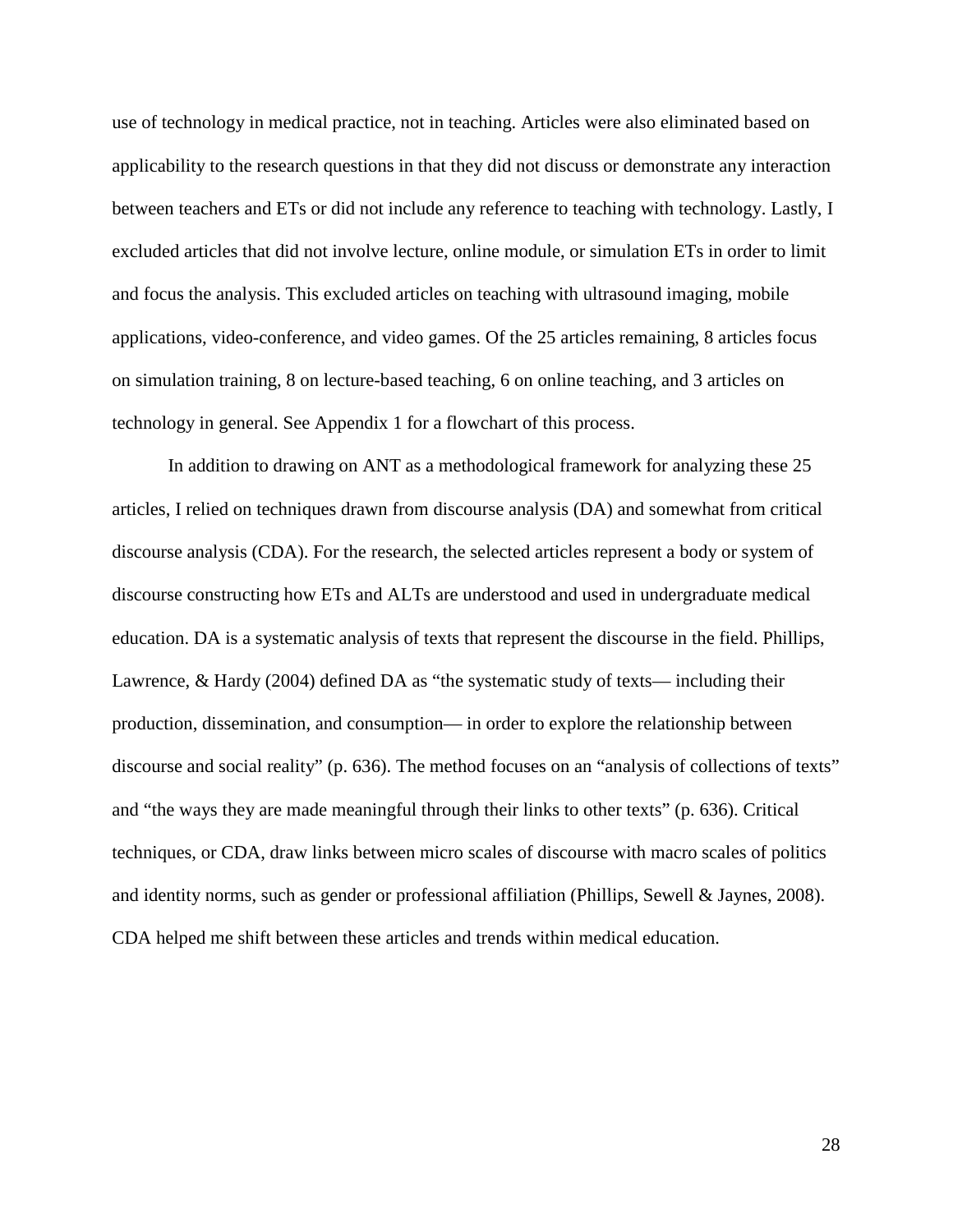## **Chapter 3: Results**

Within the selected literature, there are three ways in which the role or properties of the human teachers are distributed to ET supported lectures, simulations, or modules: teaching through time and space, teaching contexts, and teaching content. This section describes these three areas.

### **3.1 Teaching through time and space**

One of the most common ways in which a human teacher's role was found to be distributed through ETs is by extending their teaching through time and space (Billings-Gagliardi & Mazor, 2007; Cardall, Krupat, & Ulrich, 2008; Craig, McGee, Mahoney & Roth, 2014; Ellaway, Pusic, Yavner, & Kalet, 2014; Jenkins et al., 2008; Martin et al., 2013; McNulty et al., 2009; Mi & Gould, 2014; Owston et al., 2011; Premkumar et al., 2010; Rasmussen, Lewis & White, 2013; Tully, Dameff, Kaib & Moffitt, 2015; Zureick, Burk-Rafel, Purkiss, & Hortsch, 2017). The ETs extend human educators' teaching beyond the time of the original learning event. This distribution of teaching was demonstrated by ETs for lectures, online modules, and online simulations. These ETs were designed to be available to learners at anytime from anywhere with a device and the ability to connect to the internet by way of infrastructure and staff from the medical schools. There is an important difference in this distribution for lecture ETs, and ET simulations and online modules. The difference is found in the goal of the faculty and the ET. In lectures, there is a face-to-face component so recorded lectures are intended by faculty and institutions to be supplementary resources to the live lecture (Billings-Gagliardi & Mazor, 2007; Martin et al., 2013; Owston et al., 2011; Zureick et al., 2017). Additionally, some lecture ETs modified teaching by enabling students to adjust the lecture recording speed during viewing via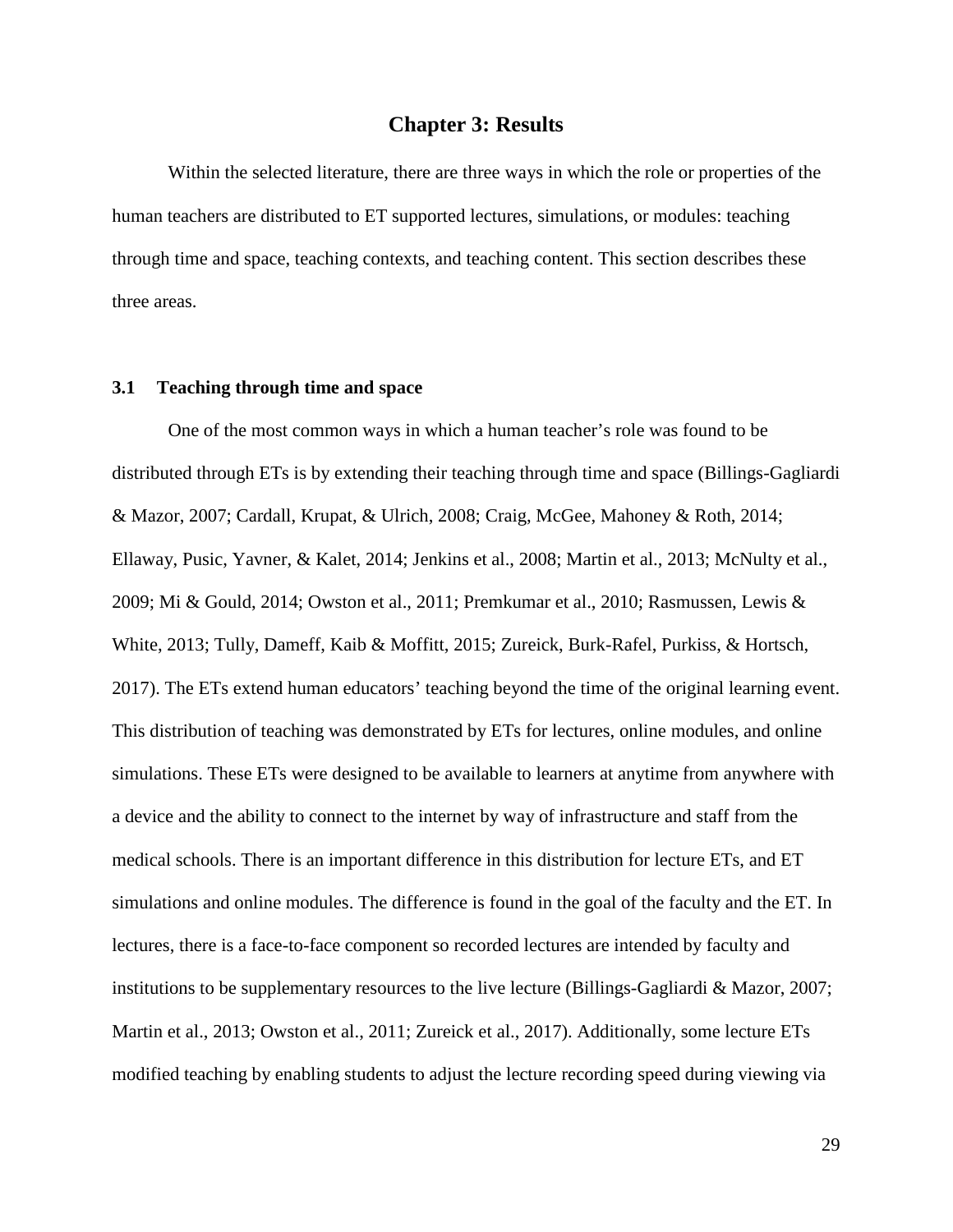acceleration or deceleration capabilities for the recorded lectures (Billings-Gagliardi & Mazor, 2007; Cardall et al., 2008; Zureick et al., 2017). Students on average watched the lectures at 1.67X the original speed of the lecture (Cardall et al., 2008). This allowed the teacher's sixtyminute lecture to be distributed in thirty-six minutes. The ETs increased speed of the video modifies the educator's teaching with the student's pacing preference. With distribution using online modules and simulation, the goal of faculty and ETs is for students to learn via selfdirected study (Cardall et al., 2008; Craig et al., 2014; Ellaway et al., 2014; Jenkins et al., 2008; McNulty et al., 2009; Mi & Gould, 2014; Premkumar et al., 2010; Rasmussen et al., 2013; Tully et al., 2015). These online modules and simulations are designed by multiple teachers with deliberate pacing and curated information for students (Ellaway et al., 2014; Mi & Gould, 2014).

#### **3.2 Teaching context**

Lecture-based ETs in the literature were not shown to extend teaching contexts; online modules and simulation ETs enable medical educators to extend their teaching contexts to integrate the clinical context, specifically due to its team-based working environment and the patient.

ETs simulated or created a clinical environment for students to apply their foundational science and early diagnostic techniques (Castilano et al., 2009; Dolev, Sullivan, & Berger, 2010; Ellaway et al., 2014; Gorden et al., 2010; Jenkins et al., 2008). Online modules bring the clinic to the classroom, library, or students' home, etc. through videos of surgical procedures or interactive lessons that present knowledge within a clinical setting (Ellaway et al., 2014; Jenkins et al., 2008). These ETs work in tandem with clinical teachers by frontloading necessary information, materials and images, and vocabulary surrounding specialties before students enter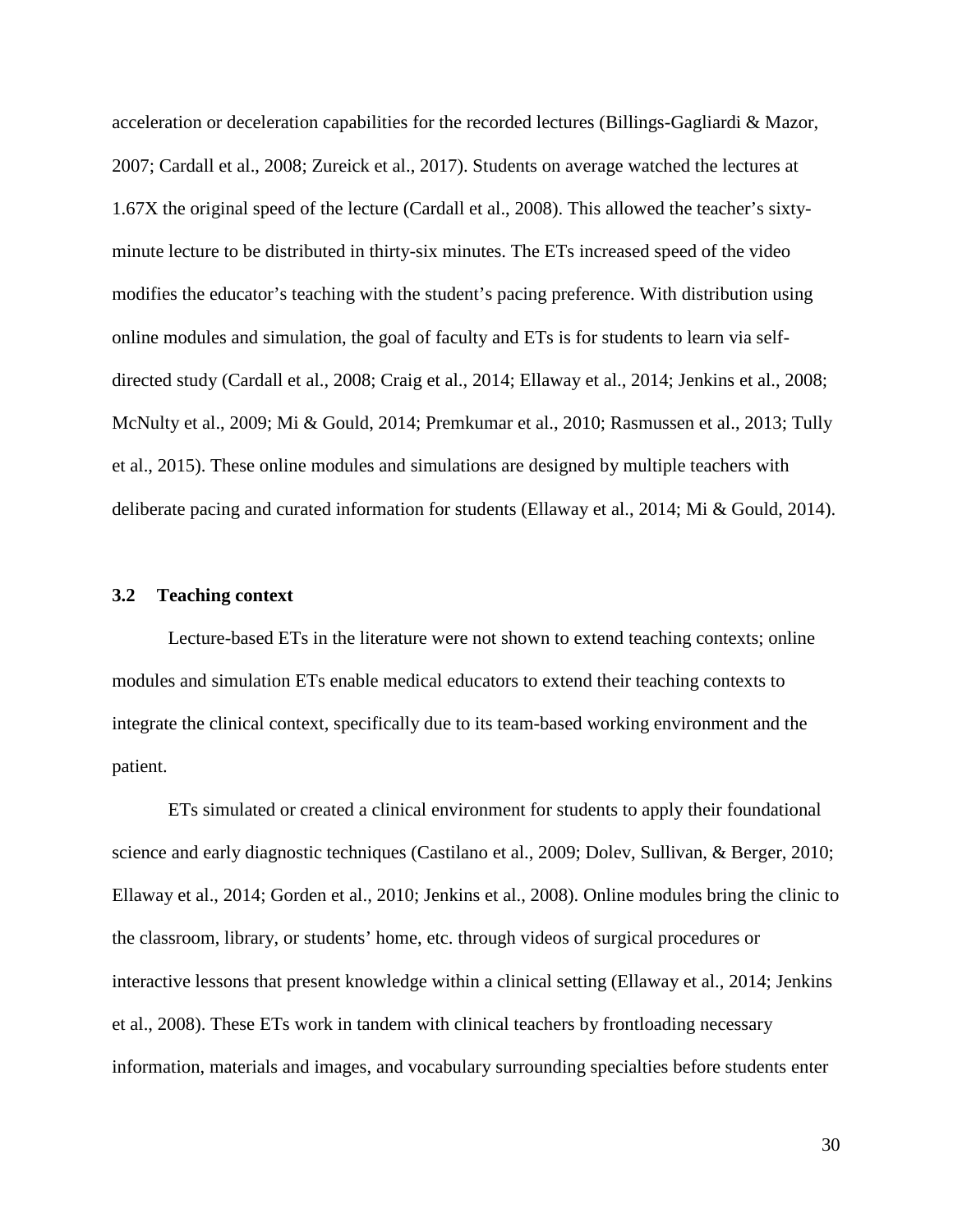the clinic. Some simulations and online modules also extended the team-based element of the clinical context. This extension was achieved by creating online spaces for collaborative sharing and building of information for learning (Mi & Gould, 2014; Rasmussen et al., 2013). Another simulation extended the flow by working alongside multiple healthcare providers with different roles in patient care. This was simulated by ET and human teachers for students to experience the clinical context while collectively 'treating' a mannequin ET (Gorden et al., 2010).

## **3.3 Teaching Content**

The extension of content is also prominent in the distribution of human teaching to ET teachers in medical education literature. This extension includes patient content, dynamic information content, and reinforced content. This section describes the content extension of those groups.

### **3.3.1 Patient content**

ETs extend the teaching of the human patients students will be tasked to care for later in their careers. This is through an ET filling-in the role of a human patient where students can practice diagnosing a specific illness, or interacting with the patient for interviews (i.e., history taking). In these simulations the human educator can assess the student's bedside manner, ensuring the patient is treated with respect, and assess their organization of questions to ask the patient and assist their diagnosis (Castilano et al., 2009; Cook & Triola, 2009; Craig et al., 2014; Dolev et al., 2010; Ellaway et al., 2014; Gordon et al., 2010; Jenkins et al., 2008; Rochlen et al., 2017; Tully et al., 2015). These ETs generate anytime, anywhere patients suffering from various illnesses. This extension allowed medical educators to replicate doctor-patient interactions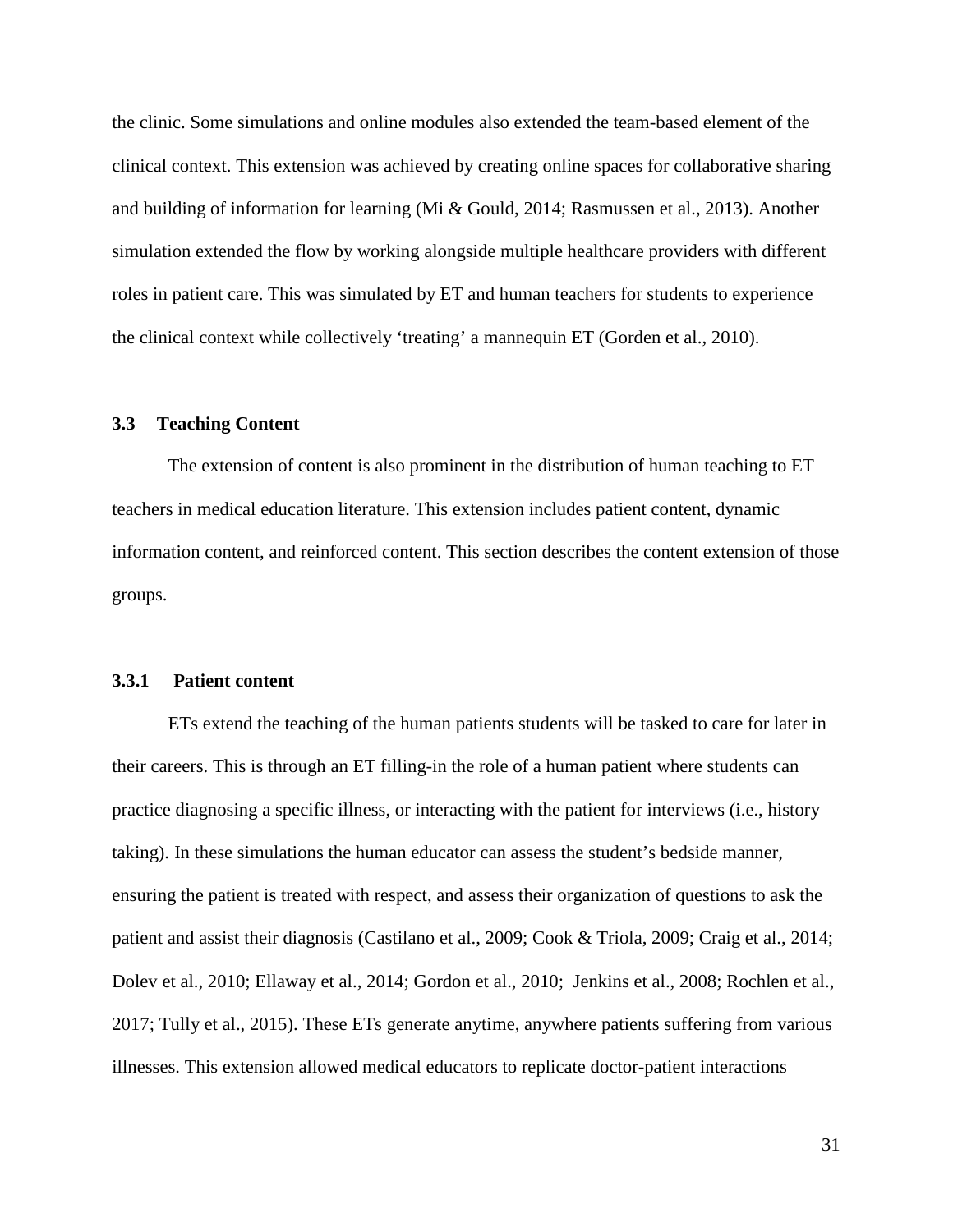without a real patient. This extension of the patient teaching was a way for medical educators to ensure that students all 'saw' the same patient, thus all students were considered to have a standard learning experience with patients who had a specific illness ( Craig et al., 2014; Gordon et al., 2010; Ellaway et al. 2014). Since human teachers cannot replicate the physiological vitals of a patient in severe medical distress, ETs were enabled to extend teaching of consistent patient representations (Ellaway et al., 2014, Gordon et al., 2010). These re-presented or virtual patients were always ready to become ill, on demand, allowing medical educators to teach care of specific patient problems. In one case, the human and ET teachers created a simulation of a doctor-patient experience with the human teacher's dynamic and emotional responses, and the technology teacher responding with the accurate vitals and symptoms of distress that humans cannot physically reproduce for the purposes of teaching (Gordon et al., 2010). In this case, medical educators distributed emotional elements through the ET, to create simulations that are dynamic and more authentic to the environments students may later face as medical practitioners. Through this distribution of teaching, the human and ET teacher simulated a doctor-patient encounter in which the patient presents in medical distress within a clinical context. In another simulation, the ET facilitated the learning of medical students in performing the technical aspects of a patient interview (i.e., organization of questions, patient answers that require follow-up) (Cook & Triola, 2009).

### **3.3.2 Dynamic informational Content**

The second notable way in which ETs extend human teaching is through providing organized, dynamic content for each student via online discussion boards called wikis, online modules, or simulations (Cook & Triola, 2009; Craig et al., 2014; Mi & Gould, 2014;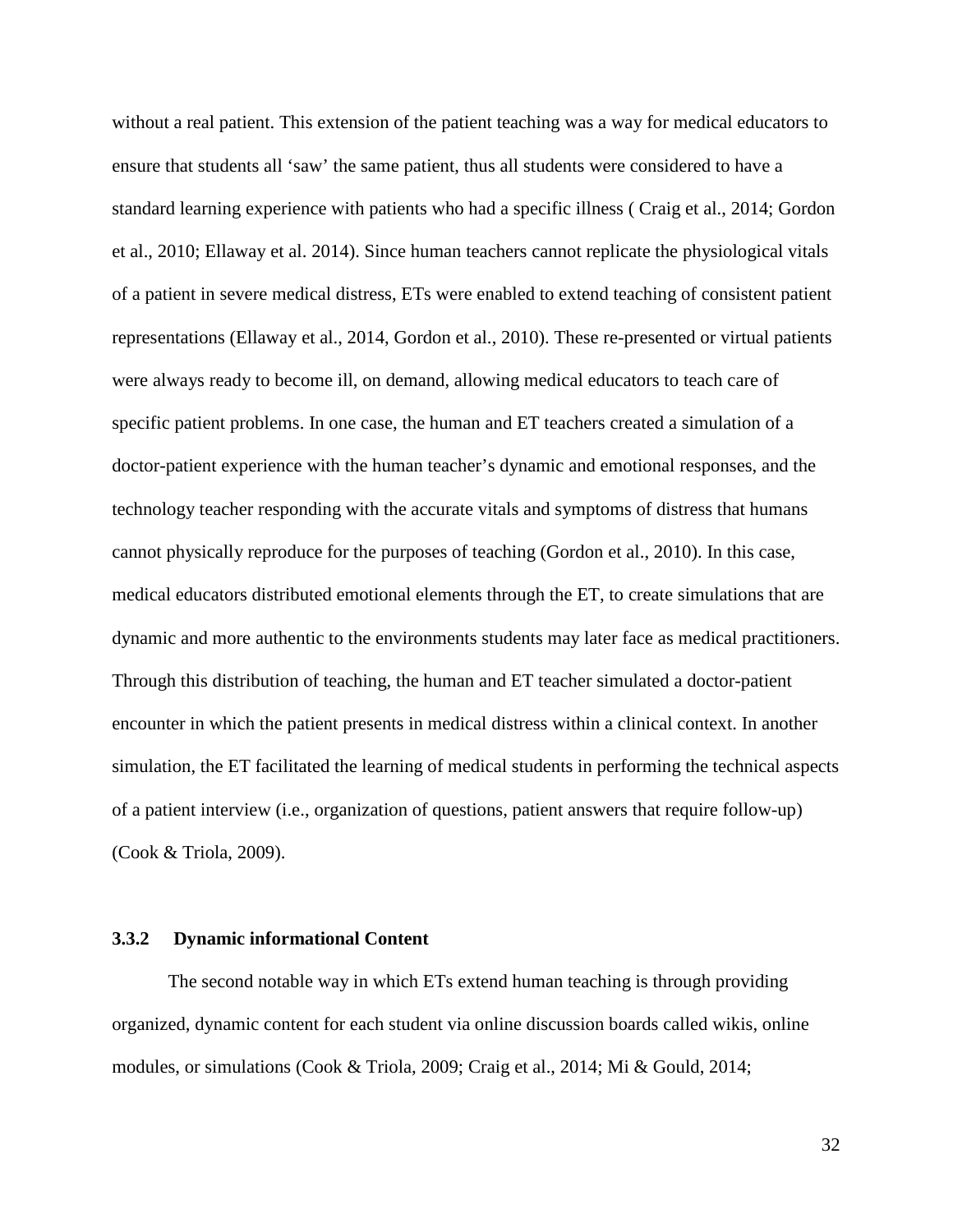Premkumar et al., 2010; Rasmussen et al., 2013). In module and simulation ET distribution, teachers created branching stories using questions and the outcome within the module was dictated by responses by the individual students (Craig et al., 2014; Cook & Triola, 2009). Another way to describe this type of learning is a 'choose-your-own-adventure' style lesson. This type of distribution required teachers to input questions or scenarios with multiple options for students to select from. The feedback provided to the student after they answer a question is based upon the option they selected. This allowed educators to test student's clinical reasoning and other forms of knowledge, while simultaneously providing specific corrections for incorrect answers. Teachers also designed simulations that allowed medical students to provide primary care to a patient and select questions to ask during a history interview before then choosing what types of tests they would like to order for diagnostic purposes (Cook & Triola, 2009; Jenkins et al., 2008). These ETs provided an opportunity for students to learn diagnostic reasoning skills in a safe environment for patient care. They also provide an opportunity for medical students to engage in clinical learning, with specific, expert feedback based on their decisions, outside of a busy clinic where patient care is prioritized. Through wikis, teachers worked with ET to create an online place for students to collaborate on building a shared repository of information (Mi & Gould, 2014; Rasmussen et al., 2013).

Online modules, simulations, and lecture ETs helped teachers reinforce content (Craig et al., 2014; McNulty et al. 2009; Owston et al., 2011; Stoddard & Piquette, 2010). These ETs enabled human teachers to revisit previously learned material to further consolidate student knowledge for long-term learning. This was achieved through the ETs distributing teacher's questions for the students, either through built-in quizzes in modules, or building questions into lecture ETs. Through ET questioning, material can be reinforced.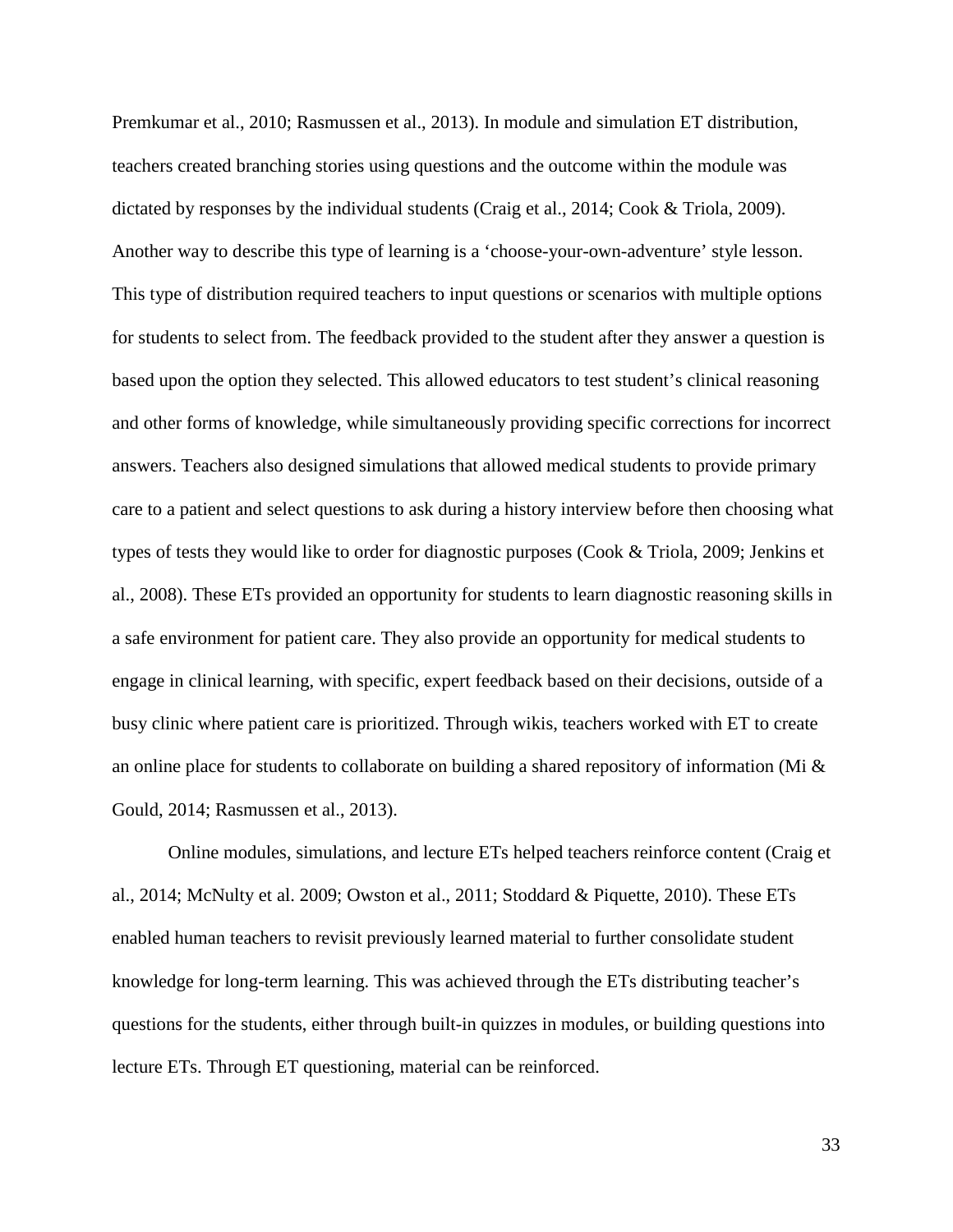### **3.4 Modifies Teaching**

While extending teaching from human to ETs is common within the salient literature, the modification of the teaching or properties of the teaching is also prevalent (Craig et al., 2014; Gorden et al., 2010; Mi & Gould, 2014; Premkumar et al., 2010; Tully et al., 2015). The way in which the distribution of teaching modifies the teacher's role is relevant to examining what parts are distributed, requiring the teacher to alter their teaching. The modification of teaching within the human and ET teaching network that this section addresses involves two scenarios: 1) where human teachers modify their teaching when ETs are enabled and 2) when, after teaching is distributed to ET, the ET then provides student learning information back to the human teacher, identifying areas that could be improved. The quality of teaching is important here, as educational technologists have claimed for years that ET can in some ways teach better or more efficiently than humans (Petrina, 2004, p. 312). Data distributed from ETs back to the human teacher informs the human teaching through modification.

The first modification of teaching involves human teachers modifying their teaching while enabling ETs. This is demonstrated in a several ways through online modules and simulations. The first example involves teachers who took on the role as content experts, which led to an identification of content to include in the module or simulation and identified the learning objectives (Craig et al., 2014; Premkumar et al., 2010). The human teachers acted as content editors, while the module and simulation were developed by other people. The second example involves human teachers who modified their teaching from content experts to facilitators when teaching with a simulation ET where novice students are first-point-of-care for a patient (Tully et al., 2015). Usually when patient care is involved, medical educators intervene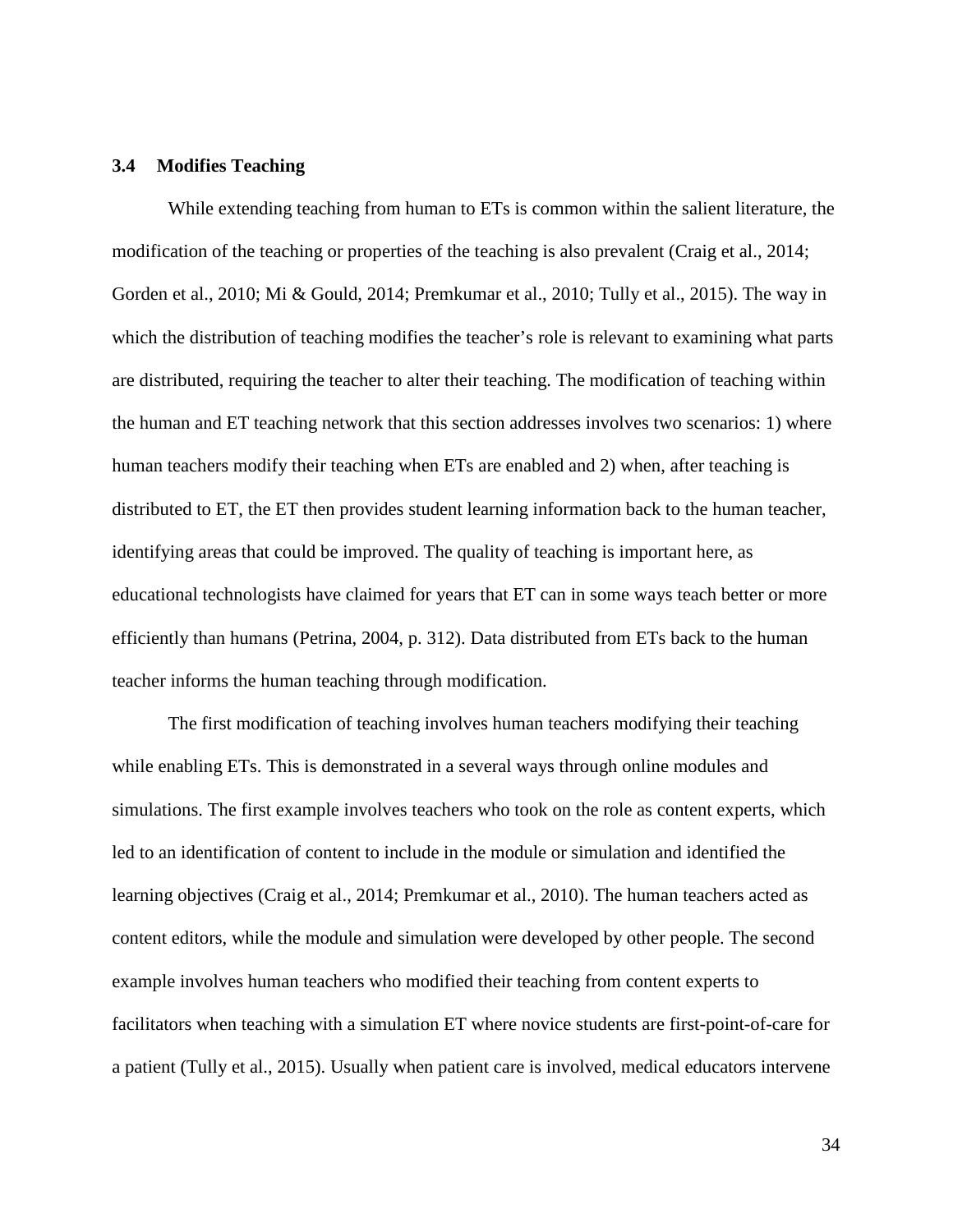if there is possible harm that might come to the patient. In this simulation, educators modified their teaching to take a back seat and facilitated the ET teaching. Educators allowed students to make mistakes, including those that ended the patient's life, if the patient dying was part of the simulation. In this modification teachers decided how much simulated patient death was acceptable as they did not want their students to develop a false sense of security in regard to making patient care decisions and there being no serious repercussions if they make a mistake and the patient dies. The third modification of teaching involves students using ET to record a simulation with a standardized patient. The teacher in this simulation did not need to be present, in the room, with the standardized patient and the student. Instead the teachers watched the recording of the simulation later to provide feedback to their students. The fourth modification of teaching involves the inclusion of audience response system (ARS) ETs in a lecture (Stoddard & Piquette, 2010). The ARS requires human teachers to embed questions into their lectures, effectively modifying their teaching.

#### **3.5 In what ways is this distribution acknowledged among teachers?**

Within the relevant literature, only two studies include qualitative teacher data along with student data on their thoughts, feelings, and experiences with ET teachers (Ellaway et al., 2014; Premkumar et al., 2010). Within those interviews, the teachers do not explicitly acknowledge that they distributed their teaching roles to ETs. Rather, they speak of the utility of the ETs, the time they take to design, and way in which the ETs are integrated into the institution. The utility of the ETs was discussed by teachers: how successful the ET teachers were in teaching material, and how the ETs made the subject matter interesting. The time component is demonstrated as an investment on behalf of the human teacher to ensure the success of the ET teacher. Integration is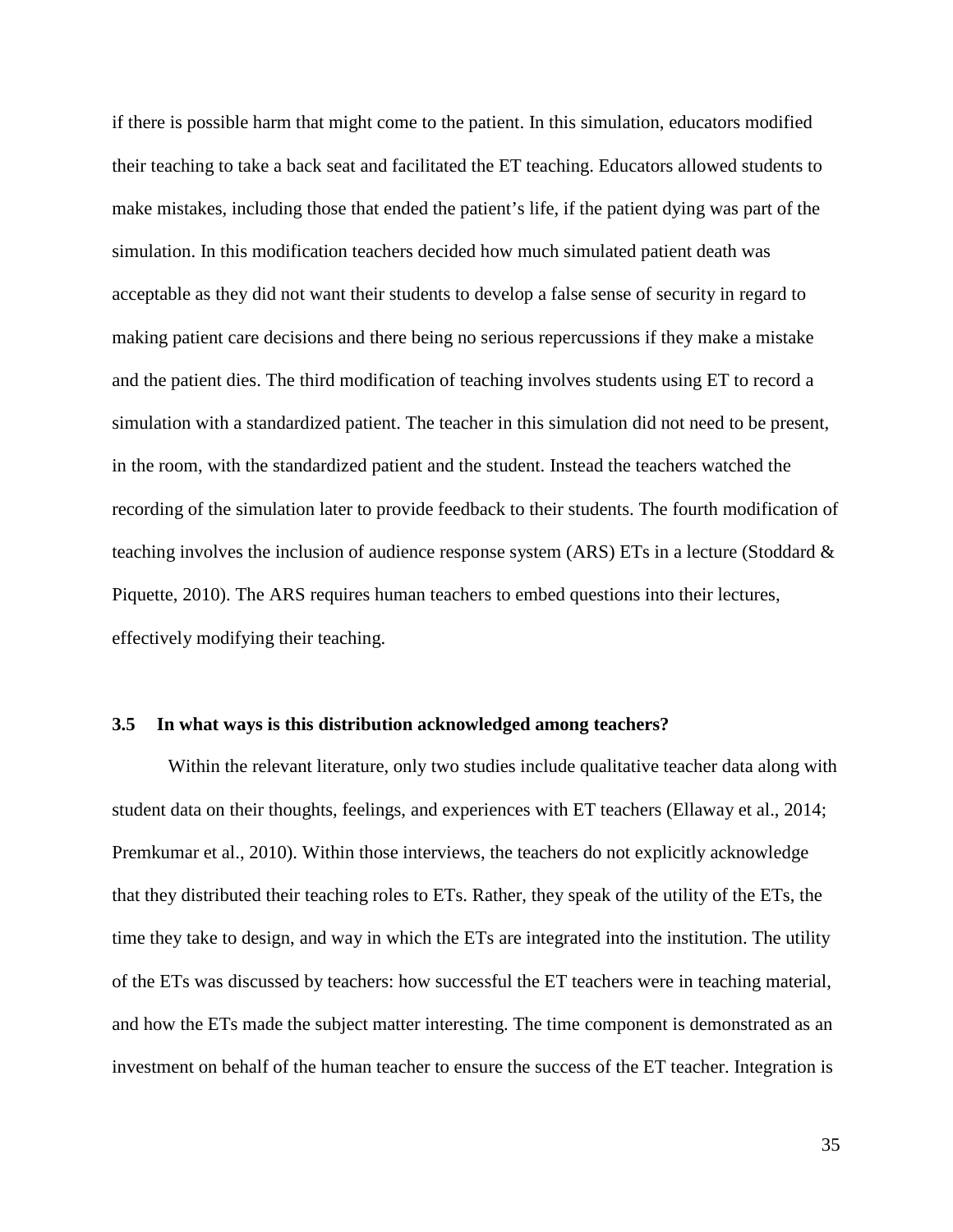expressed by teachers who wanted deliberate curriculum integration of the ETs, and further wanted the ETs to align with exam questions and accreditation requirements (Ellaway et al., 2014; Premkumar et al., 2010).

The other way in which faculty are shown to acknowledge their teaching has been distributed to ETs is through paraphrasing by researchers. Researchers paraphrased faculty fears and concerns regarding the integration of ET teachers. Within articles containing lecture ETs, this was demonstrated through faculty frequently cited as concerned that through the inclusion of lecture recording ETs, their role as lecturers was diminished (Billings-Gaglardi & Mazor, 2007; Cardall et al., 2008; Martin et al., 2013; Owston et al., 2011; Zureick et al., 2017). The perceived diminishment of role is demonstrated through concern that students would prefer the teachings of the ET via lecture recording instead of attending face-to-face lectures to engage with the human and class discussion. These lecturers were concerned that teaching to empty lecture halls would ultimately impact the effectiveness of their teaching and students' learning and questioned the pedagogical evidence of student learning via video lecture (Cardall et al., 2008).

Faculty were also paraphrased to as being concerned that the growing emphasis on the integration of patient simulations consisting of mannequins or virtual patients would eventually replaces student interaction with real patients (Gorden et al., 2010). Faculty expressed concern that the plastic mannequins and pre-designed simulated scenarios ultimately create reliance on technology while the complexity of real-life patient learning of clinical practice gets lost for students (Gordon et al., 2010). Two articles include scenarios where ETs taught duplicated content so effectively via an online module that, eventually, the ETs took the place of the human teacher's lectures or workshops (Dolev et al., 2010; Ellaway et al., 2014 Jenkins et al., 2008).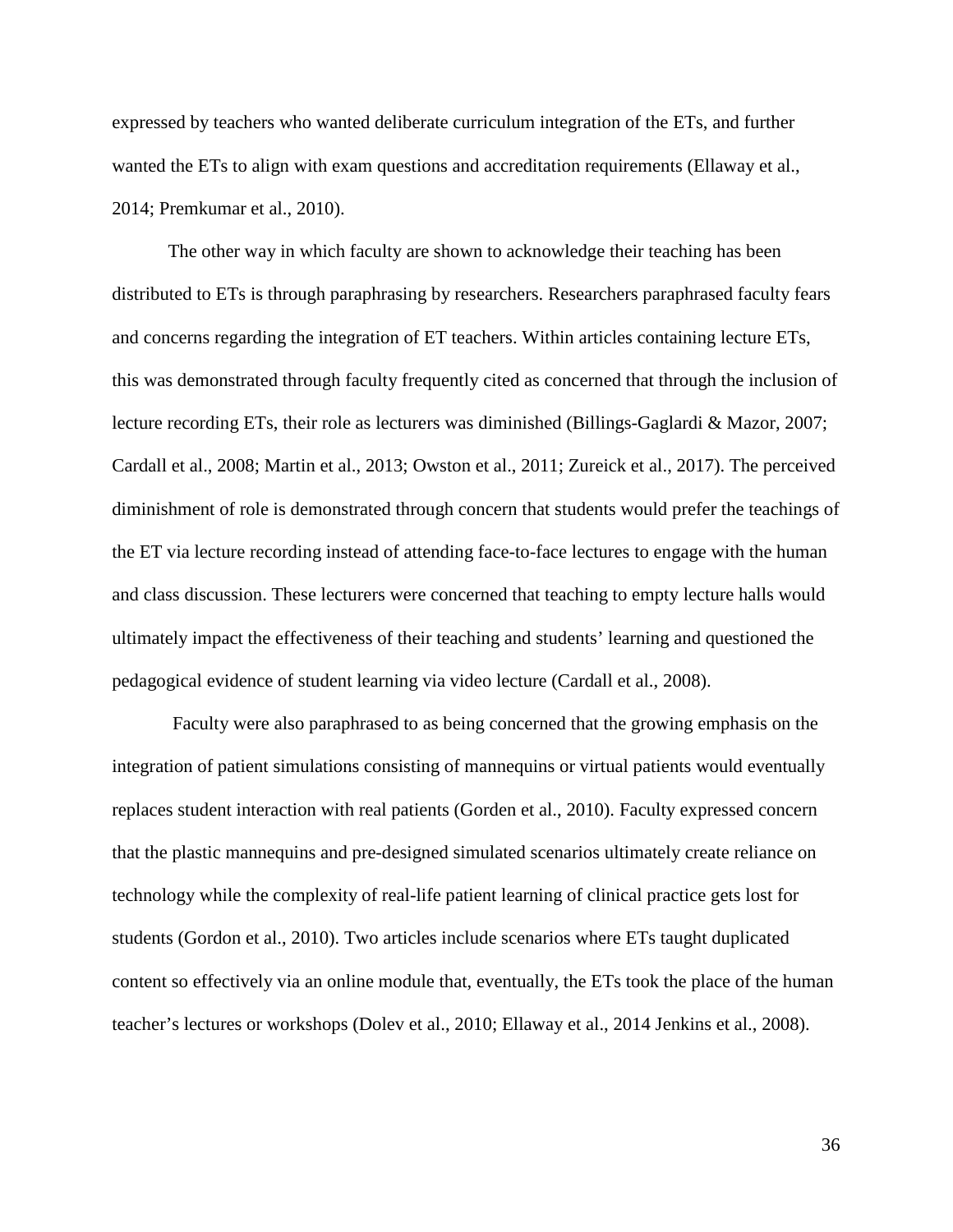### **Chapter 4: Discussion and Conclusion**

For Clark, ETs are simple tools while, for Kozma, ETs are useful tools to solve problems. Both education scholars render ETs as tools. This lens is also found, as expected, to be prominent in medical education discourses. Using an ANT lens to the relevant medical education literature allowed me to flatten the hierarchy of human teacher as actor and technology as tool, and institution as employer and teacher as employee. When integrating ETs into the medical education learning environment, there is an assumption within most of the relevant literature examined in this thesis that ETs function as intermediaries. Intermediary actors are those that work as simple vehicles of meaning and do not transform, alter, or distort the meaning in the process of moving meaning along a network. A lecture recording might simply be a record of a lecture and distribute the teaching; students might learn the same, both in and outside of the lecture hall. An online module might simply hold curated and organized information, questions to test student's knowledge and understanding. Simulations, online and in-person might provide an accurate representation of a clinical process or procedure without risk to a patient. At the same time, ETs are also supposed to function as cutting-edge gadgets that will invigorate medical curricula and improve student learning. Through the ANT lens, I flattened the hierarchies of human and non-human and tracked what roles or parts of teaching are distributed to ET teachers to better understand the role of ETs within the medical education network. When ETs are assumed to be intermediaries, simply vehicles to deliver content, the complex social network of teaching is reduced to content delivery methods. This is contradictory to one of the problems ETs are intended to solve within medical education, which is invigorate old, didacticlearning styles (Cardall et al., 2008; Martin et al., 2013; McNulty et al., 2009). ETs are simultaneously rendered simple tools and innovations that will force institutions to move away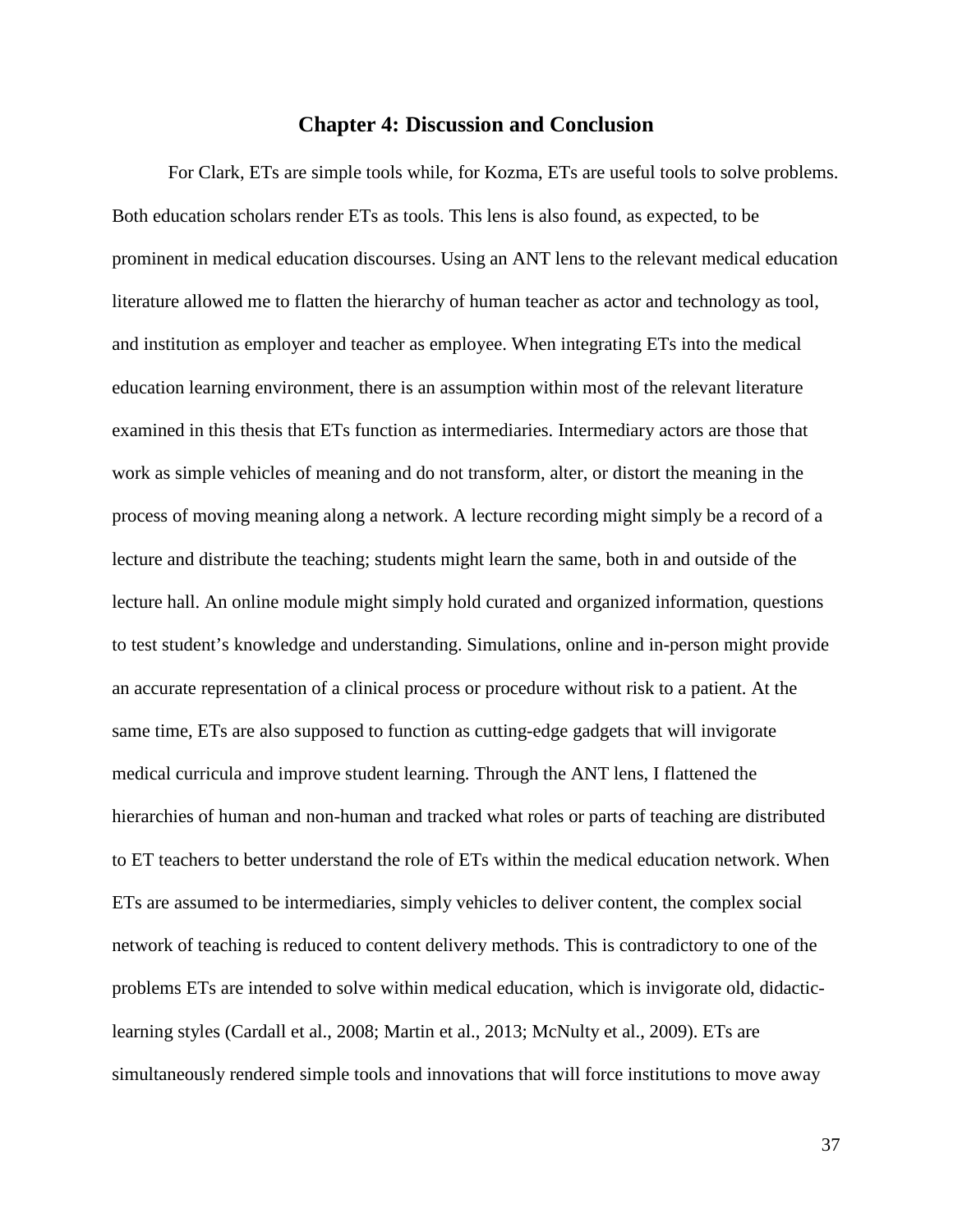from traditional, didactic lectures to authentic, flexible, personalized, student-centered learning experiences for medical students (Cardall et al., 2008; Martin et al., 2013; McNulty et al., 2009; Owston et al., 2011; Zhao & Potter, 2015). I also described the impact of that distribution based on what human teachers said or were suggestively saying about their experiences with ETs. ETs were shown to significantly extend the teaching of humans through time and space, contexts, and content as well as modifying their teaching role demonstrating that ETs are not simple tools. ETs were shown to play a significant role alongside human teachers within medical education. At times, ETs were even designed to enable students to self-direct their learning, further demonstrating that their use was far from simple (Premkumar et al., 2010).

ANT helped me describe the dynamic roles ETs play within the medical education network. I demonstrated how, through the action of teaching, ETs and human actors teach medical students and are affected by other actors within the medical education network, including instructional designers, IT support staff, accreditation authorities, and the medical institution itself. When teaching is distributed to ETs they are shown to function as both intermediaries and mediators, demonstrating they are more than simple tools. When ETs functioned as mediators within the medical education network, their integration had latent and manifest impacts. These impacts demonstrate that ETs are also more than useful tools, as they can cause new problems as they're employed to solve problems. Based on the reactions of actors within the medical education network, was ET solving the problem it was intended to or simply triaging it? For example, one problem ETs are intended to solve within medical education is the limited access students have to patients during their training. Between modern patient care practices that focus on patient safety first before student education and modern medical practices that lead to quicker patient recovery and shorter hospital stays, there is less time spent treating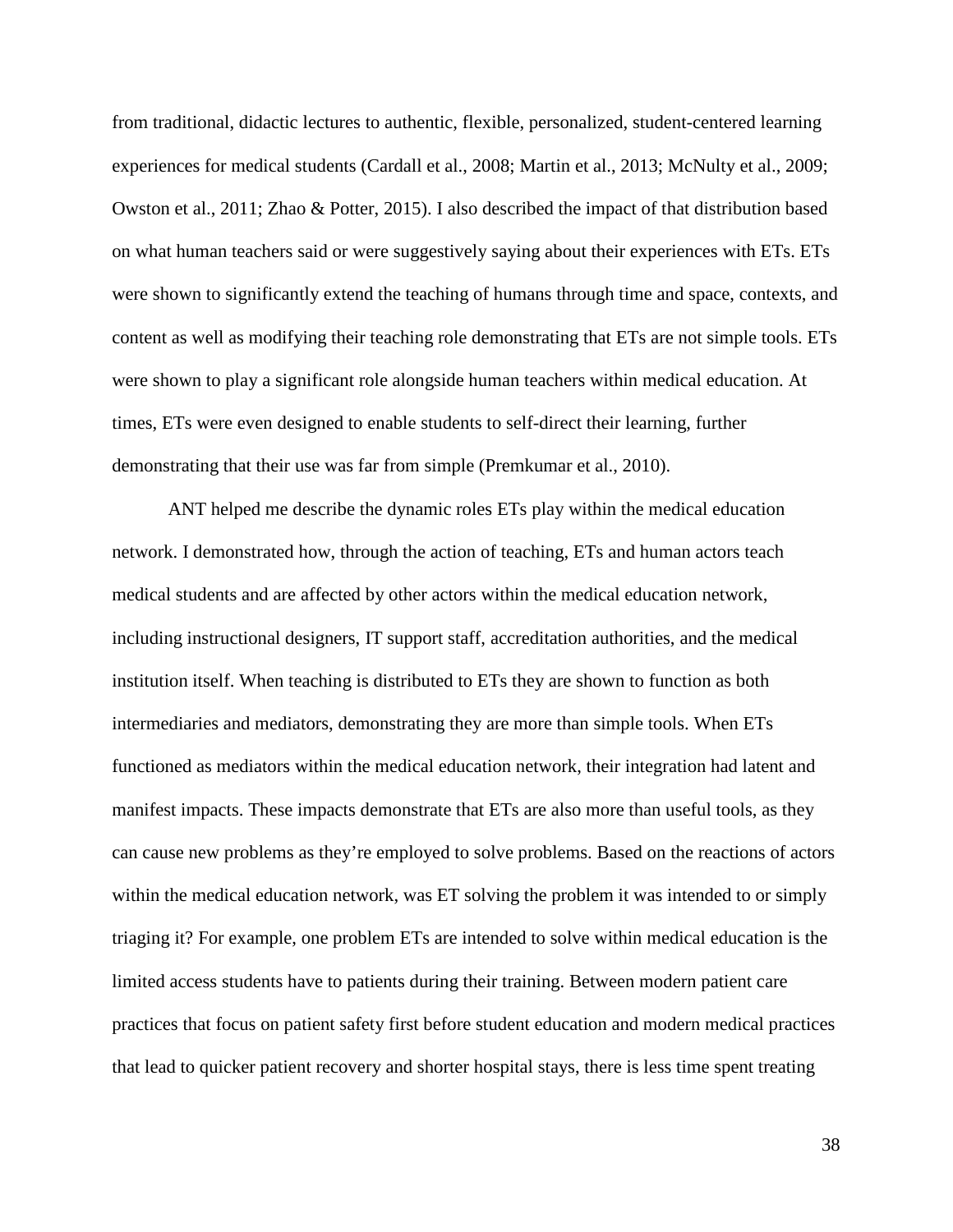patients and medical student interaction (Castilano et al., 2009; Cook & Triola, 2009; Gorden et al., 2010). About 76-78% of physician diagnoses are made based on information gathered from the patient's history. Thus, learning how to organize and ask questions to gather the right information from patients is a fundamental skill of a doctor (Gruppen, Woolliscroft, Wolf, 1988; Peterson, Holbrook, Von Hales, Smith, Staker, 1992). Limited access to patients makes this a problem for medical educators. Simulation, both human and ETs are designed to solve this problem. Ellaway (2012) asserts that "everything is simulation" (p. 954). The patient in medical education is always a simulated entity which permeates through every aspect of medical education, whether explicitly stated or not. From low-tech instruction consisting of lectures and textbooks, to online modes, and human or technology simulated patients, the future patients of medical students are always present and simulated in varying degrees. The simulated patient may exist via simple diagrams of the different chambers of the heart, as a method of teaching students about how their future patients' hearts operate, to advanced simulation of patients featuring real or ET teachers. Today, simulations that involve ETs assisting human teachers in contextualizing knowledge through extending the teaching of the patient is becoming the status quo within medical education institutions (Castilano et al., 2009; Cook & Triola, 2009; Gorden et al., 2010). The literature demonstrates how medical educators worked alongside ETs to extend and preserve this human element in patient care. One example involved an ET that physically consisted of a mannequin designed to represent a human patient for students to diagnose and treat. In this case, the ET reproduced sounds and vitals consistent with a patient in distress and placed in a clinic room to also simulate the context in which medical students would interact with their patients (Gordon et al., 2010). The human teacher, with a microphone and speaker attached to the ET mannequin communicated with the medical students, answering their questions and pleading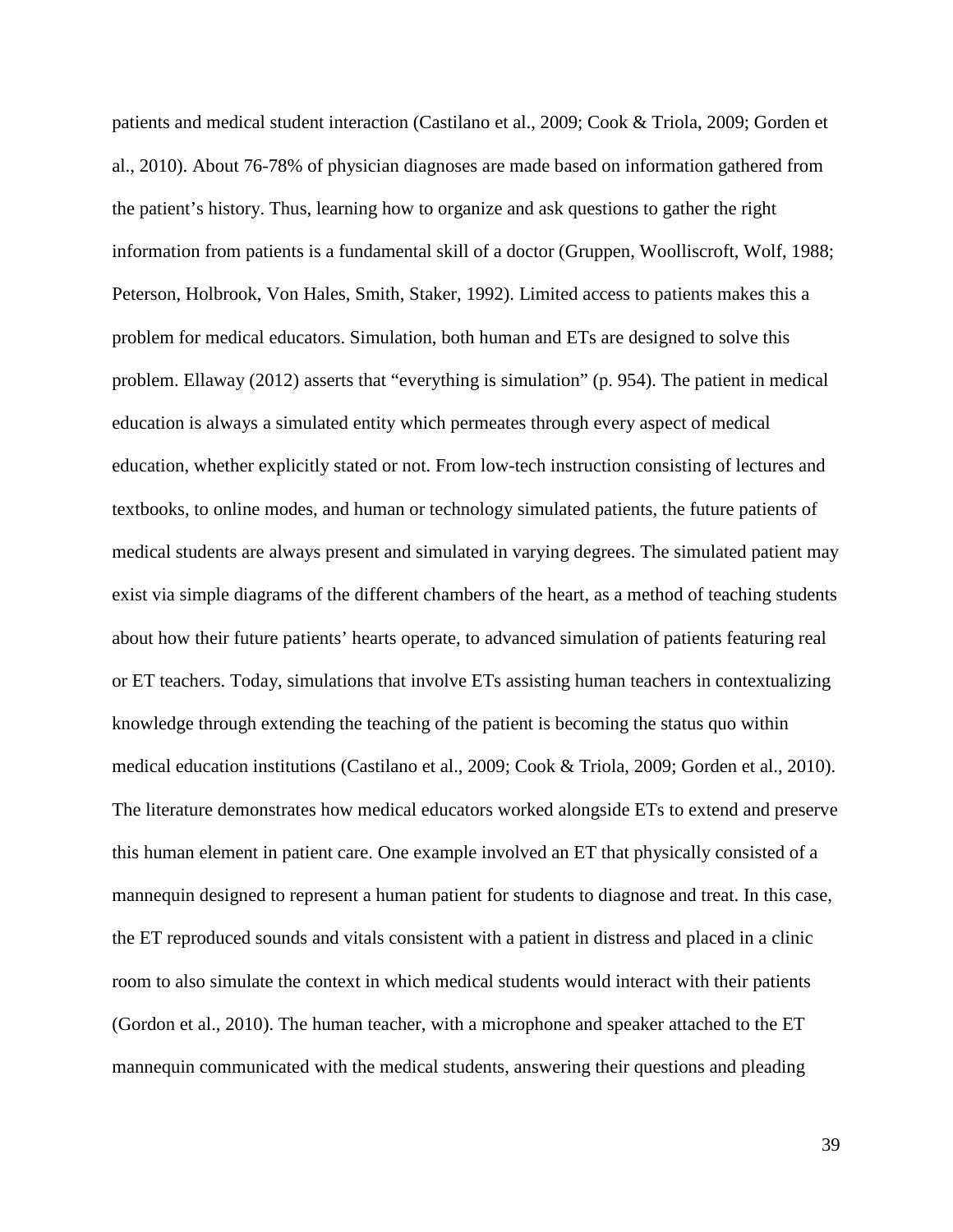with the students to make them feel better. The dynamic and emotional pleas and responses of the human teacher, through the mannequin transformed the ET into an extended human, enabling students to be emotionally invested in the ET patient's care. This type of simulation, which provides students with an opportunity of being primary care providers of a patient in a safe, controlled, environment, is argued to create lasting impressions for students (Gordon et al., 2010). These simulation ETs provided consistently sick patients with specific illnesses and ensured students received standard experiences with these illnesses.

However, whenever technology is brought in to replace a human role, like the simulation of a patient, there is the risk of losing the human element in that interaction, especially when not all simulations are conducted in tandem with a human teacher. Teachers expressed concern that relying on simulation ETs as the solution to patient access during medical students' training ultimately undervalue the complexities involved with clinical practice (Gorden at al., 2010). While it is difficult to say how this generation of medical students will differ in the care of their patients after simulation-based training than their predecessors, the research demonstrates differences in how students treated simulated patients versus real patients. For example, students treat virtual patients (ETs) less warmly than human, standardized patients (Cook & Triola, 2009, p. 305). In simulations that involve ill patients and include scenarios where the patient may die if the student does not choose the right care options, faculty struggled to re-create high-fidelity and empathetic patient care scenarios while effectively gamifying the treatment of a patient (Tully et al., 2015).

Another problem medical institutions are attempting to solve with technologies is finding a place to fit an extensive amount of content into a four-year undergraduate medical degree. Jenkins et al., (2008) argued that ET "has become increasingly utilized in the teaching of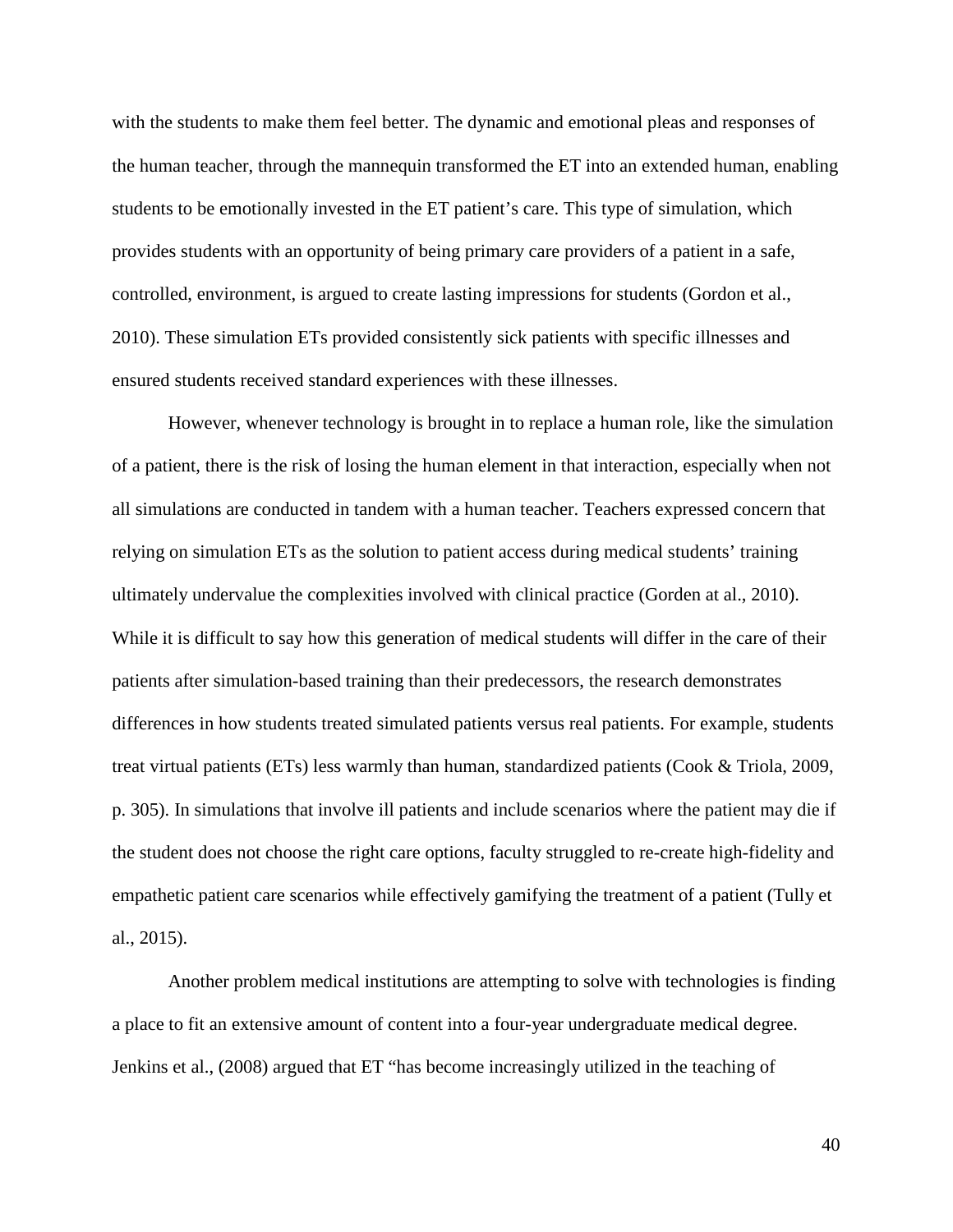undergraduate medical students because of the increasing amount of educational material is addition to the lack of sufficient teaching time in the classroom" (p. 258). The affordances provided by anywhere anytime learning is intended to solve this problem by providing materials and learning opportunities for students outside the classroom (Ellaway et al., 2014; Jenkins et al., 2008; Premkumar et al., 2010). Anytime anywhere learning requires medical institutions to invest in ET infrastructure and support staff, and faculty to invest time into adapting or creating ET content (Billings-Gagliardi & Mazor, 2007; Cardall et al., 2008; Craig et al., 2014; Ellaway et al., 2014; Jenkins et al., 2008; Martin et al., 2013; McNulty et al., 2009; Mi & Gould, 2014; Owston et al., 2011; Premkumar et al., 2010; Rasmussen et al., 2013; Tully et al., 2015; Zureick et al., 2017). However, as Kanuka (2008) noted with mobile technologies, the ETs for anytime anywhere learning becomes a black box. The input of anytime anywhere technology will lead to an output of student learning. Solving the problem of too much information with anytime anywhere information did not always sit well with students. First, students did not automatically assume that because a module was online, it automatically had intrinsic value; in fact, some students preferred more traditional media such as books when they studied (Ellaway et al., 2014). Second, a few of the online ET resources faculty and IT support staff developed for students to use as primary learning material, were instead used for supplementary studying by students (Craig et al., 2014; Ellaway et al., 2014; Premkumar et al., 2010). Also, students expressed frustration at having to complete technology-based learning outside scheduled class time (Craig et al., 2014; Mi & Gould, 2014). Faculty also occasionally expressed the need to standardize how anytime anywhere ETs were utilized in the curriculum by reporting they wanted online ETs to be mandatory and deliberately integrated into the curriculum so that students received course credits for taking them (Ellaway et al., 2014). So while anytime anywhere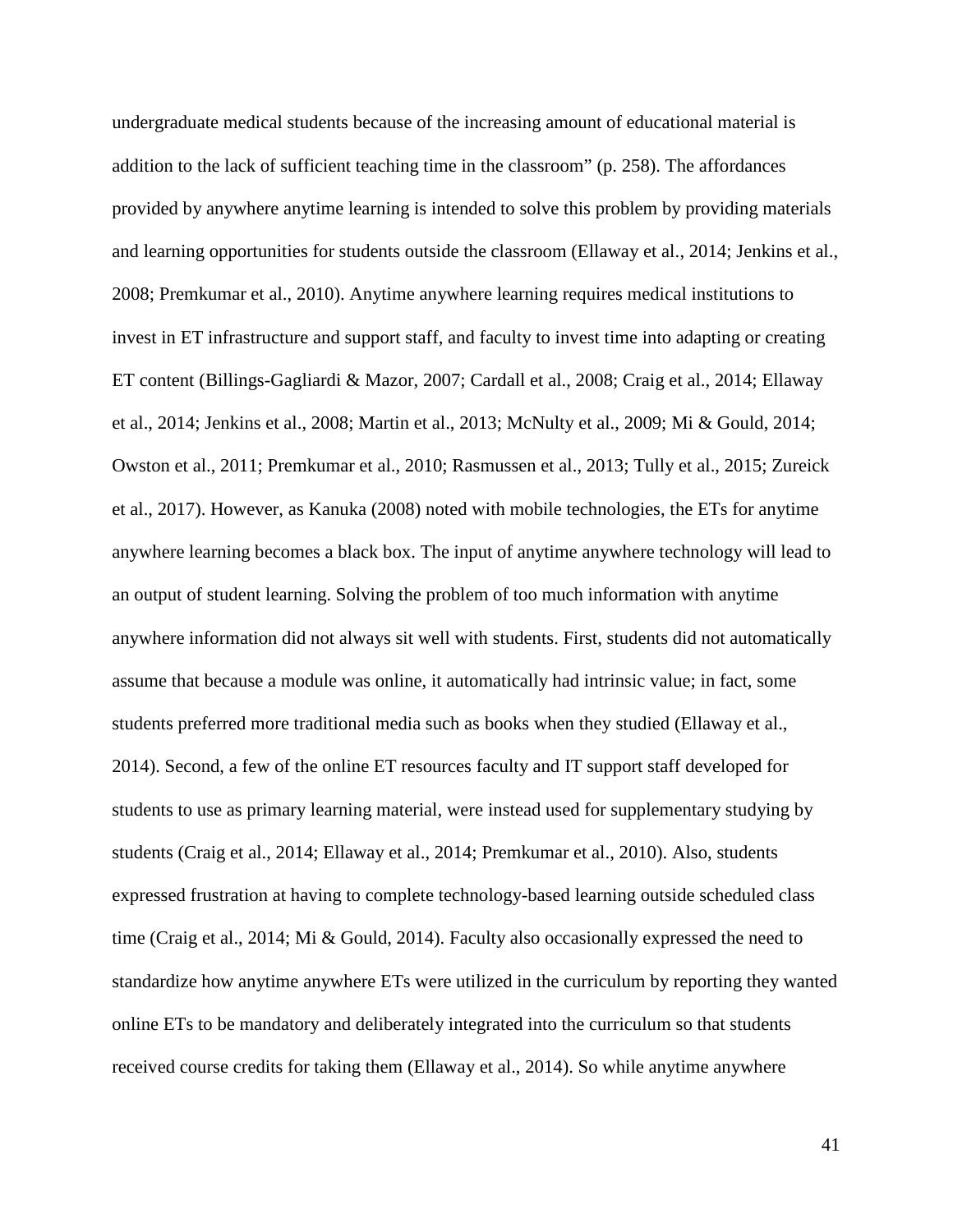provides students access to resources outside the classroom, it does not solve the problem of the sheer amount of information students must learn in a four-year time period.

Through addressing the second research question regarding how the distribution of roles from human to ET are acknowledged by human teachers, I identified a noteworthy trend in the literature. Frontline faculty teachers' experiences are minimally provided even though they play key role in integrating ETs into the classroom. Also troublesome was the way in which medical educators, through being paraphrased, expressed concerns regarding the diminishment of the value of their teaching role, the utility of integrating an ET for the purposes it is being employed, and the culture shift within medical education due to ETs implementation into the medical education curriculum (Billings-Gaglardi & Mazor, 2007; Cardall et al., 2008; Martin et al., 2013; Owston et al., 2011; Zureick et al., 2017). These concerns are glossed over in the literature as minor worries to be quickly disproved and placated rather than critically considered. Harden and Heart state that "the tutor has a very important role in e-learning, and can be thought of as "part teacher, part party host, and part sheepdog" (2009, p. 263). Integrating ETs into standard teaching practices requires role adjustment and re-evaluation from human teachers. At the same time, human teacher voices are the least highlighted in medical education literature. This is a significant gap in medical education literature.

MacKenzie and Wajcman (1985) argued that "determining the effects of a technology is an intensely difficult and problematic exercise, that one requires a good theory of how society works, an understanding of the overall dynamics of society, before being able to specify the effects of a technology (cited in Woolgar, 1991, p. 30). Medical education research cannot effectively understand how or what ET teaches medical students while ignoring the medical educators who are often both students' primary teachers and facilitators. Further Cook and Triola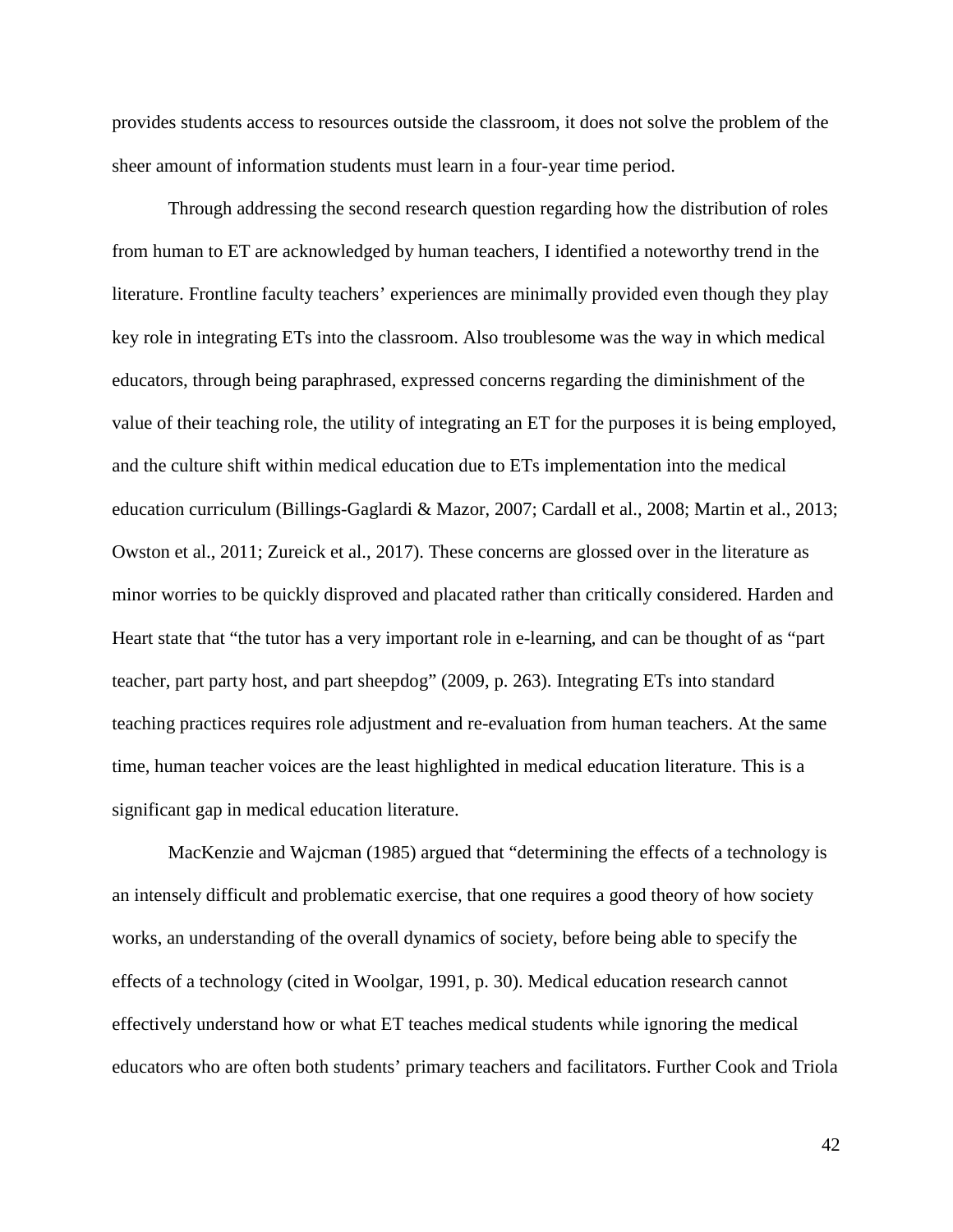(2009) argued that for ET integration to be successful, not only does the ET need to be effective, but a significant number of educators need to be trained in the use (p. 308). Also concerning is the ways in which human educators' teaching without technology is discussed in frequently unflattering terms in the literature. One of the key roles faculty play in medical education is specialist lecturers. The terms used to describe lecture-based teaching is frequently 'traditional', 'didactic', or 'teacher'centered' (Dolev et al., 2010; Jenkins et al., 2008; Mi & Gould, 2014). These descriptions themselves are not necessarily negative, but when they are juxtaposed against the words used to describe teaching with technology (flexible, innovative, non-linear, authentic, or dynamic), within the same articles, those teaching without technology begin to appear old and dated (Billings-Gaglardi & Mazor, 2007; Cardall et al., 2008; Dolev et al., 2010; Jenkins et al., 2008; Martin et al., 2013; Mi & Gould, 2014; Owston et al., 2011; Zureick et al., 2017).

The way in which technology is positioned is that of a requirement of teaching this new generation. McGee and Kanter (2011) argue that "students entering medical school now have grown up using the Internet for both learning and social activity. This generation of learners possesses advanced skills and unique expectations for technology in all parts of their lives" (p. 284). However, as discussed, this expectation does not resonate with all medical students. There are some who prefer low-tech books and attend lectures to show professionalism and respect for the specialist teacher (Cardall et al., 2008; Ellaway et al., 2014). When ETs do not enhance a learning experience beyond low-tech options, students and faculty are unimpressed (Jenkins et al., 2008; Rochlen et al., 2017; Tully et al., 2015). ETs extending the teacher's teaching is shown to be helpful in some instances and time-consuming and overwhelming for students in others. Despite the actors expressing dissatisfaction, ET integration is still heavily supported in the literature (Billings-Gaglardi & Mazor, 2007; Gorden et al., 2010). This demonstrates a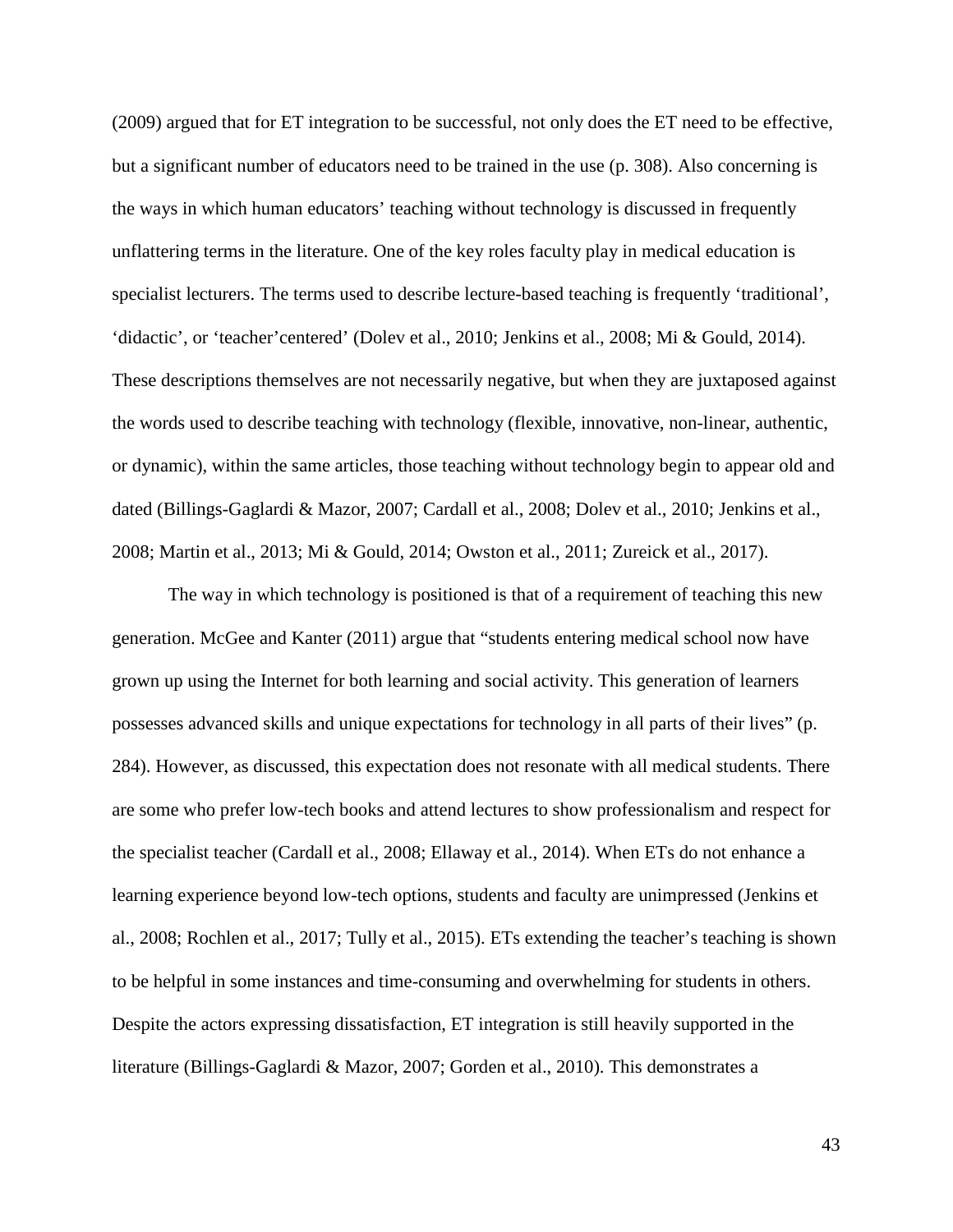misalignment of the role and value of ETs in medical education between researchers and the students and teachers who interact with them. In order to better understand this misalignment of the role and value of ETs in medical education, we need to adjust the way in which we research them. Woolgar (2002) says we

Need to understand the manner and extent to which our efforts at researching the social dimensions of electronic technologies are already constrained by the ways we pose the research questions in the first place. In order to do this we need to dissect these terms of reference, the frame being used and the underlying assumptions of this kind of research rationale. (p. 6)

The way in which the literature poses research questions regarding ETs in medical education literature effects our understanding of them. When research focuses on the role of the ET within the learning environment, and ignores the role of the human educator, the ET is given credit for any learning that occurs, even though they are shown to be modified and implemented by human educators.

#### **4.1 Conclusion**

In the introduction, inspired by Ellaway's (2012) work, I presented three core principles to follow within this thesis. The first is that ETs be considered partners in teaching. Ideally, a partnership would benefit both parties. ETs and ALTs transform human teaching in ways that are either unforseen or deemed not worthwhile by teachers. Treating ETs as partners in medical education networks requires that roles of human and nonhuman teachers be deliberately thought out and executed to create a symbiotic environment. Current research in medical education neglects the distribution of the human teacher, leaving out the voices of teachers who experience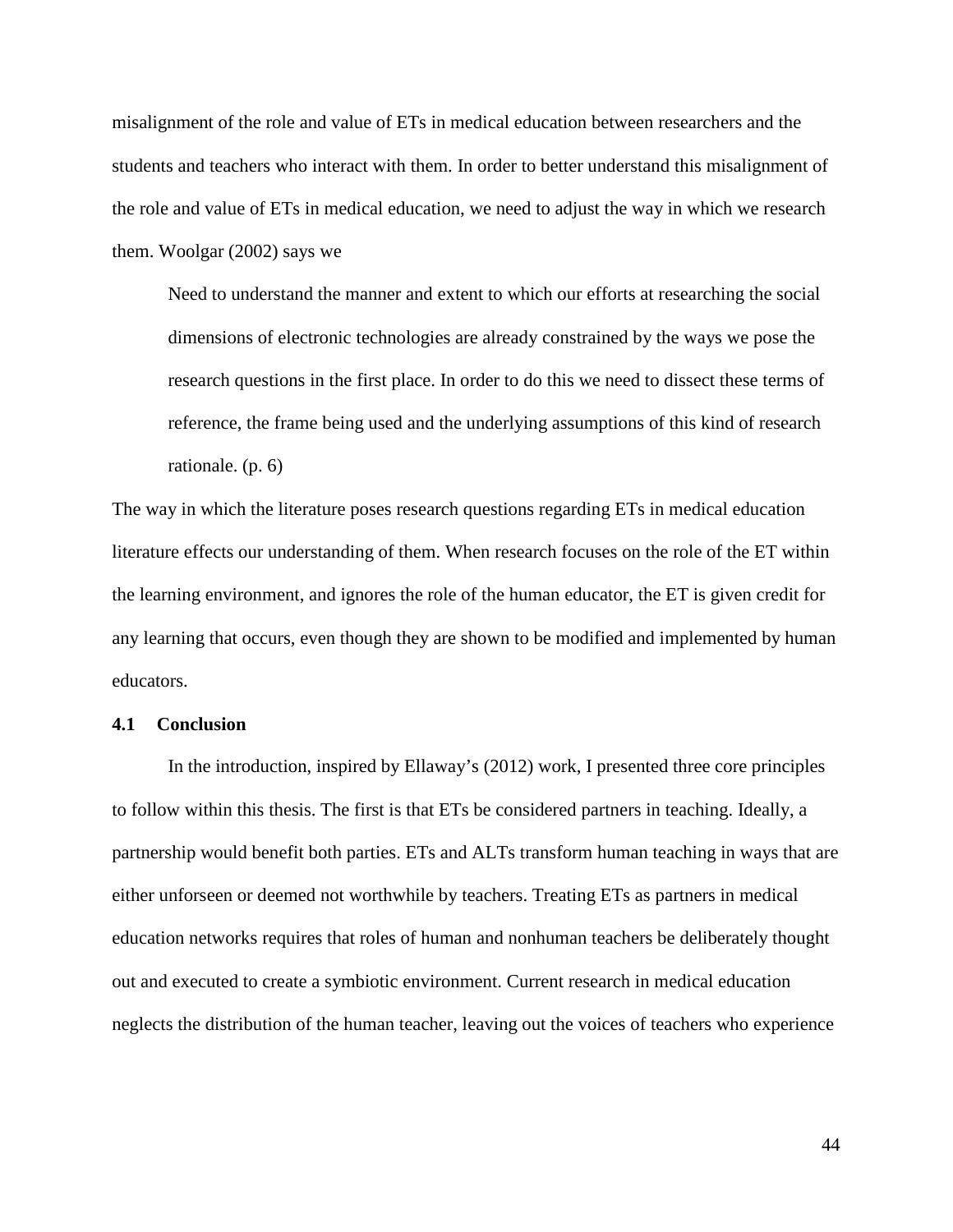the distribution to ETs first-hand. To understand contemporary learning environments, attending to the actions and voices of human and nonhuman teachers, as partners in teaching, is essential.

The second principle is that once ETs are introduced into a learning environment, they become socially embedded and their participation impacts the teaching network, requiring continued attention and critique. By transforming teaching, ET shapes learning environments. While ETs are not external to 'the social' of medical education, since they are positioned as positive actors in the literature, their integration involves modification and customization. Thus, ETs require continued attention to intended and unintended effects of integration within a learning environment. ETs and ALTs are not simple tools for educators to use. They function as complex actors within the medical education network. Instead of assuming ETs act as obedient tools in medical education, ETs and ALTs are mediators.

Third, when examining the effectiveness of ETs roles in the learning environment, practitioners and researchers should consider ways in which integration is deliberate, transparent, and accepted by other actors. ETs perform inconsistently in different contexts (Ellaway et al., 2014). Like human teachers, some properties and roles are rational and smooth and others irrational and erratic. This thesis explored distributions of these properties and roles, albeit less deliberate and transparent than admitted, and the relative neglect of these distributions within medical education.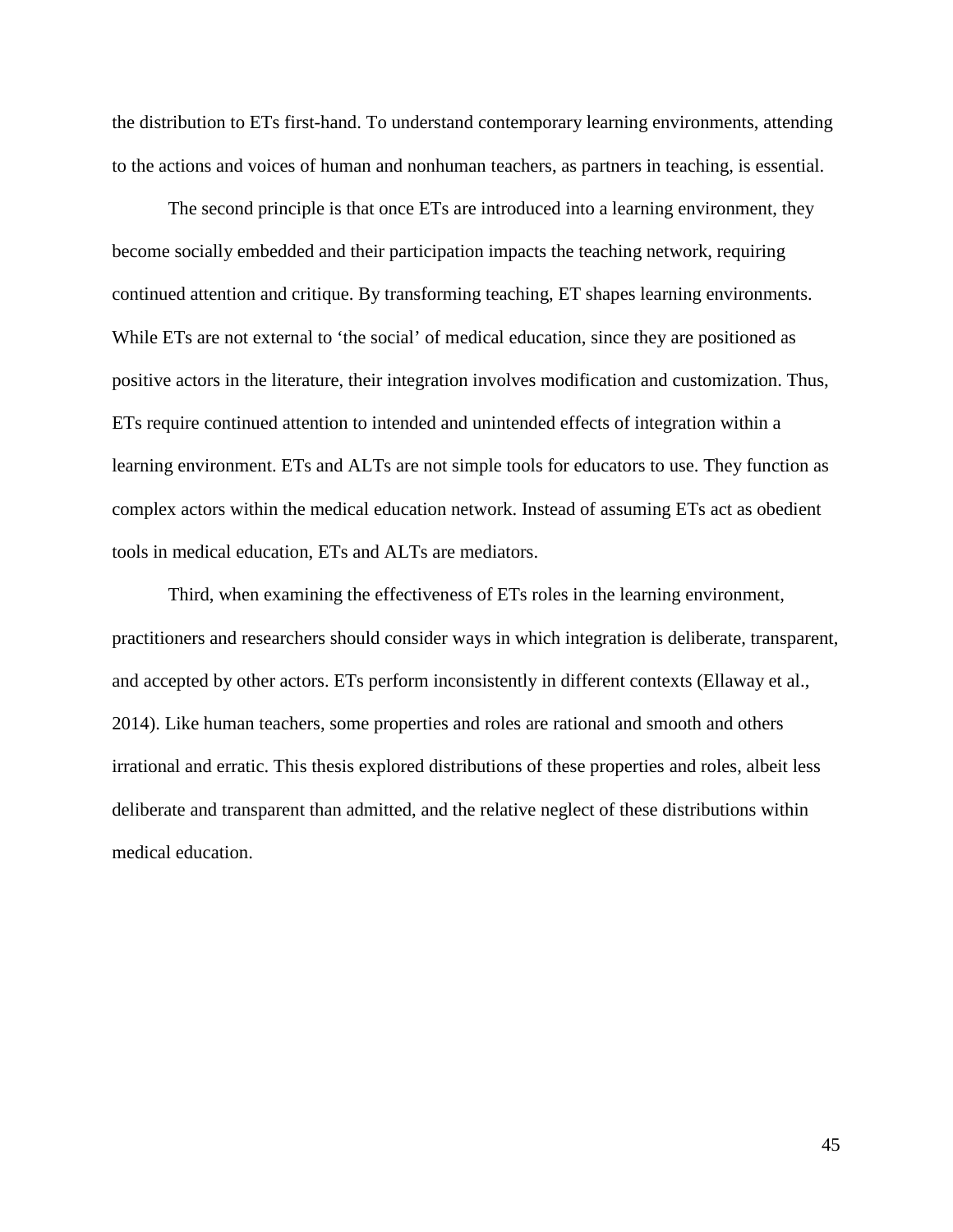# **Bibliography**

- Bleakley, Alan. (2012). The proof is in the pudding: Putting actor-network-theory to work in medical education. *Medical teacher, 34*(6), 462-467. doi:10.3109/0142159X.2012.671977
- Billings-Gagliardi, S., & Mazor, K. M. (2007). Student decisions about lecture attendance: do electronic course materials matter?. *Academic Medicine,82*(10), S73-S76. doi:10.1097/ACM.0b013e31813e651e
- Brydges, R., Manzone, J., Shanks, D., Hatala, R., Hamstra, S. J., Zendejas, B., & Cook, D. A. (2015). Self‐regulated learning in simulation‐based training: a systematic review and meta‐analysis. *Medical education, 49*(4), 368-378. doi:10.1111/medu.12649
- Callon, M., Rip, A., & Law, J. (Eds.). (1986*). Mapping the dynamics of science and technology: Sociology of science in the real world*. Springer. doi:10.1007/978-1-349- 07408-2
- Cardall, S., Krupat, E., & Ulrich, M. (2008). Live lecture versus video-recorded lecture: are students voting with their feet?. *Academic Medicine, 83*(12), 1174-1178. doi:10.1097/ACM.0b013e31818c6902
- Castilano, A., Haller, N., Goliath, C., & Lecat, P. (2009). The Ventriloscope®:'am I hearing things?'. *Medical teacher, 31*(3), e97-e101. doi:10.1080/01421590802516798
- Cenkner, M., Sonnenberg, L. K., von Hauff, P., & Wong, C. (2017). Integrating the educational technology expert in medical education: A role-based competency framework.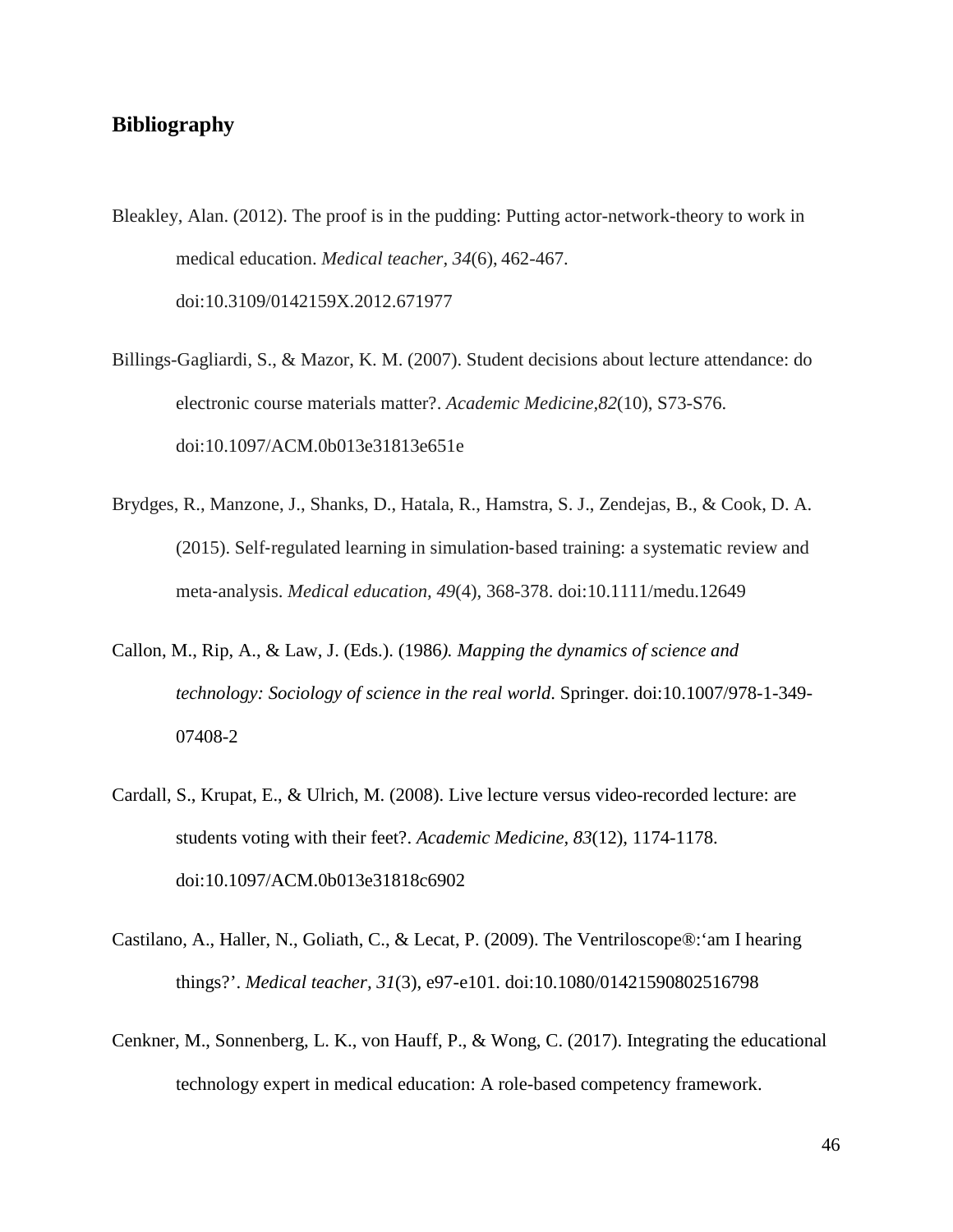*MedEdPublish, 6.* doi:10.15694/mep.2017.000079

- Clark, R. E. (1983). Reconsidering research on learning from media. *Review of educational research, 53*(4), 445-459. doi:10.3102/00346543053004445
- Clark, R. E. (1994). Media will never influence learning. *Educational technology research and development, 42*(2), 21-29. doi:10.1007/BF02299088
- Cook, D. A., Levinson, A. J., Garside, S., Dupras, D. M., Erwin, P. J., & Montori, V. M. (2010). Instructional design variations in internet-based learning for health professions education: a systematic review and meta-analysis. *Academic medicine, 85*(5), 909-922. doi:10.1097/ACM.0b013e3181d6c319
- Cook, D. A., & Triola, M. M. (2009). Virtual patients: a critical literature review and proposed next steps. *Medical education, 43*(4), 303-311. doi:10.1111/j.1365- 2923.2008.03286.x
- Craig, F. E., McGee, J. B., Mahoney, J. F., & Roth, C. G. (2014). The Virtual Pathology Instructor: a medical student teaching tool developed using patient simulator software. *Human pathology, 45*(10), 1985-1994. doi:10.1016/j.humpath.2014.06.007
- Cressman, D. (2009). A brief overview of actor-network theory: Punctualization, heterogeneous engineering & translation. *Centre for Policy Research on Science and Technology.* 1-17. Retrieved from http://summit.sfu.ca/
- Crosby, R. H. J. (2000). AMEE Guide No 20: The good teacher is more than a lecturerthe twelve roles of the teacher. *Medical teacher, 22*(4), 334-347.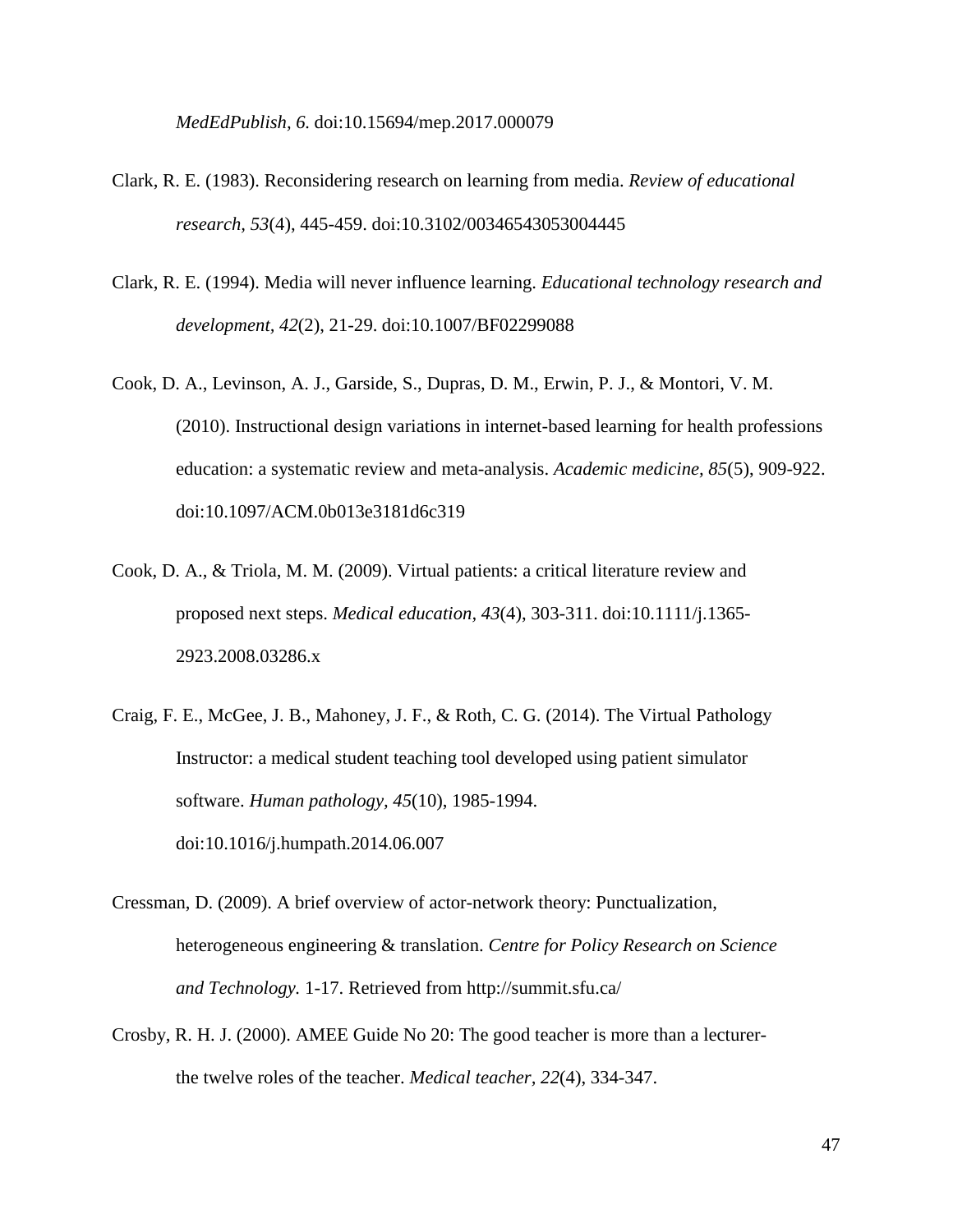- D'Alessandro, D. M., Kreiter, C. D., Erkonen, W. E., Winter, R. J., & Knapp, H. R. (1997). Longitudinal follow-up comparison of educational interventions: multimedia textbook, traditional lecture, and printed textbook*. Academic radiology, 4*(11), 719-723. doi:10.1016/S1076-6332(97)80074-8
- Dolev, J. C., O'sullivan, P., & Berger, T. (2011). The eDerm online curriculum: a randomized study of effective skin cancer teaching to medical students. *Journal of the American Academy of Dermatology, 65*(6), e165-e171. doi:10.1016/j.jaad.2010.07.024
- Ellaway, R. (2012). eMedical teacher. *Medical teacher, 34*(10), 871-874. doi:10.3109/0142159X.2012.742724
- Ellaway, R. H., Pusic, M., Yavner, S., & Kalet, A. L. (2014). Context matters: emergent variability in an effectiveness trial of online teaching modules. *Medical education, 48(*4), 386-396. doi:10.1111/medu.12389
- Fenwick, T., & Edwards, R. (2011). Introduction: Reclaiming and renewing actor network theory for educational research. *Educational Philosophy and Theory, 43*(sup1), 1-14. doi:10.1111/j.1469-5812.2010.00667.x
- Fullan, Michael. *Stratosphere: Integrating Technology, Pedagogy, and Change Knowledge*. Don Mills,Ont.: Pearson, 2013. Print.
- Gee, J. P., & Green, J. L. (1998). Chapter 4: Discourse analysis, learning, and social practice: A methodological study. *Review of research in education, 23*(1), 119-169. doi:10.3102/0091732X023001119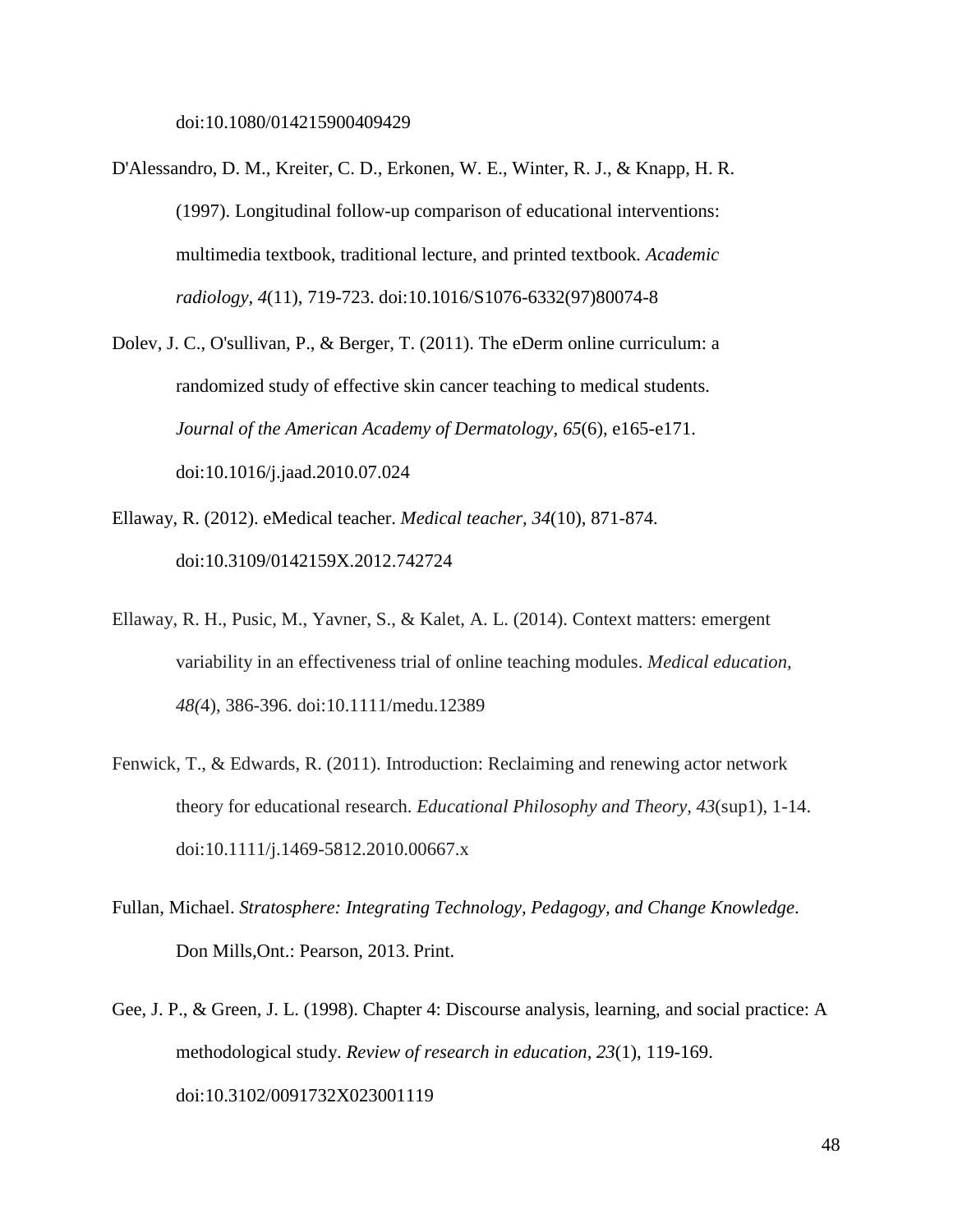- George, P., Dumenco, L., Dollase, R., Taylor, J. S., Wald, H. S., & Reis, S. P. (2013). Introducing technology into medical education: two pilot studies. *Patient education and counseling, 93*(3), 522-524. doi:10.1016/j.pec.2013.04.018
- Gordon, J. A., Hayden, E. M., Ahmed, R. A., Pawlowski, J. B., Khoury, K. N., & Oriol, N. E. (2010). Early bedside care during preclinical medical education: can technologyenhanced patient simulation advance the Flexnerian ideal?. *Academic Medicine*, *85*(2), 370-377. doi:10.1097/ACM.0b013e3181c88d74
- Greenhalgh, T. (2001). Computer assisted learning in undergraduate medical education. *Bmj, 322*(7277), 40-44. doi:10.1136/bmj.322.7277.40
- Gruppen, L. D., Woolliscroft, J. O., & Wolf, F. M. (1988). The contribution of different components of the clinical encounter in generating and eliminating diagnostic hypotheses. *Res Med Educ, 27,* 242-247. Retrieved from https://www.ncbi.nlm.nih.gov/pubmed/
- Guze, P. A. (2015). Using technology to meet the challenges of medical education. Transactions of the American *Clinical and Climatological Association*, *126*, 260-270. Retrieved from https://www.ncbi.nlm.nih.gov/pmc/
- Herrington, A., & Herrington, J. (2007). Authentic mobile learning in higher education. Paper presented at the AARE 2007 International Educational Research Conference. Retrieved from http://researchrepository.murdoch.edu.au/
- Hicks, D. (1995). Chapter 2 Discourse, Learning, and Teaching. Review of research in education, 21(1), 49-95.Harden, R. M., & Hart, I. R. (2002). An international virtual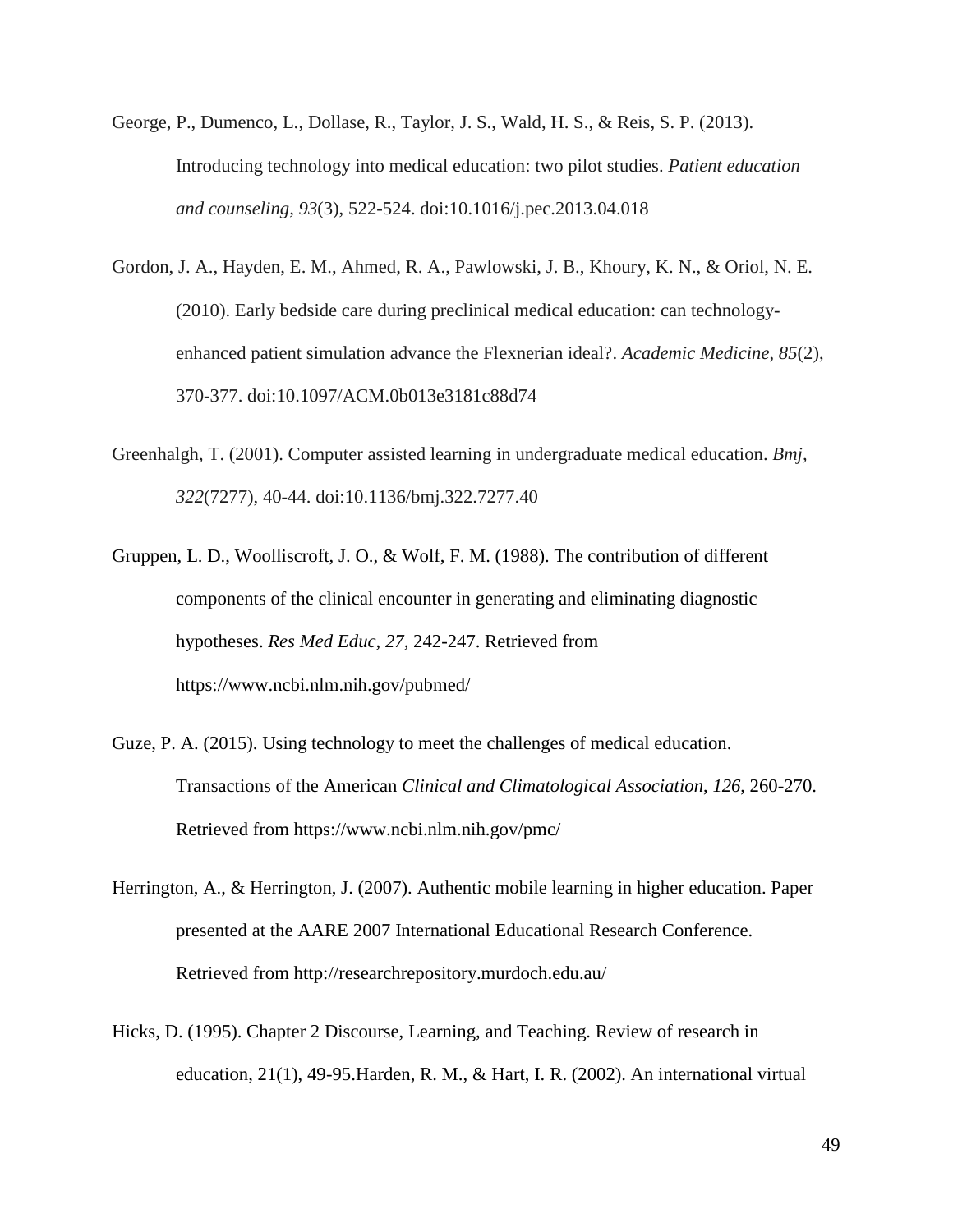medical school (IVIMEDS): the future for medical education?. *Medical Teacher, 24*(3), 261-267. doi:10.3102/0091732X021001049

- Jenkins, S., Goel, R., & Morrell, D. S. (2008). Computer-assisted instruction versus traditional lecture for medical student teaching of dermatology morphology: a randomized control trial. *Journal of the American Academy of Dermatology, 59*(2), 255-259. doi:10.1016/j.jaad.2008.04.026
- Johnson, J. (1988). Mixing humans and nonhumans together: The sociology of a doorcloser. *Social problems, 35*(3), 298-310. doi:10.2307/800624
- Johnston, K. (2017, December, 07). Revolutionary technology allows brain surgery without breaking the skin. *MedicalXpress.* Retrieved from https://medicalxpress.com/
- Jones, F., Passos-Neto, C. E., & Braghiroli, O. F. M. (2015). Simulation in Medical Education: Brief history and methodology. *Principles and Practice of Clinical Research, 1*(2), 56-63. Retrieved from http://ppcr.org/
- Kaghan, W. N., & Bowker, G. C. (2001). Out of machine age?: complexity, sociotechnical systems and actor network theory. *Journal of Engineering and Technology Management, 18*(3-4), 253-269. doi:10.1016/S0923-4748(01)00037-6
- Kanuka, H. (2008). Understanding E-Learning Technologies-IN-Practice Through Philosophies-IN-Practice. *Flexible Learning*. Retrieved from https://ustpaul.ca/
- Kozma, R. B. (1994). Will media influence learning? Reframing the debate*. Educational technology research and development, 42*(2), 7-19. doi:10.1007/BF0229908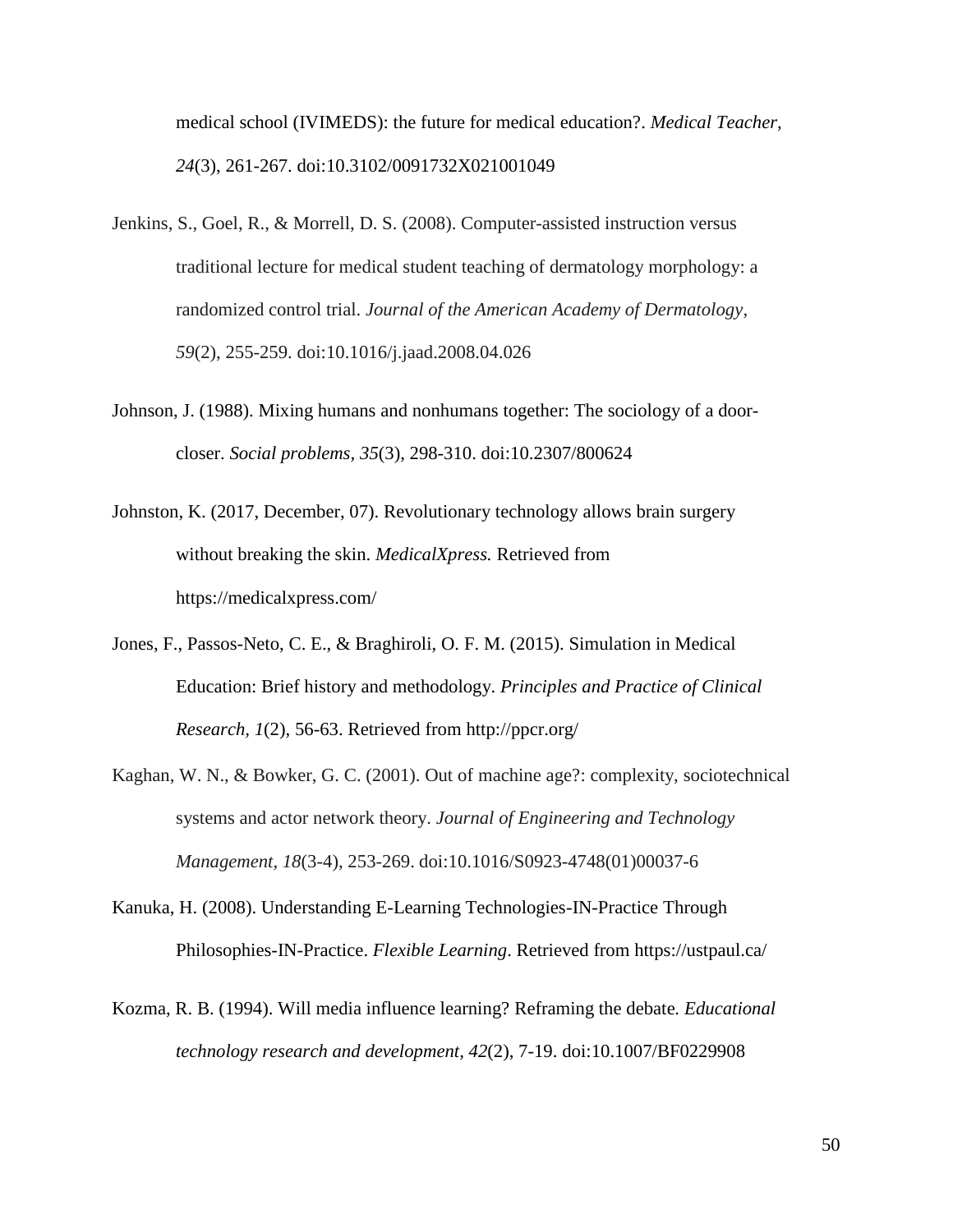- Kozma, R. (2009). Transforming education: Assessing and teaching 21st century skills. The transition to computer-based assessment: New approaches to skills assessment and implications for large-scale testing. *JRC Scientific and Technical Reports*, 13-23. doi:10.2788/60083
- Lane, J. L., Slavin, S., & Ziv, A. (2001). Simulation in medical education: A review. *Simulation & Gaming, 32*(3), 297-314. doi:10.1177/104687810103200302
- Latour, B. (2005). *Reassembling the social: An introduction to actor-network-theory*. Oxford university press.
- Latour, B. (1996). On actor-network theory. A few clarifications plus more than a few complications*. Philosophia, 25*(3), 369-381. Retrieved from http://www.brunolatour.fr/
- Latour, B. (2011). Networks, societies, spheres: Reflections of an actor-network theorist. *International Journal of Communication, 5*, 15. Retrieved from: https://hal-sciencespo.archives-ouvertes.fr
- Latour, B. (1994). On technical mediation. *Common knowledge, 3*(2), 29-64. Retrieved from http://www.bruno-latour.fr/
- Lighthall, G.K., & Barr, J. (2007). The use of clinical simulation systems to train critical care physicians. *Journal of intensive care medicine, 22*(5), 257-269. doi: 10.1177/0885066607304273
- Martin, S. I., Way, D. P., Verbeck, N., Nagel, R., Davis, J. A., & Vandre, D. D. (2013). The impact of lecture attendance and other variables on how medical students evaluate faculty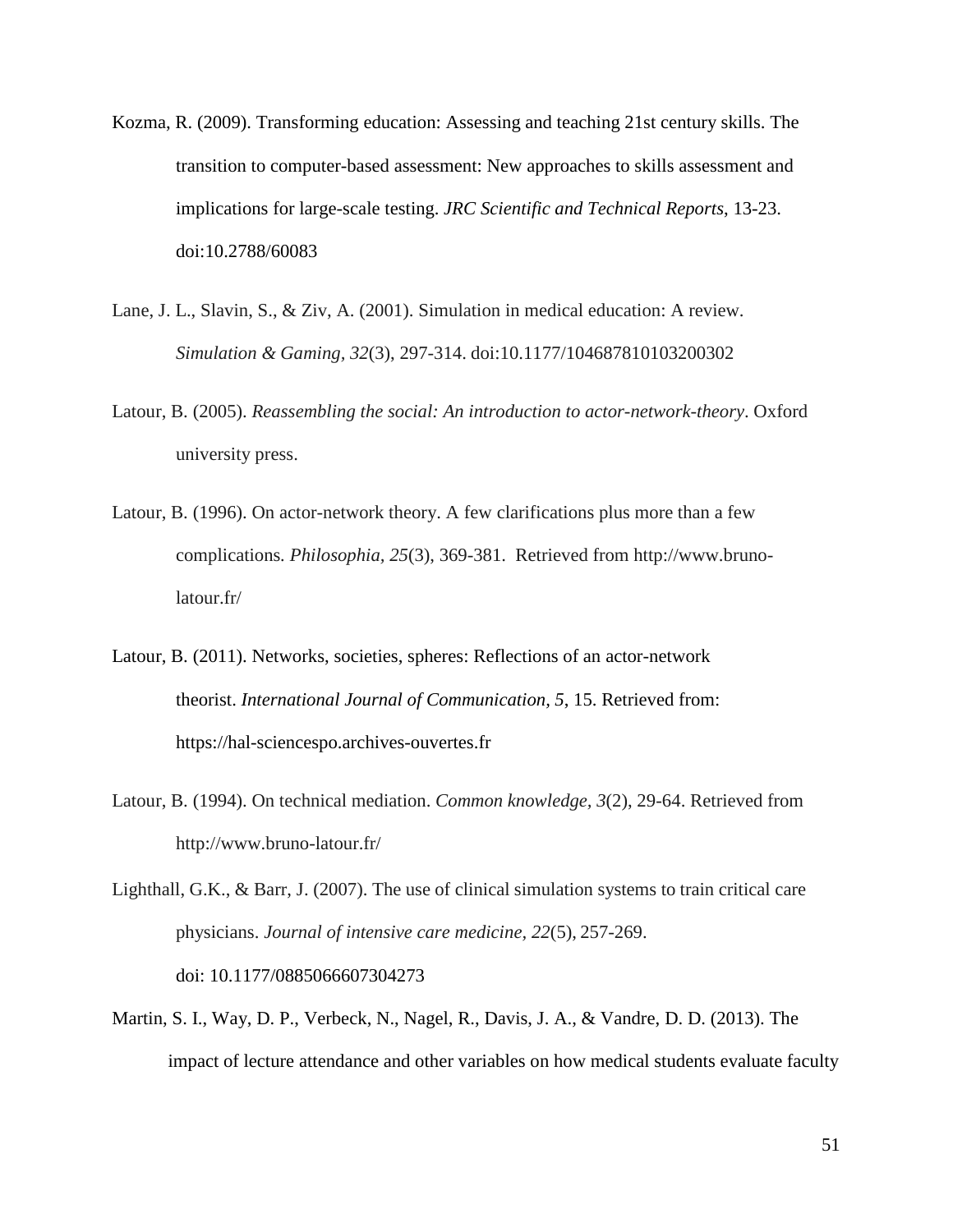in a preclinical program. *Academic medicine, 88*(7), 972-977. doi:10.1097/ACM.0b013e318294e99a

- McGee, J. B., & Kanter, S. L. (2011). How we develop and sustain innovation in medical education technology: Keys to success. *Medical teacher, 33(*4), 279-285. doi:10.3109/0142159X.2011.540264
- McNulty, J. A., Hoyt, A., Gruener, G., Chandrasekhar, A., Espiritu, B., Price, R., & Naheedy, R. (2009). An analysis of lecture video utilization in undergraduate medical education: associations with performance in the courses. *BMC medical education, 9*(6). doi:10.1186/1472-6920-9-6
- Mi, M., & Gould, D. (2014). Wiki technology enhanced group project to promote active learning in a neuroscience course for first-year medical students: An exploratory study. *Medical reference services quarterly, 33*(2), 125-135. doi:10.1080/02763869.2014.897509
- Moran M.E. (2007). Jacques de Vaucanson: The father of simulation. *Journal of endourology, 21*(7), 679-683. doi:10.1089/end.2007.9951
- Phillips, N., Lawrence, T. B., & Hardy, C. (2004). Discourse and institutions. *Academy of Management Review, 29*(4), 635-652.
- Phillips, N., Sewell, G., & Jaynes, S. (2008). Applying critical discourse analysis in strategic management research. *Organizational Research Methods, 11*(4), 770-789.
- Owston, R., Lupshenyuk, D., & Wideman, H. (2011). Lecture capture in large undergraduate classes: Student perceptions and academic performance. *The Internet and Higher*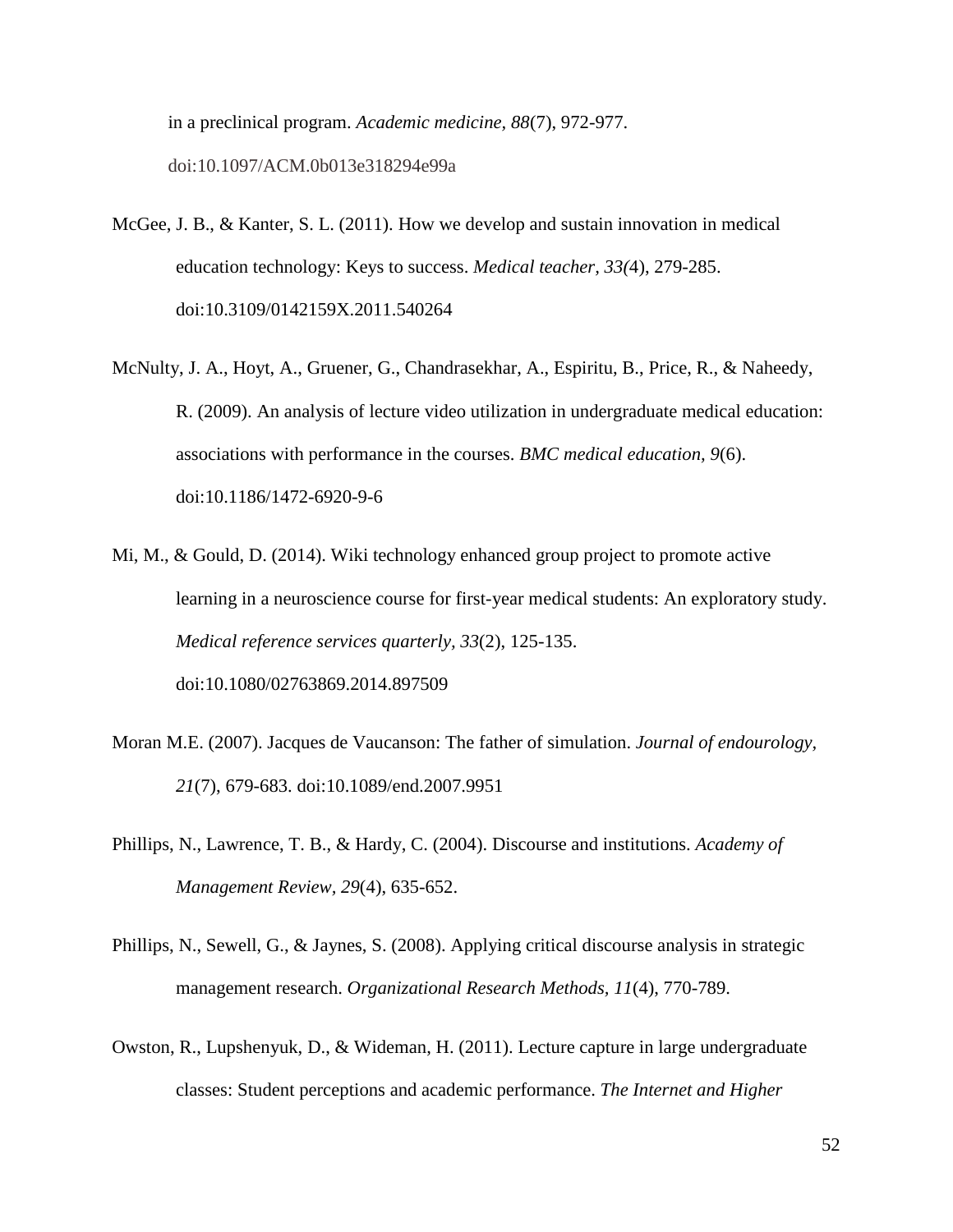*Education, 14*(4), 262-268. doi:10.1016/j.iheduc.2011.05.006

- Pelletier, C., & Kneebone, R. (2015). Playful Simulations Rather Than Serious Games: Medical Simulation as a Cultural Practice. *Games And Culture, 11*(4), 365-389. doi: 10.1177/1555412014568449
- Peterson, M. C., Holbrook, J. H., Von Hales, D. E., Smith, N. L., & Staker, L. V. (1992). Contributions of the history, physical examination, and laboratory investigation in making medical diagnoses. *Western Journal of Medicine, 156*(2), 163. Retrieved from https://www.ncbi.nlm.nih.gov/pmc/
- Petrina, S. (1998). The politics of research in technology education: A critical content and discourse analysis of the Journal of Technology Education. *Journal of Technology Education, 10*(1), 27-57. Retrieved from https://eric.ed.gov/
- Petrina, S. (2004). Sidney Pressey and the automation of education, 1924-1934. *Technology and Culture, 45*(2), 305-330. Retrieved from https://www.jstor.org/
- Pinch, Trevor J. "Opening black boxes: Science, technology and society." *Social studiesof science* 22.3 (1992): 487-510. doi:10.1177/0306312792022003003
- Pinch, T., & Bijker, W. (1984). The Social Construction of Facts and Artefacts: Or How the Sociology of Science and Technology Might Benefit Each Other. *Social Studies of Science, 14*(3), 399-441. doi:10.1177/030631284014003004
- Premkumar, K., Ross, A. G., Lowe, J., Troy, C., Bolster, C., & Reeder, B. (2010). Technology-enhanced learning of community health in undergraduate medical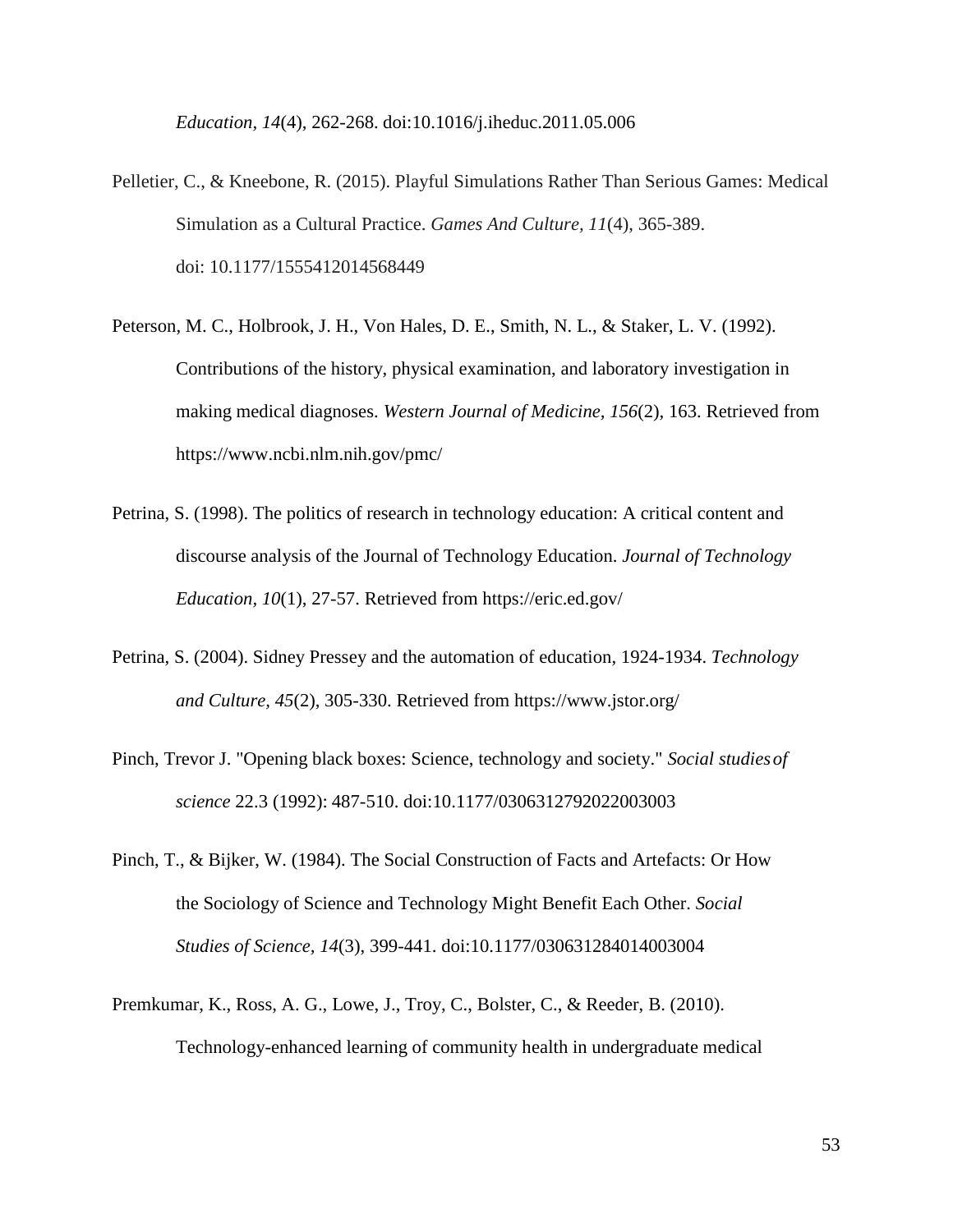education. *Canadian Journal of Public Health/Revue Canadienne de Sante'e Publique*, 165-170. Retrieved from https://www.jstor.org/

- Prentice, R. (2005). The Anatomy of a Surgical Simulation the Mutual Articulation of Bodies in and through the Machine. *Social Studies of Science, 35*(6), 837-866. doi:10.1177/0306312705053351
- Rasmussen, A., Lewis, M., & White, J. (2013). The application of wiki technology in medical education. *Medical teacher, 35*(2), 109-114. doi:10.3109/0142159X.2012.733838
- Rochlen, L. R., Levine, R., & Tait, A. R. (2017). First person point of view augmented reality for central line insertion training: A usability and feasibility study. *Simulation in healthcare: Journal of the Society for Simulation in Healthcare, 12*(1), 57-62. doi:10.1097/SIH.0000000000000185
- Schreiber, B. E., Fukuta J., and Gordon, F. (2010). Live lecture versus videopodcast in undergraduate medical education: A randomized controlled trial. *BMC Medical Education, 10*(1). doi:10.1186/1472-6920-10-68.
- Stern, L. S. (1998). The future of medical education on the Internet. *Drug informationjournal, 32*(4), 997-1004. doi:10.1177/009286159803200420
- Stoddard, H.A., & Craig P. A. (2010) A controlled study of improvements in studentexam performance with the use of an audience response system during medicalschool lectures. *Academic Medicine, 85*(10), S37-S40. doi:10.1097/ACM.0b013e3181ed3b40
- Toscano, A. (2012). Analyzing technology to uncover social values, attitudes, and practices. *Marconi's wireless and the rhetoric of a new technology,* 31-55.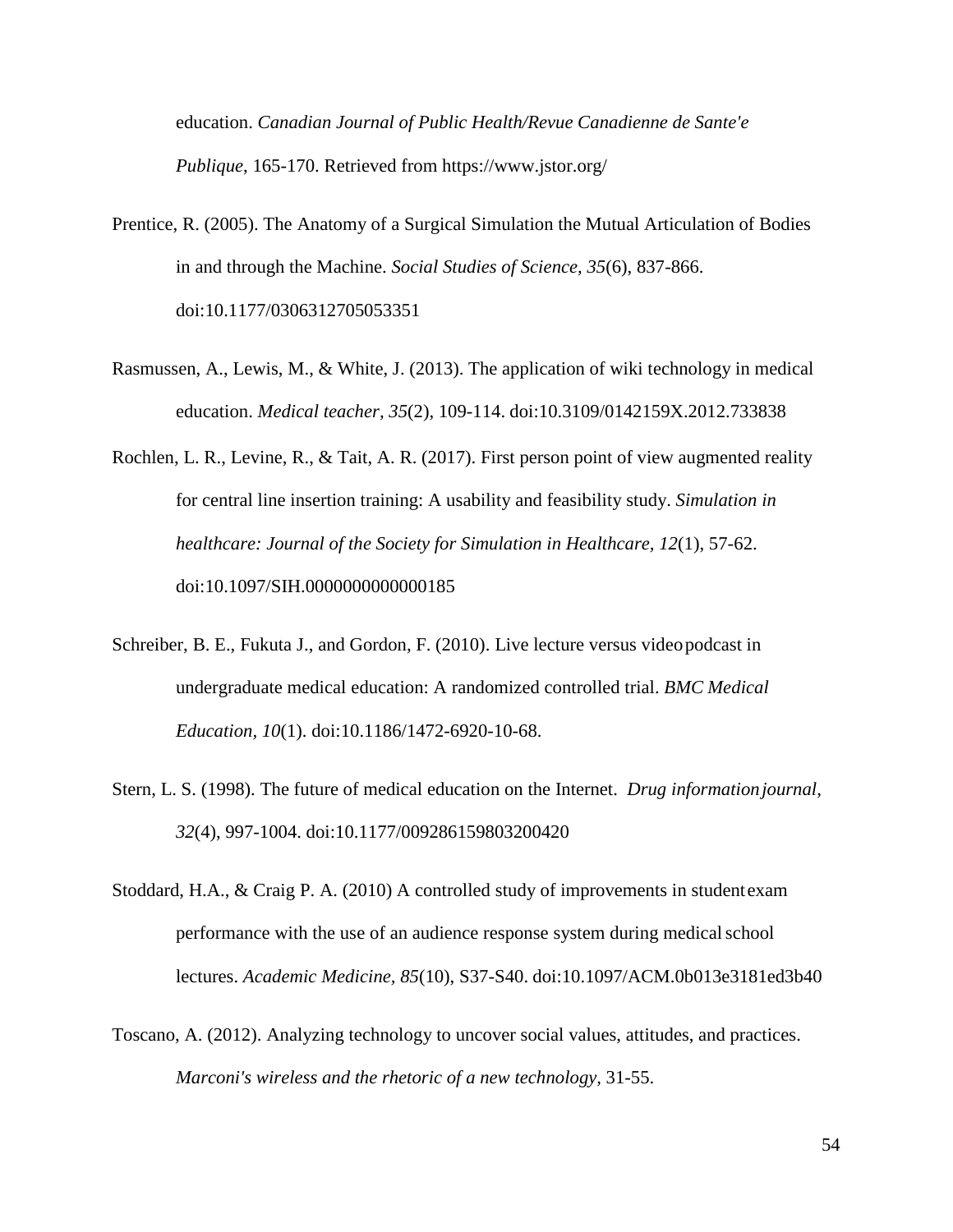doi:10.1007/978-94-007-3977-2\_2

- Tully, J., Dameff, C., Kaib, S., & Moffitt, M. (2015). Recording medical students' encounters with standardized patients using Google Glass: providing end-of-life clinical education. *Academic Medicine, 90*(3), 314-316. doi:10.1097/ACM.0000000000000620
- University of British Columbia Faculty of Medicine Strategic Plan 2016-2021. *Building the Future,* (2013), Retrieved from: https://stratplan.med.ubc.ca/

Venturini, T. (2010). Diving in magma: How to explore controversies with actor-network theory. *Public understanding of science, 19*(3), 258-273. doi:10.1177/0963662509102694

- Woolgar, S. (1991). The turn to technology in social studies of science. *Science, Technology, & Human Values, 16*(1), 20-50. doi:10.1177/016224399101600102
- Woolgar, S. (1985). Why not a sociology of machines? The case of sociology and artificial intelligence. *Sociology, 19*(4), 557-572. doi:10.1177/0038038585019004005
- Woolgar, S. (Ed.). (2002). *Virtual society?: technology, cyberbole, reality.* Oxford University Press on Demand.
- Wright, S., & Parchoma, G. (2011). Technologies for learning? An actor-network theory critique of 'affordances' in research on mobile learning*. Research in Learning Technology, 19*(3).doi:10.1080/21567069.2011.624168
- Zarotsky, V., & Jaresko, G.S. (2000). Technology in Education—Where Do We GoFrom Here?. *Journal of Pharmacy Practice, 13*(5), 373-381. doi:10.1106/KGPB-NN3A-7FPG-Y6JD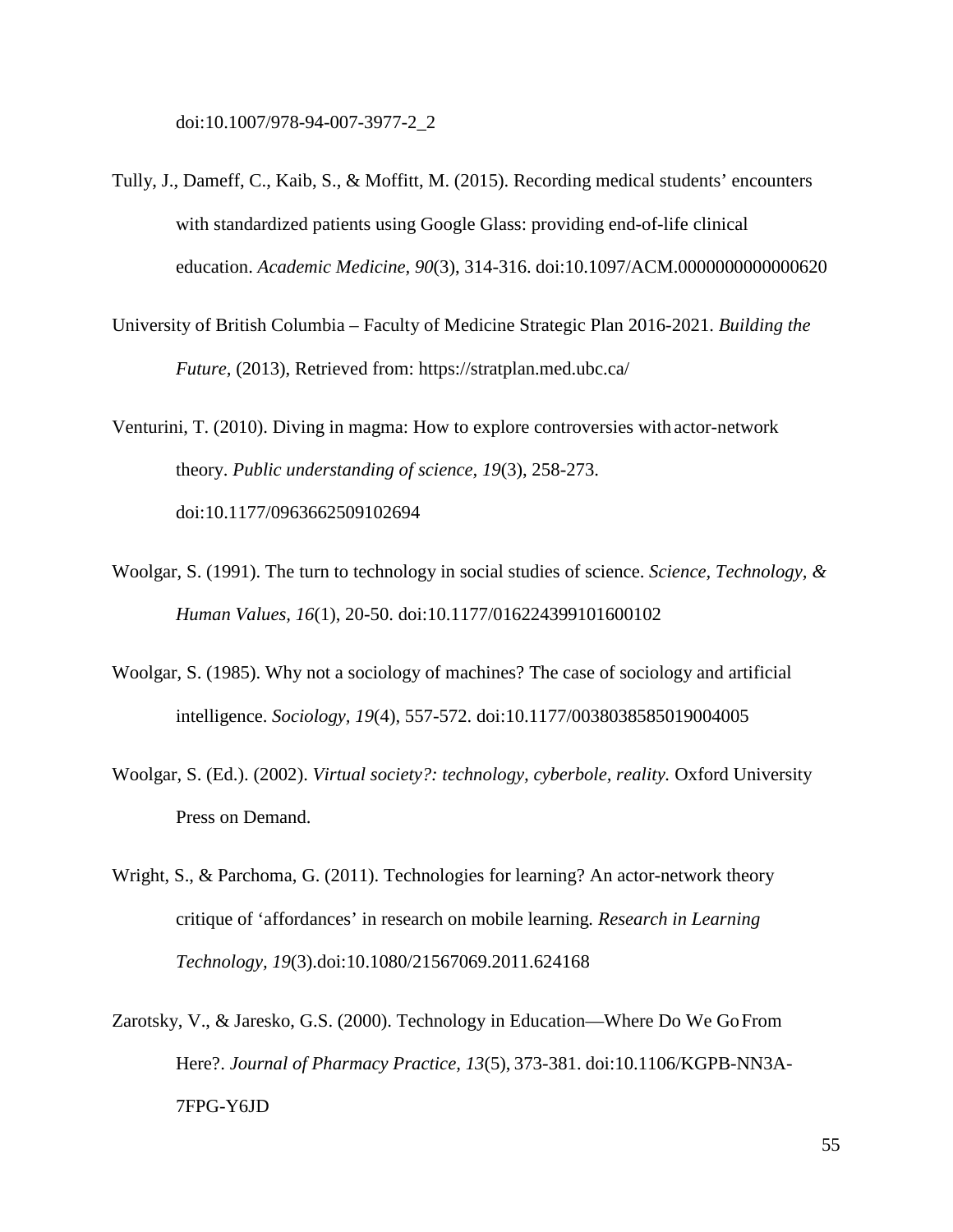- Zhao, B., & Potter, D. D. (2016). Comparison of lecture-based learning vs discussion-based learning in undergraduate medical students. *Journal of surgical education, 73*(2), 250- 257. doi:10.1016/j.jsurg.2015.09.016
- Zureick, A. H., Burk-Rafel, J., Purkiss, J. A., & Hortsch, M. (2018). The interrupted learner: How distractions during live and video lectures influence learning outcomes. Anatomical sciences education, 11(4), 366-376. doi:10.1002/ase.1754